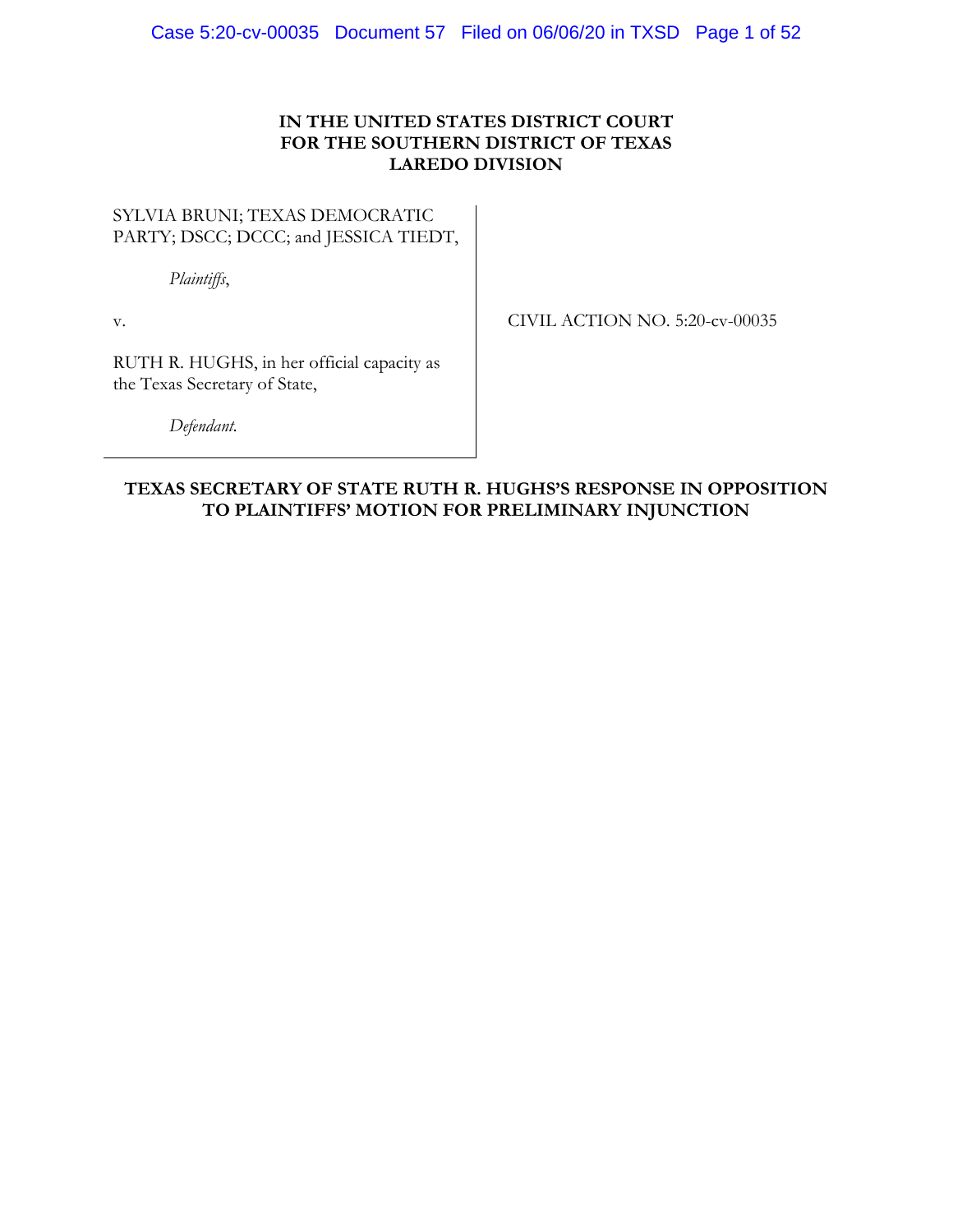# **TABLE OF CONTENTS**

| Nature and Stage of the Proceedings and Issues to be Ruled upon by the Court3         |  |
|---------------------------------------------------------------------------------------|--|
|                                                                                       |  |
| Ι.                                                                                    |  |
| А.                                                                                    |  |
| <b>B.</b>                                                                             |  |
| $\mathcal{C}$ .                                                                       |  |
| Plaintiffs Are Not Likely to Succeed on the Merits Because Federal Law Does Not<br>Π. |  |
| А.                                                                                    |  |
| <b>B.</b>                                                                             |  |
| C.                                                                                    |  |
| D.                                                                                    |  |
| III.                                                                                  |  |
| This Court Should Not Enjoin Election Officials on the Eve of an Election43<br>А.     |  |
| <b>B.</b>                                                                             |  |
|                                                                                       |  |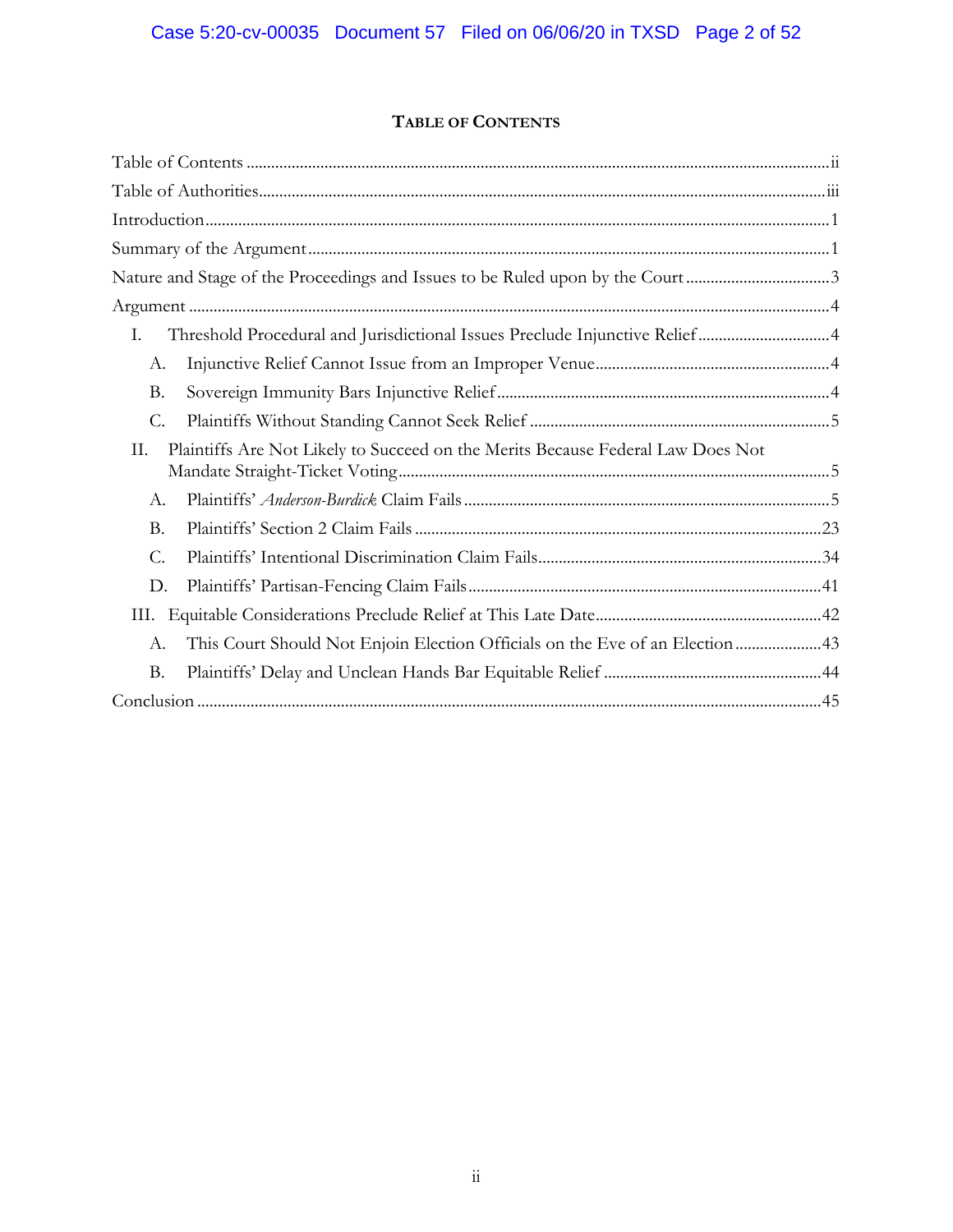# Case 5:20-cv-00035 Document 57 Filed on 06/06/20 in TXSD Page 3 of 52

# **TABLE OF AUTHORITIES**

# **Cases**

| Abbott Labs. v. Gardner,                                                 |  |
|--------------------------------------------------------------------------|--|
| Abbott v. Perez,                                                         |  |
| Ancient Egyptian Arabic Order of Nobles of the Mystic Shrine v. Michaux, |  |
| Buckley v. Valeo,                                                        |  |
| Canal Auth. of State of Fla. v. Callaway,                                |  |
| Carrington v. Rash,                                                      |  |
| Coalition for Good Governance v. Raffensperger,                          |  |
| Crawford v. Marion Cty. Election Bd.,                                    |  |
| Dayton Bd. of Ed. v. Brinkman,                                           |  |
| Feldman v. Ariz. Sec'y of State's Office,                                |  |
| Freedom from Religion Found., Inc. v. Perry,                             |  |
| Gilby v. Hughs,                                                          |  |
| Gloria v. Hughs,                                                         |  |
| Half Price Books, Records, Magazines, Inc. v. Riepe,                     |  |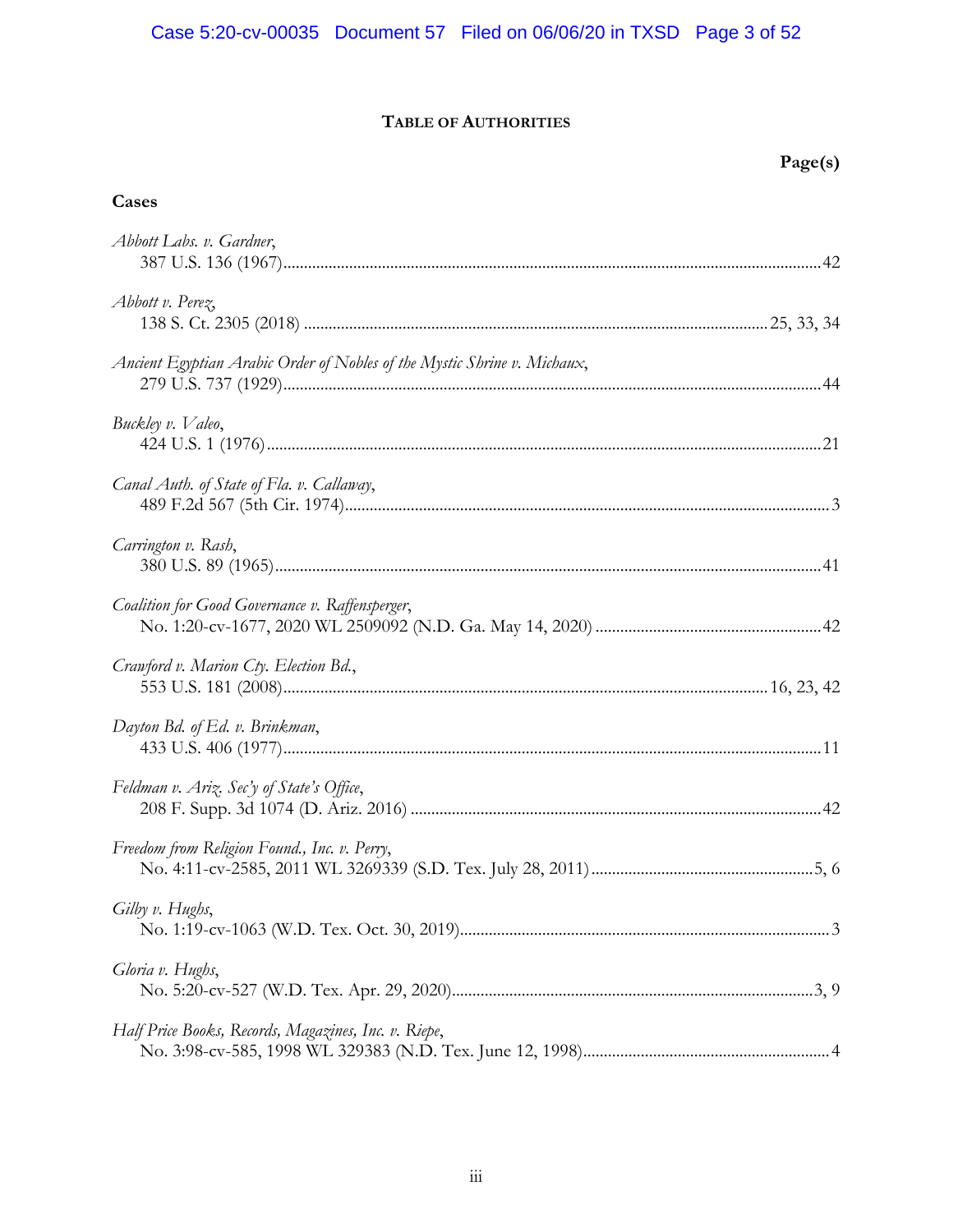# Case 5:20-cv-00035 Document 57 Filed on 06/06/20 in TXSD Page 4 of 52

| Hendricks v. Bank of Am., N.A.,                                                                                 |  |
|-----------------------------------------------------------------------------------------------------------------|--|
| Jacobson v. Fla. Sec'y of State,                                                                                |  |
| Jacobson v. Lee,<br>411 F. Supp. 3d 1249 (N.D. Fla. 2019), vacated and remanded sub nom. Jacobson v. Fla. Sec'y |  |
| Jordan v. Fisher,                                                                                               |  |
| Larson v. Domestic & Foreign Commerce Corp.,                                                                    |  |
| Lewis v. Casey,                                                                                                 |  |
| Lewis v. Hughs,                                                                                                 |  |
| Libertarian Party of Tex. v. Fainter,                                                                           |  |
| Lopez $v$ . Abbott,                                                                                             |  |
| LULAC v. Clements,                                                                                              |  |
| Marshall v. Meadows,                                                                                            |  |
| Mazurek v. Armstrong,                                                                                           |  |
| McCleskey v. Kemp,                                                                                              |  |
| McDonald v. Bd. of Election Comm'rs of Chi.,                                                                    |  |
| McDonald v. Grand Traverse Cty. Election Comm'n,                                                                |  |
| Metro. Hous. Dev. Corp. v. Vill. of Arlington Heights,                                                          |  |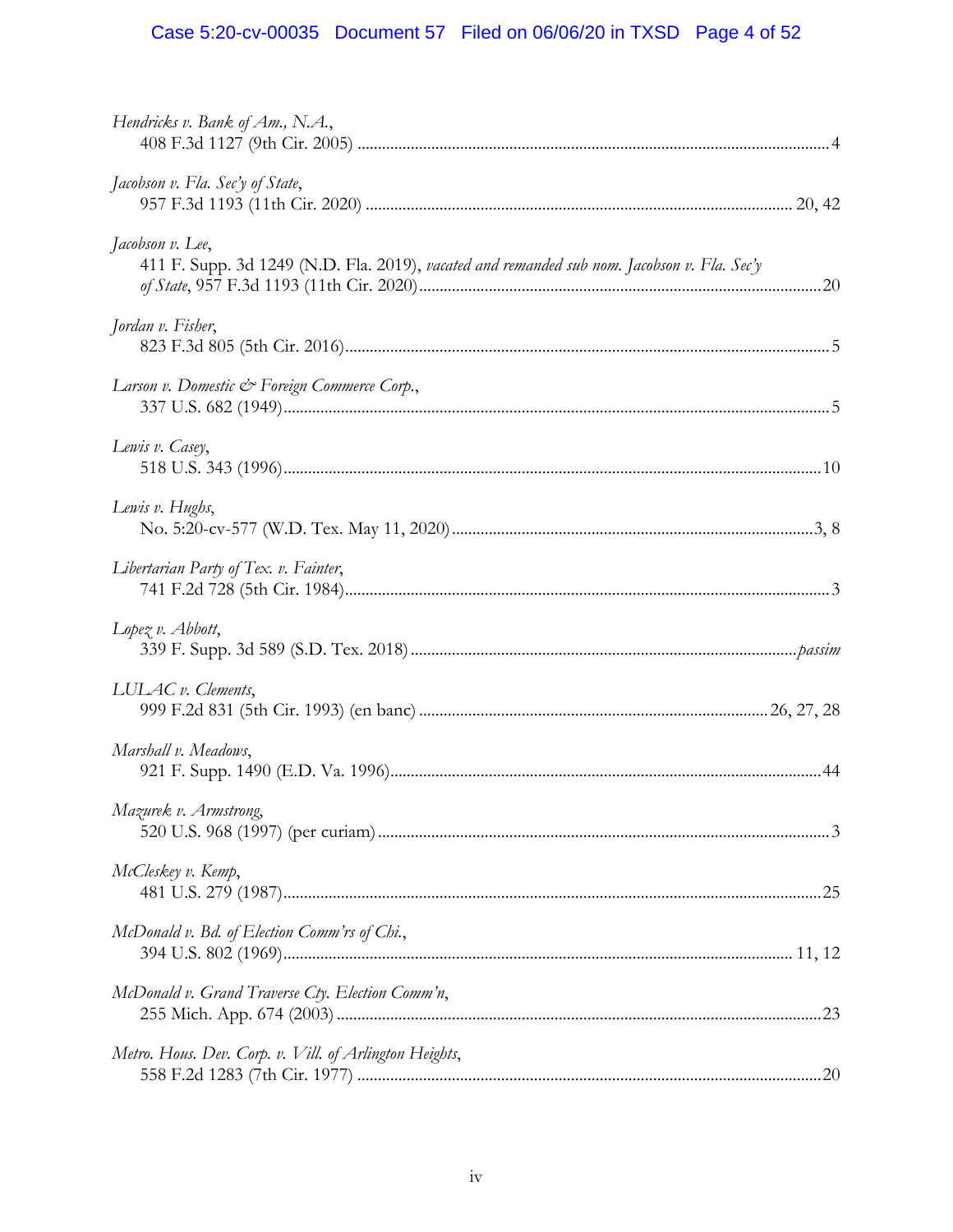# Case 5:20-cv-00035 Document 57 Filed on 06/06/20 in TXSD Page 5 of 52

| Mich. State A. Philip Randolph Inst. v. Johnson,                                                                                |  |
|---------------------------------------------------------------------------------------------------------------------------------|--|
| Miller v. Hughs,                                                                                                                |  |
| Nat'l Ass'n of Gov't Emps. v. City Pub. Serv. Bd. of San Antonio,                                                               |  |
| Nichols v. Alcatel USA, Inc.,                                                                                                   |  |
| NLRB v. Fruit & Vegetable Packers & Warehousemen, Local 760,                                                                    |  |
| Ohio Org. Collaborative v. Husted,<br>189 F. Supp. 3d 708 (S.D. Ohio), rev'd on other grounds, 834 F.3d 620 (6th Cir. 2016)  42 |  |
| One Wis. Inst., Inc. v. Thomsen,                                                                                                |  |
| Orr v. Edgar,                                                                                                                   |  |
| Patino v. City of Pasadena,                                                                                                     |  |
| Perez v. Abbott,                                                                                                                |  |
| $Perez v.$ $Pervy$ ,                                                                                                            |  |
| Personnel Administrator of Massachusetts v. Feeney,                                                                             |  |
| Proctor & Gamble Co. v. Ranir, LLC,                                                                                             |  |
| Purcell v. Gonzalez,                                                                                                            |  |
| Republican Nat'l Comm. v. Democratic Nat'l Comm.,                                                                               |  |
| Reynolds v. Sims,                                                                                                               |  |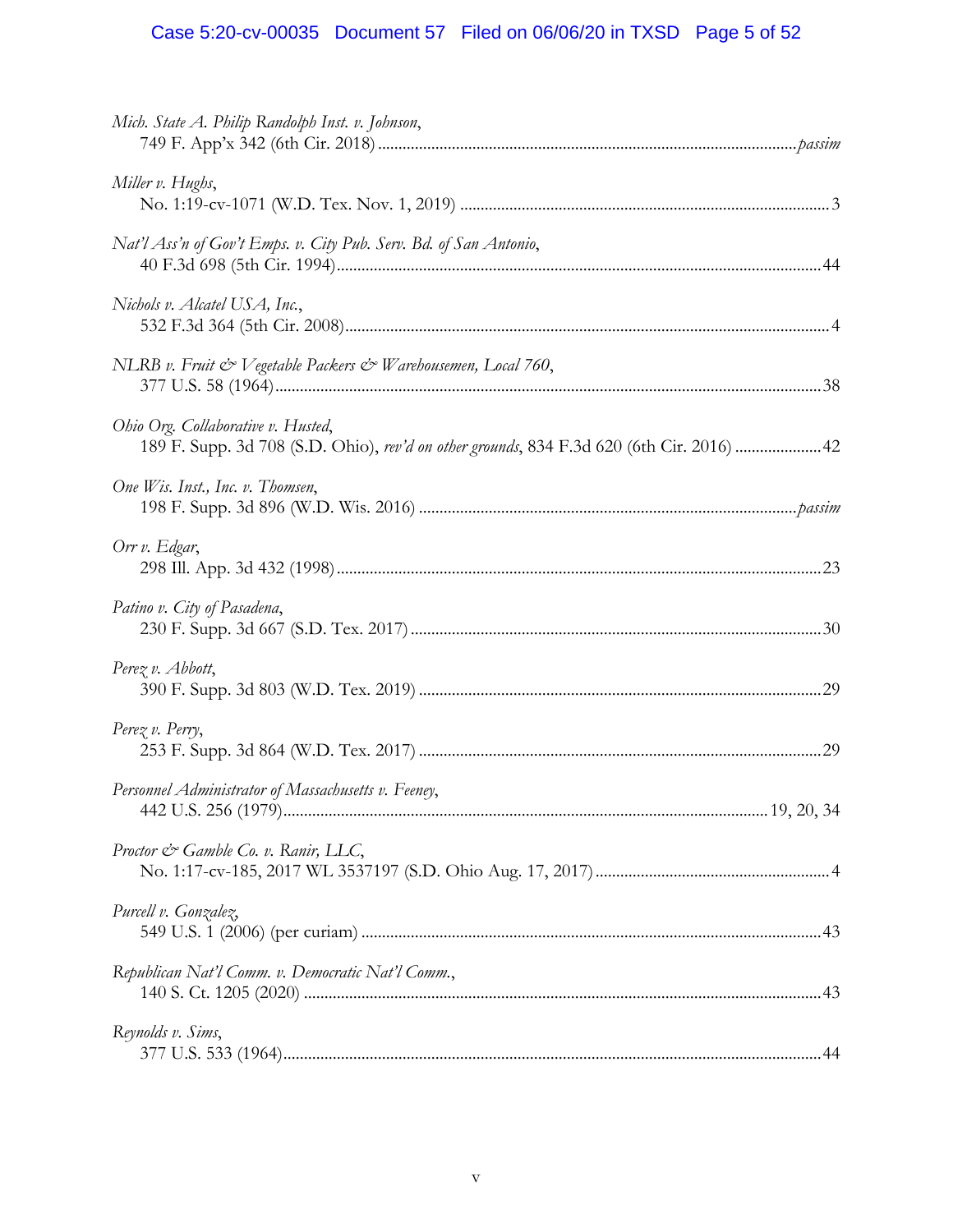# Case 5:20-cv-00035 Document 57 Filed on 06/06/20 in TXSD Page 6 of 52

| Stringer v. Hughs,                                                                                                   |  |
|----------------------------------------------------------------------------------------------------------------------|--|
| Tex. Democratic Party v. Abbott,<br>No. 5:20-cv-438, 2020 WL 2541971 (W.D. Tex. May 19, 2020), stay granted, No. 20- |  |
| Tex. Democratic Party v. DeBeauvoir,                                                                                 |  |
| Tex. Democratic Party v. Hughs,                                                                                      |  |
| Tex. LULAC v. Whitley,                                                                                               |  |
| Veasey v. Abbott,                                                                                                    |  |
| Veasey v. Abbott,                                                                                                    |  |
| Veasey v. Abbott,                                                                                                    |  |
| White v. Daniel,                                                                                                     |  |
| Woodruff v. Herrera,                                                                                                 |  |
| Zapata v. Smith,                                                                                                     |  |
| <b>Statutes</b> Statutes                                                                                             |  |
|                                                                                                                      |  |
|                                                                                                                      |  |
|                                                                                                                      |  |
|                                                                                                                      |  |
|                                                                                                                      |  |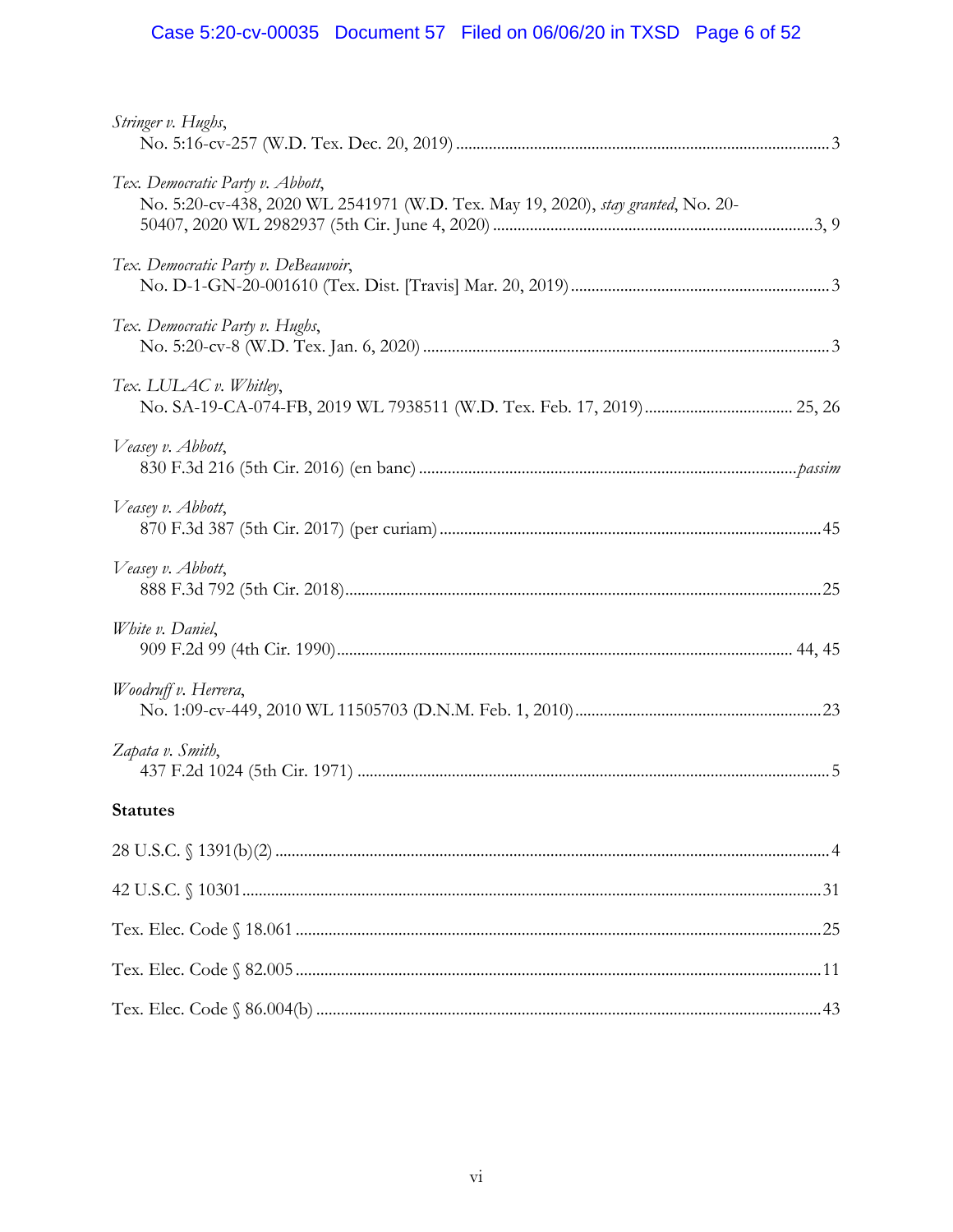#### **INTRODUCTION**

Plaintiffs' motion for preliminary injunction ignores the strong consensus against the use of a one-punch, straight-ticket voting ("STV") option in Texas elections. Their motion says nothing about the concerns raised by: long-tenured election administrators from both Republican and Democratic controlled counties; multiple chief justices of the Texas Supreme Court; federal courts of appeals; legislators from both major political parties; third-party candidates; independent voters; newspaper editorial boards; and academic researchers that Plaintiffs themselves cite—not to mention the collective wisdom of 43 other States.

In the face of such overwhelming criticism of the STV option, Plaintiffs ask this Court to declare it a constitutional right. They ask this Court to strike down the method used to select candidates in the vast majority of the United States. No State has ever had an STV option forced upon it by judicial order. *See Mich. State A. Philip Randolph Inst. v. Johnson*, 749 F. App'x 342, 355 (6th Cir. 2018) (Kethledge, J., concurring). And the record before this Court falls far short of justifying such extraordinary relief.

#### **SUMMARY OF THE ARGUMENT**

The problems with Plaintiffs' proof are pervasive. Perhaps most glaringly, Plaintiffs failed to present any evidence of how the STV option actually operates in Texas elections. Had they done so, the Court would have learned that the STV option does not allow voters at Texas polling locations to skip over any races on the ballot. Voters who select the STV option still must go through each individual race on the electronic voting machine to confirm (or change) their vote. Ex. 1 ¶ 9 (Sherbet Decl.); Ex. 2 at 44:13-45:14, 60:21-67:7 (House Election Committee Hearing). Removal of the STV option simply means that candidates of one party will not be pre-selected in any race for any voter.

Plaintiffs also failed to mention any evidence—including the evidence highlighted by the Harris and Bexar county election officials during the legislative process—of the concerns that the STV

1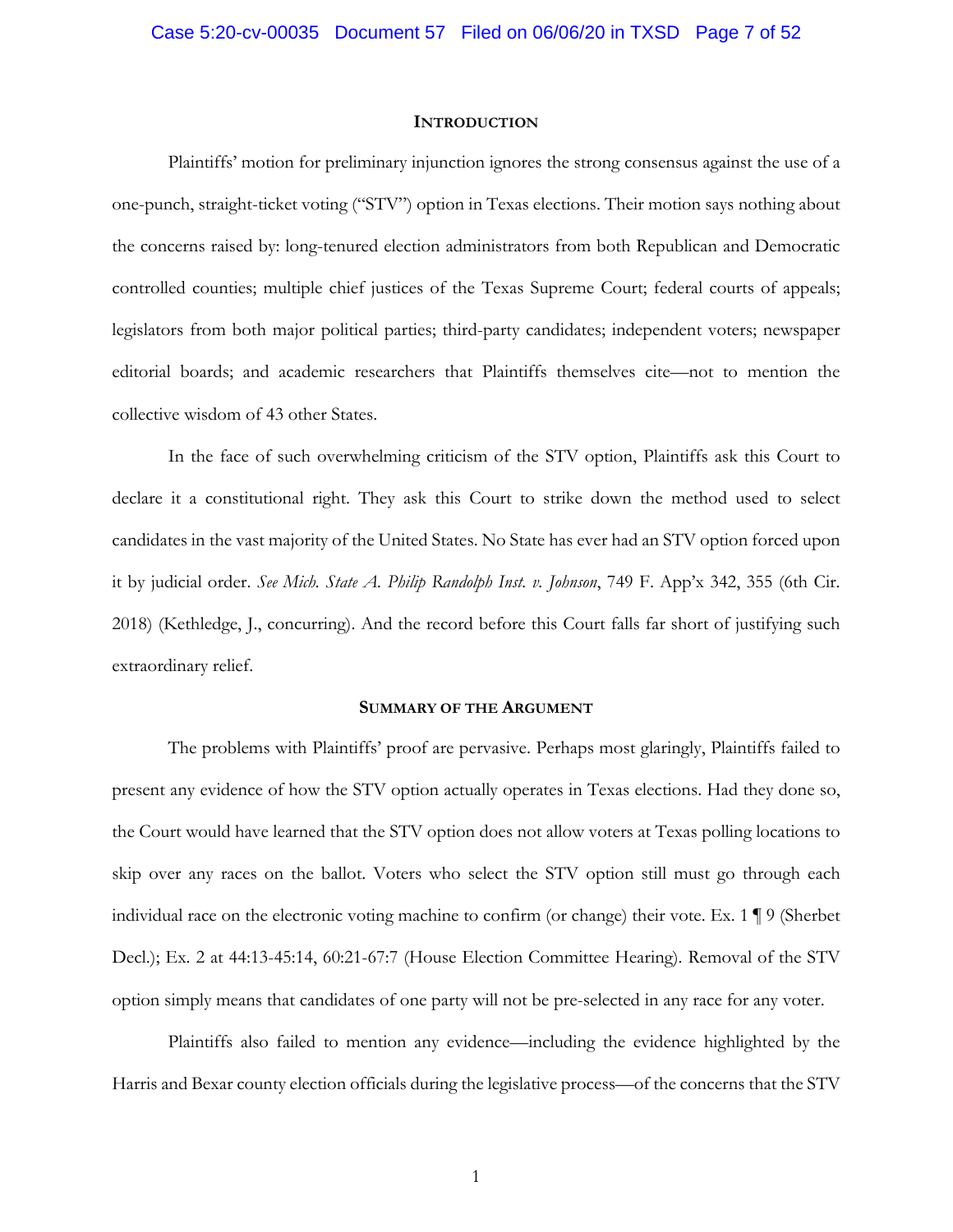# Case 5:20-cv-00035 Document 57 Filed on 06/06/20 in TXSD Page 8 of 52

option has had a long history of causing voter confusion and frustration. During the process of confirming their selections, voters who may feel particularly strongly about one candidate often wish to confirm or emphasize their choice for that candidate. However, in selecting the box that has already been selected for them by the STV option, voters mistakenly de-select their desired candidate, cancelling their desired vote. This problem is referred to as "emphasis voting" and is well-known among Texas election administrators and one of the plaintiffs to this case, the Texas Democratic Party—which filed a mandamus petition on that very issue. Ex. 3. The removal of the STV option will forever end the problem of emphasis voting in Texas.

The evidence Plaintiffs do offer is based on cherry-picked data and fails to give a full picture of how the STV option affects Texas elections. For example:

- Plaintiffs' own estimates show that most STV voters in Texas are white, so eliminating STV by definition does not discriminate against minority voters.
- Plaintiffs' claim that minorities use the STV option at a higher percentage than white voters in Texas is based on an analysis of just 10 of Texas's counties. It wholly ignores 244 counties and 40% of the population that voted in 2018. Expanding the scope of the analysis shows that there is no clear pattern between the level of minority population in a county and the use of the STV option among that county's voters.
- Plaintiffs' attempt to estimate the increased time to vote is not based on the time it takes any Texan to vote, discussions with any Texas county election administrator, or an understanding of what types of voting machines are used in Texas.
- Plaintiffs' data on wait times in Texas show that there is no statistically significant difference between the percentage of minority voters and white voters who had to wait more than 30 minutes to vote in 2018. Almost 90% of all Texans waited less than that commonly accepted benchmark. And the average wait time in Texas in 2018 was a mere 11 minutes.
- Plaintiffs' intent analysis of the Texas Legislature failed to consider the most basic facts, such as who voted for or against the challenged bill and the rules that governed the proceedings in the 2017 legislative session—let alone the testimony of witness after witness decrying the problems with the STV option in Texas.

The problems with Plaintiffs' proof are entirely of their own making. The challenged

legislation in this case is three years old. Had Plaintiffs timely filed their claims, the parties could have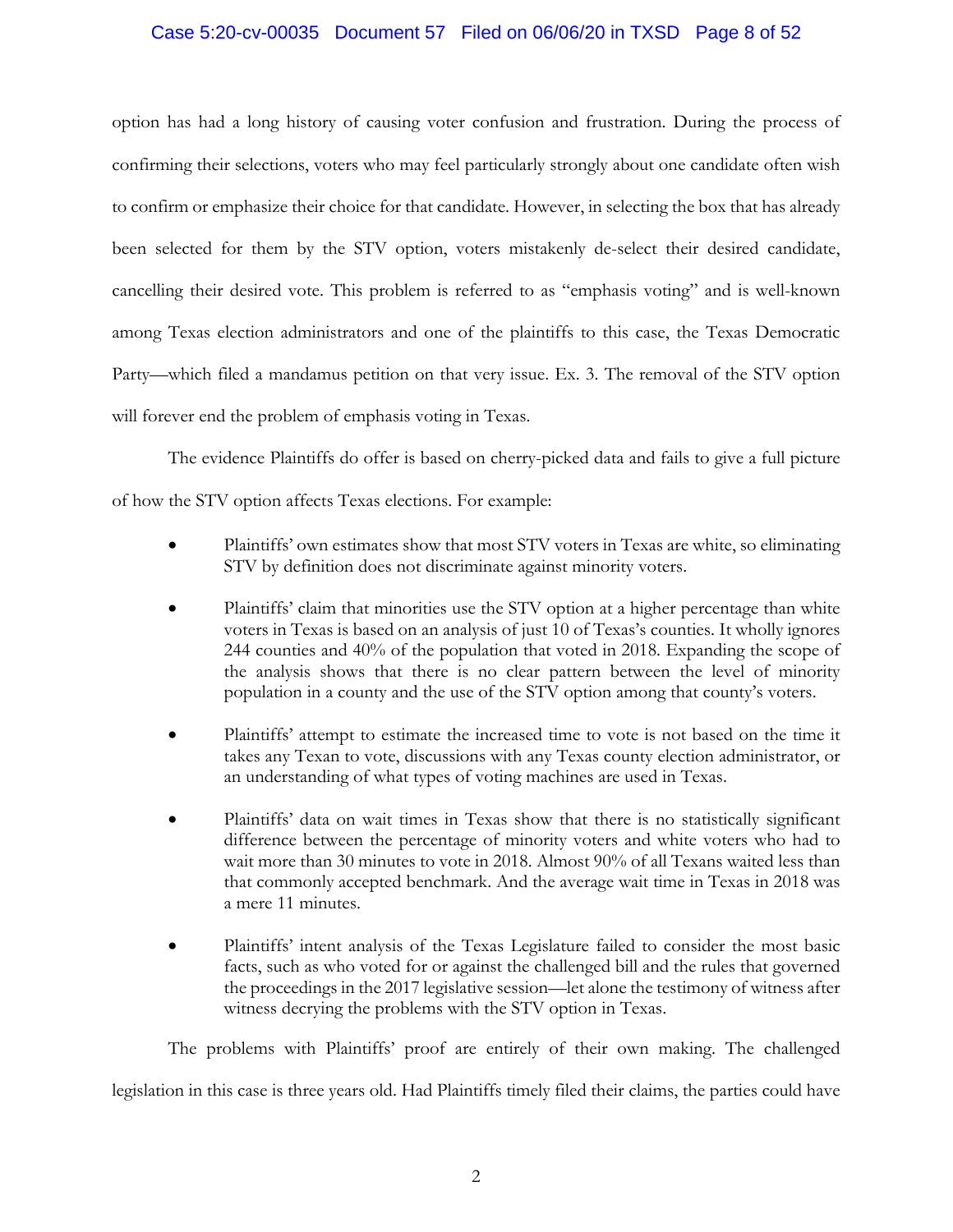# Case 5:20-cv-00035 Document 57 Filed on 06/06/20 in TXSD Page 9 of 52

litigated this case in the normal course and presented a fully developed record to this Court during a full and final trial on the merits. Or Plaintiffs could have at least followed their playbook used in other pending cases challenging various aspects of the Texas Election Code.<sup>1</sup> Plaintiffs filed some of those cases in 2019, which allowed for normal—albeit truncated—discovery periods before a final ruling on the merits without the need for preliminary injunctive relief.

Instead, Plaintiffs waited until only a few months before the effective date of the challenged

bill to file this lawsuit and ask the Court for emergency and extraordinary relief on this limited record.

Even aside from the holes in their evidence—of which there are many—that delay alone is grounds

for the Court to deny their request for a preliminary injunction.

## **NATURE AND STAGE OF THE PROCEEDINGS AND ISSUES TO BE RULED UPON BY THE COURT**

A motion for a preliminary injunction must satisfy four "prerequisites":

(1) a substantial likelihood that plaintiff will prevail on the merits, (2) a substantial threat that plaintiff will suffer irreparable injury if the injunction is not granted, (3) that the threatened injury to plaintiff outweighs the threatened harm the injunction may do to defendant, and (4) that granting the preliminary injunction will not disserve the public interest.

*Libertarian Party of Tex. v. Fainter*, 741 F.2d 728, 729 (5th Cir. 1984).

 $\overline{a}$ 

"The burden of persuasion on all of the four requirements for a preliminary injunction is at

all times upon the plaintiff." *Canal Auth. of State of Fla. v. Callaway*, 489 F.2d 567, 573 (5th Cir. 1974).

That burden is heavy. It requires "*a clear showing*." *Mazurek v. Armstrong*, 520 U.S. 968, 972 (1997) (per

<sup>1</sup> This case is just one front in Plaintiffs' coordinated litigation campaign to wrest control of Texas's elections out of the hands of the people's duly elected representatives before the 2020 general election. Plaintiffs have filed eight other lawsuits seeking to enjoin various provisions of the Texas Election Code, some dating back decades and enacted by members of the Texas Democratic Party itself. *Gilby v. Hughs*, No. 1:19-cv-1063 (W.D. Tex. Oct. 30, 2019); *Miller v. Hughs*, 1:19-cv-1071 (W.D. Tex. Nov. 1, 2019); *Stringer v. Hughs*, No. 5:16-cv-257 (W.D. Tex. Dec. 20, 2019); *Tex. Democratic Party v. Hughs*, No. 5:20-cv-8 (W.D. Tex. Jan. 6, 2020); *Tex. Democratic Party v. Abbott*, No. 5:20-cv-438 (W.D. Tex. Apr. 7, 2020); *Gloria v. Hughs*, No. 5:20-cv-527 (W.D. Tex. Apr. 29, 2020); *Lewis v. Hughs,* No. 5:20-cv-577 (W.D. Tex. May 11, 2020); *Tex. Democratic Party v. DeBeauvoir*, No. D-1- GN-20-001610 (Tex. Dist. [Travis] Mar. 20, 2019). Now, disagreeing with the legitimate policy choices that they no longer perceive as advantageous to themselves—and unable to secure enough electoral success to change those policies through the Texas Legislature—Plaintiffs seek to hijack Texas elections through the court system.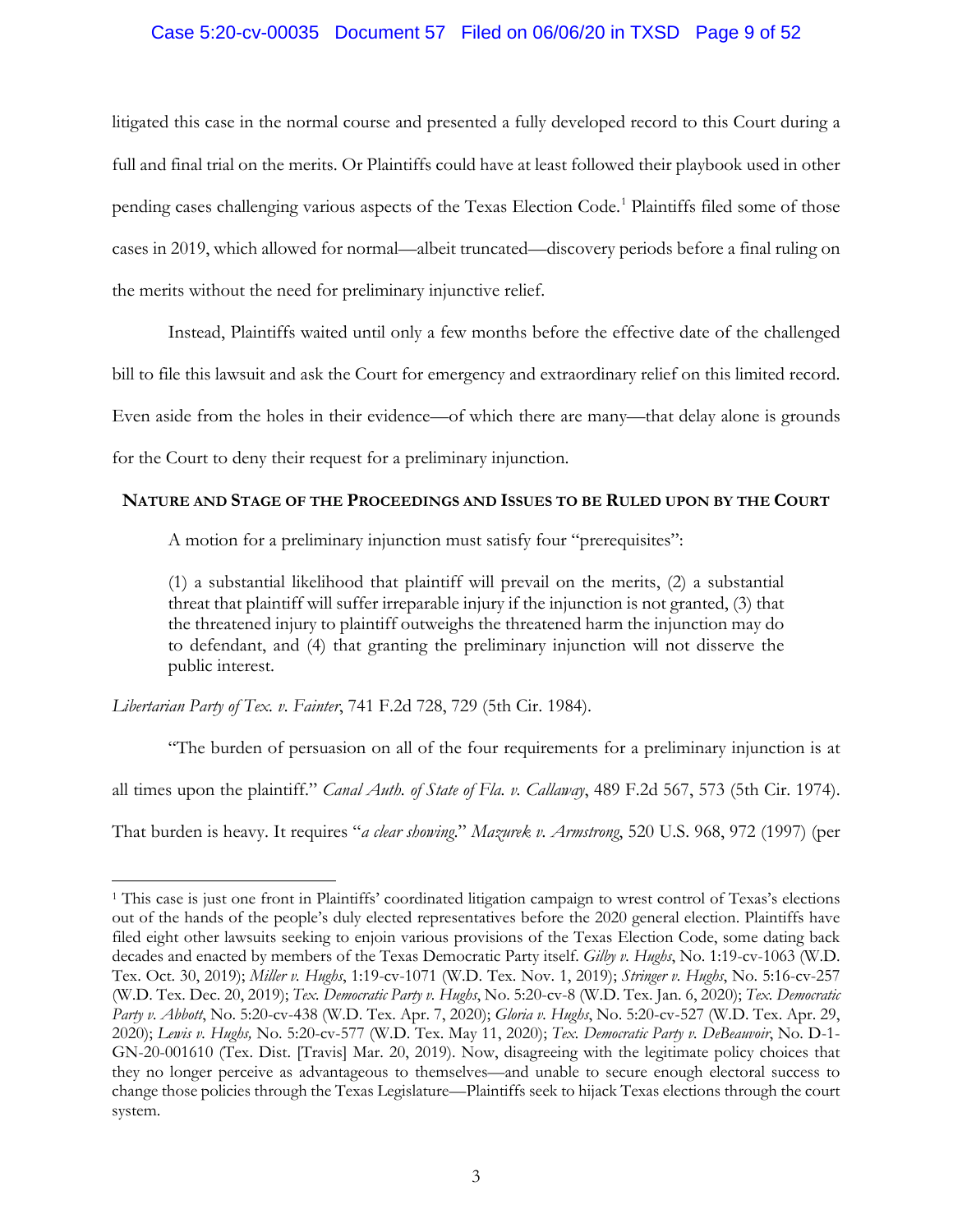#### Case 5:20-cv-00035 Document 57 Filed on 06/06/20 in TXSD Page 10 of 52

curiam). "A preliminary injunction is an extraordinary remedy and should only be granted if the plaintiffs have clearly carried the burden of persuasion on all four requirements." *Nichols v. Alcatel USA, Inc.*, 532 F.3d 364, 372 (5th Cir. 2008) (quotation omitted). That rule applies with special emphasis here. HB 25 was signed into law on June 1, 2017, so Plaintiffs have had three years to gather their evidence. The Secretary, on the other hand, was served on March 17, 2020.

#### **ARGUMENT**

## **I. Threshold Procedural and Jurisdictional Issues Preclude Injunctive Relief**

#### **A. Injunctive Relief Cannot Issue from an Improper Venue**

The Secretary's motion to dismiss explained why venue is improper. None of the events giving rise to Plaintiffs' claims occurred in the Southern District. *See* 28 U.S.C. § 1391(b)(2). The Secretary has not, and will not, take any actions regarding HB 25 in the Southern District. *See* ECF 32 at 6–9; ECF 52 at 1–4. The Secretary incorporates that argument by reference here. Nothing in the Plaintiffs' motion for preliminary injunction alters the venue analysis.

The Secretary renews her challenge to venue because "[c]ourts faced with an argument that venue is improper must resolve that issue prior to addressing the merits of any claim, including a preliminary injunction." *Proctor & Gamble Co. v. Ranir, LLC*, No. 1:17-cv-185, 2017 WL 3537197, at \*4 (S.D. Ohio Aug. 17, 2017) (collecting cases). A district "court would lack authority to grant [preliminary injunctive] relief if . . . venue was improper." *Hendricks v. Bank of Am., N.A.*, 408 F.3d 1127, 1135 (9th Cir. 2005); *see Half Price Books, Records, Magazines, Inc. v. Riepe*, No. 3:98-cv-585, 1998 WL 329383, at \*1 (N.D. Tex. June 12, 1998).

#### **B. Sovereign Immunity Bars Injunctive Relief**

The Secretary moved to dismiss based on sovereign immunity. Plaintiffs cannot bring a claim under *Ex parte Young* because the Secretary does not enforce HB 25. Local officials, not the Secretary, implement the Legislature's command to eliminate straight ticket voting when they prepare ballots.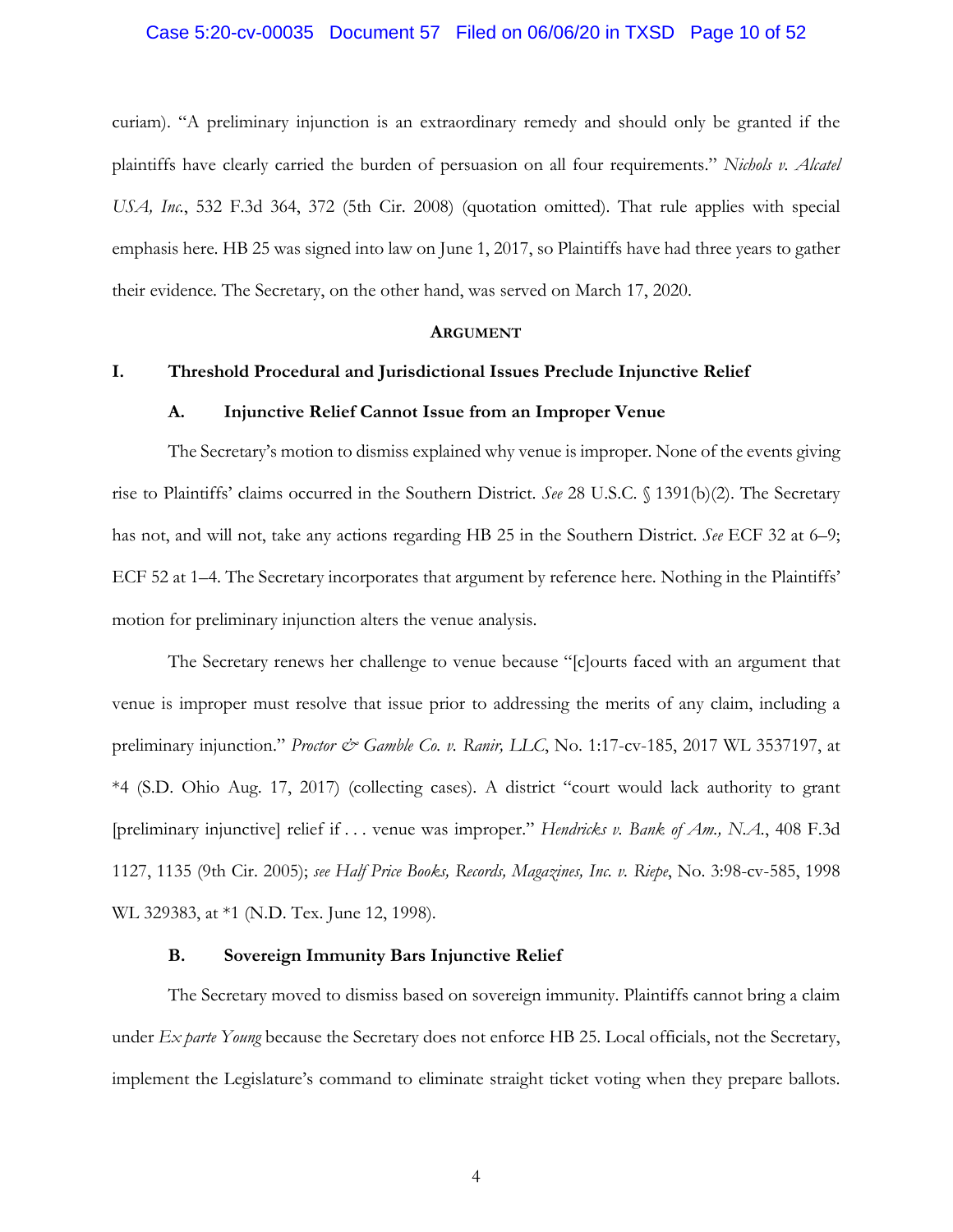## Case 5:20-cv-00035 Document 57 Filed on 06/06/20 in TXSD Page 11 of 52

*See* ECF 32 at 9–12; ECF 52 at 4–6. Again, the Secretary incorporates that argument by reference, and the Secretary presses her sovereign immunity defense here because sovereign immunity precludes the granting of a preliminary injunction. *See Jordan v. Fisher*, 823 F.3d 805, 809 (5th Cir. 2016).

Moreover, *Ex parte Young* does not authorize an injunction ordering the Secretary "to ensure that all Texas voters have the option to vote straight ticket." ECF 19-16. It is limited to injunctions "prevent[ing] [a state official] from doing that which he has no legal right to do." 209 U.S. at 159. It does not authorize injunctions directing "affirmative action," *id.*, including "affirmative action by the sovereign," *Larson v. Domestic & Foreign Commerce Corp.*, 337 U.S. 682, 691 n.11 (1949), or an "acti<sup>[</sup>on] in an official capacity." *Zapata v. Smith*, 437 F.2d 1024, 1026 (5th Cir. 1971).

# **C. Plaintiffs Without Standing Cannot Seek Relief**

For the reasons explained in the Secretary's motion to dismiss, Plaintiffs have not plausibly alleged an injury in fact, *see* ECF 32 at 13–19; ECF 52 at 8–12, or causation and redressability, *see* ECF 32 at 13; ECF 52 at 6–7. That defeats their motion for a preliminary injunction. *See Freedom from Religion Found., Inc. v. Perry*, No. 4:11-cv-2585, 2011 WL 3269339, at \*6 (S.D. Tex. July 28, 2011).

# **II. Plaintiffs Are Not Likely to Succeed on the Merits Because Federal Law Does Not Mandate Straight-Ticket Voting**

On the merits, Plaintiffs' evidence fails to show a likelihood of success on any of their claims.

## **A. Plaintiffs'** Anderson-Burdick **Claim Fails**

 $\overline{a}$ 

## **1. Plaintiffs Have Not Proven HB 25 Will Increase Wait Times**

Plaintiffs have not shown that eliminating straight ticket voting will increase wait times. Plaintiffs' theory depends on the expert declaration of Muer Yang. *See* ECF 18-1 at 6.2 But Dr. Yang's limited analysis cannot help Plaintiffs for four reasons. First, Dr. Yang's analysis says nothing of actual

<sup>&</sup>lt;sup>2</sup> The three declarations from individual voters recount unfortunate but idiosyncratic problems at particular polling places during a previous general election, when STV was still available, and primary elections, when STV is inapplicable. They provide no evidence of wait times in general or the effect of repealing STV. *See* ECF 19-6 (Pls.' Exs. 5–7).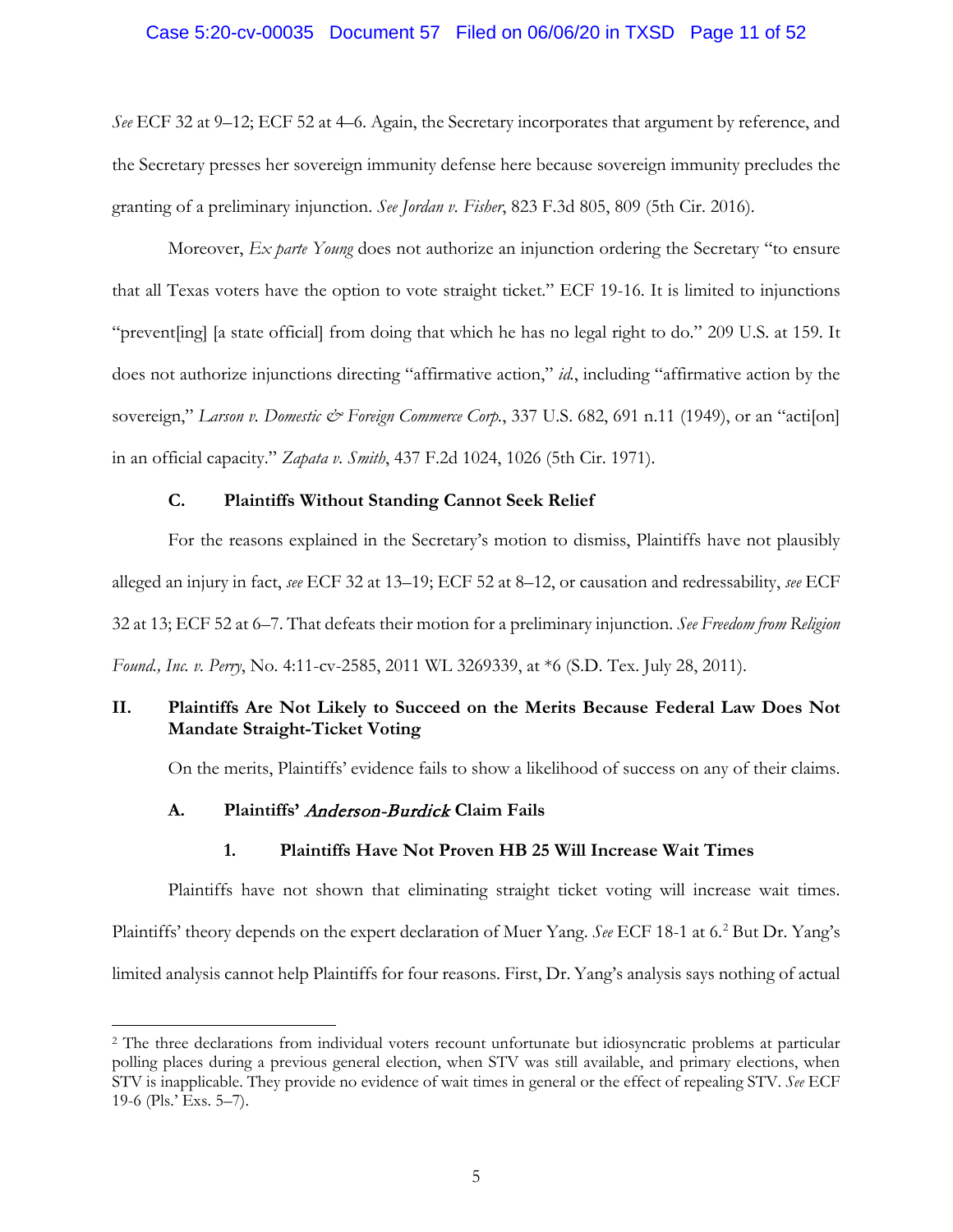#### Case 5:20-cv-00035 Document 57 Filed on 06/06/20 in TXSD Page 12 of 52

vote times in Texas. He did not even consider how long it takes any Texan to vote or how the STV option operates on Texas voting machines. Second, Dr. Yang did not estimate voting time in future elections. He considered only how the 2016 election might have been different without straight ticket voting, assuming nothing else changed. Third, Dr. Yang did not analyze the State as a whole. He considered only 19 polling places in 2 of Texas's 254 counties. Fourth, even if Plaintiffs were right about lines to vote, Dr. Stephen Graves—an expert from the Massachusetts Institute of Technology on designing and implementing polling places—demonstrates that any problems could be solved through reallocating voting machines rather than mandating straight ticket voting.

# **a. Correcting Dr. Yang's Unwarranted Assumptions Shows that Eliminating Straight Ticket Voting Does Not Meaningfully Increase Wait Times**

Time and again, Dr. Yang chose to make unrealistic assumptions rather than gather empirical data. Those assumptions undermine his conclusions.

For example, Dr. Yang does not know how long it takes an average Texan to vote. He did not observe any Texas election to measure the time spent voting, *see* Ex. 4 at 40:2–12 (Yang Dep.), despite acknowledging that doing so would have been "a plus" for his analysis. *Id.* at 40:21. Dr. Yang also did not "interview local election officials to obtain their estimates of voting time," *id.* at 41:8–14, even though he had done so in a previous case, *see id.* at 18–25. Nor did Dr. Yang review any academic literature about the time it takes to vote in actual elections. As Dr. Graves explains, two academic articles, one of which studied Texas voters, estimated voting time per voter at about 3 minutes. *See* Ex. 5 ¶¶ 152–55 (Graves Decl.).

Instead, Dr. Yang made a series of alternative assumptions about how long it took to vote in Travis and Fort Bend Counties in 2016. For Travis County, these scenarios ranged from 4 minutes to 10 minutes per voter. *See* ECF 19-5 ¶ 37. For Fort Bend County, these scenarios ranged from 3 minutes to 6 minutes. *See id.* ¶ 54. As a result, Dr. Yang's estimates skewed much too high. *See* Ex. 5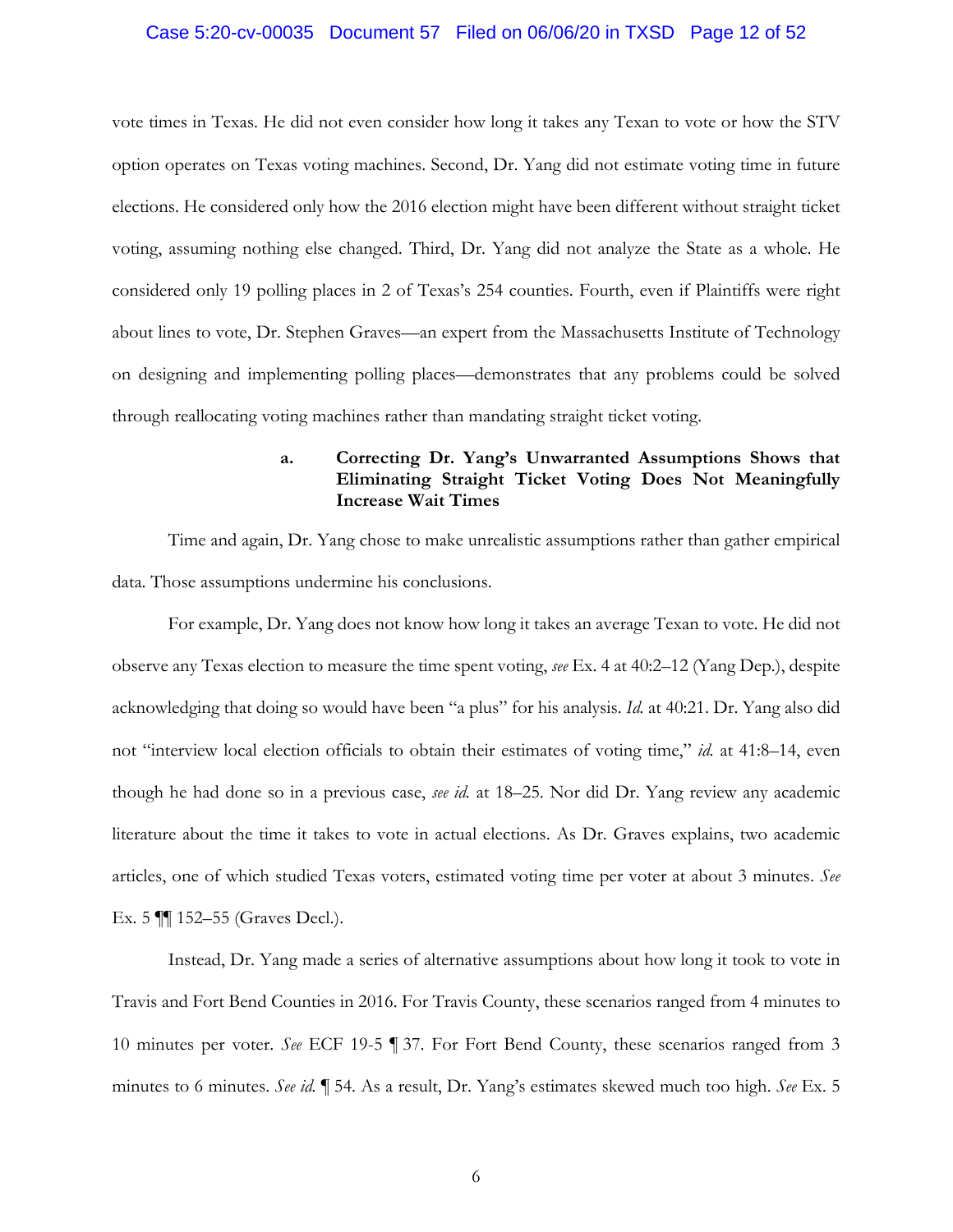#### Case 5:20-cv-00035 Document 57 Filed on 06/06/20 in TXSD Page 13 of 52

¶¶ 159, 162. Dr. Yang's estimates lead to results inconsistent with real-world data. For example, his scenarios predict that many Travis County voters waited more than an hour to vote in 2016, *see* ECF 19-5 at 20, Table 4, but the average wait time in Texas in 2016 was only 11 minutes, *see* Ex. 20. Dr. Yang also failed to analyze whether wait times increased in other States that eliminated the STV option. *See* Ex. 4 at 135:3–6. In North Carolina, which Plaintiffs cite "as a comparator," ECF 18-1 at 11, wait time in 2016, after it eliminated the STV option, was *shorter* than in 2008. *See* Ex. 19. 3

Similarly, Dr. Yang made erroneous assumptions about voting machines in Texas. Dr. Yang believes that "[t]he time required for a voter to cast a ballot depends on . . . the voting technology being used," but he acknowledged that he is "not an expert on those voting technologies." Ex. 4 at 45:20–22, 46:5–15. In this case, Dr. Yang's lack of knowledge about Texas voting machines led him to erroneously assume that choosing a straight ticket voting option would save a voter a significant amount of time because it would allow the voter to skip the rest of the partisan ballot items. That is not true. "[M]arking the STV option does not allow voters to skip over any of the pages for any of the individual ballot items." Ex. 1  $\P$  9. "[E]ven with the use of the STV option, voters must still scroll through the entire ballot, page by page, at the voting machine in order to cast their ballot." *Id.* That process gives voters the opportunity "to 'confirm' each of their individual choices" or "change the selection for any of the individual contests." *Id.*<sup>4</sup>

Correcting some of Dr. Yang's unrealistic assumptions, Dr. Graves created a "descriptive

<sup>3</sup> Dr. Yang cited an Ohio study about "a mock election," ECF 19-5 ¶ 37, but he does not know who voted in the mock election or when it was held, *see* Ex. 4 at 86:10–87:4. A mock election involving unknown mock voters at an unknown time cannot support a finding about Texas voters in 2020.

<sup>4</sup> Dr. Yang's conclusions are also based on flawed data. His source material included a column labelled "EVIP Votes." "EVIP" is well-known shorthand for "Early Voting in Person." *See, e.g.*, Texas Secretary of State, Elections Acronyms & Abbreviations, https://www.sos.state.tx.us/elections/laws/elections-acronymsabbreviations.shtml. But Dr. Yang thought that it meant "votes voted on election day." Ex. 4 at 145:23–146:5. Of course, using early voting data would make Dr. Yang's Election Day calculations meaningless. He admitted that he would "want to change" his calculations if the data labelled "EVIP" does not show "election day votes." *Id.* at 157:14–24.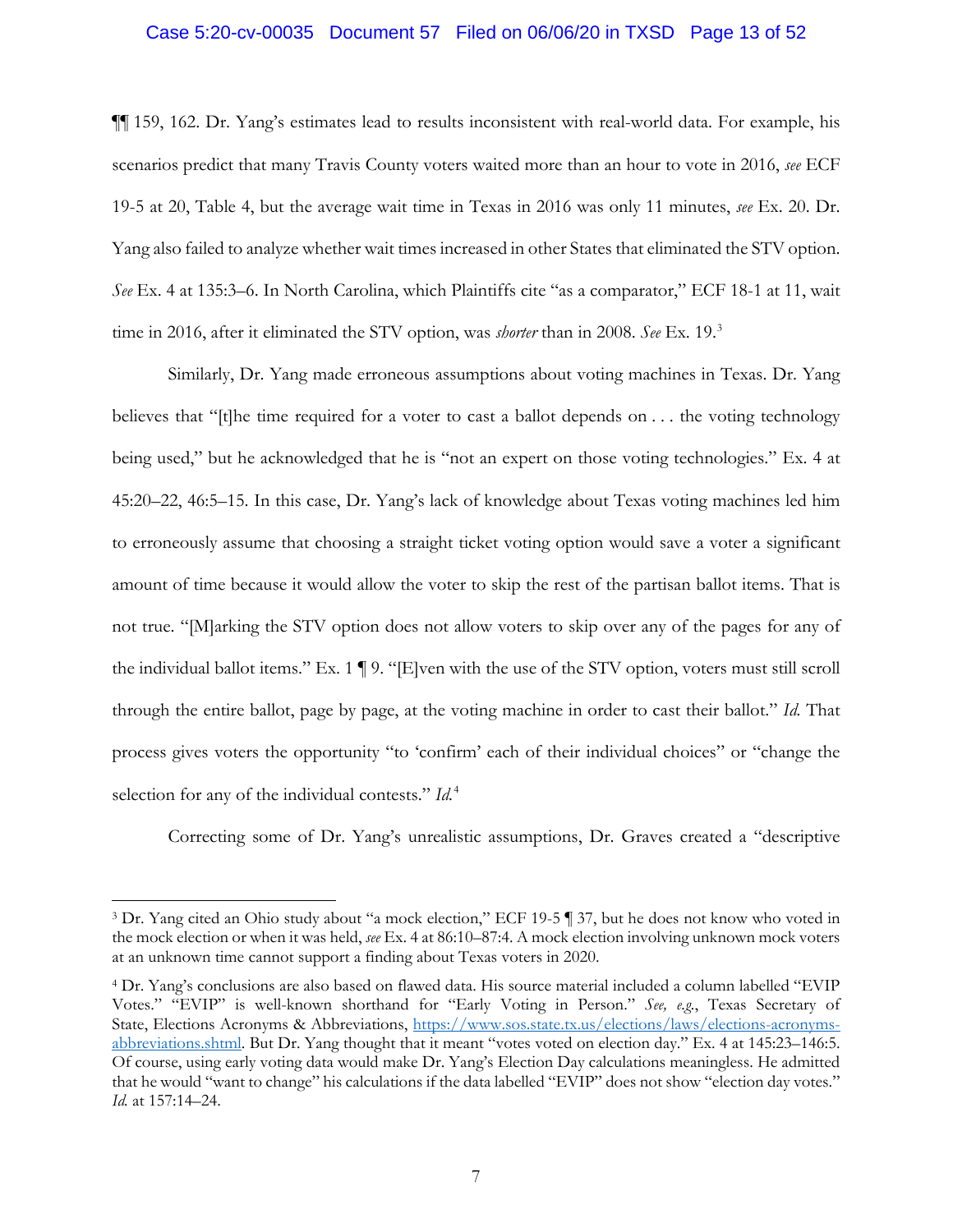#### Case 5:20-cv-00035 Document 57 Filed on 06/06/20 in TXSD Page 14 of 52

model" to estimate wait times. Ex. 5 ¶ 73. He then applied the descriptive model to each of the polling places in Dr. Yang's "samples." The results show very short wait times. In Travis County, 18 out of 19 polling places had wait times of 2.1 minutes or less. *See id.* at 16, Table 1. In Fort Bend County, all 9 polling places had wait times of 30 *seconds* or less. *See id.* at 26, Table 7. Such short wait times cannot be more than a *de minimis* burden.

## **b. Dr. Yang Does Not Analyze Future Elections**

Dr. Yang's analysis cannot support prospective relief because it does not even purport to predict wait times for future elections. Instead, Dr. Yang attempted to analyze what wait times *would have been in 2016* if there had been no straight ticket voting. He does not analyze what wait times *will be in 2020*. This distinction is crucial.

Wait times are highly sensitive to variables that will not be the same in 2020 and 2016. Dr. Yang admits that "the three key factors" affecting wait times "are (1) the number of voters who arrive at a polling place, (2) the average voting time, and (3) the number of voting machines." ECF 19-5 ¶ 19. But Dr. Yang has no opinion about two of those factors—voter turnout and the number of voting machines—for any future Texas election.

Consider turnout. Overall voter turnout may go up or down in 2020, but despite the relevance of voter turnout to his model, Dr. Yang testified that "predicting turnout is not [within] the scope of [his] current expert report." Ex. 4 at 30:12–13. Dr. Yang's model depends on the number of voters who turn out in person on Election Day. *See id.* at 17:13–15. If the number of Election Day voters decreases, then the "arrival rate" and "the wait time" would "decrease." *Id.* at 23:1–5, 38:10–11. Thus, decreased Election Day turnout could offset the supposed effects of eliminating straight ticket voting.

There is good reason to believe that Election Day turnout will decrease in 2020. Due to the COVID-19 pandemic, voters who normally vote on Election Day are likely to shift to voting by mail. Indeed, Plaintiffs' counsel represents some such voters in another lawsuit. *See* Complaint, *Lewis v.*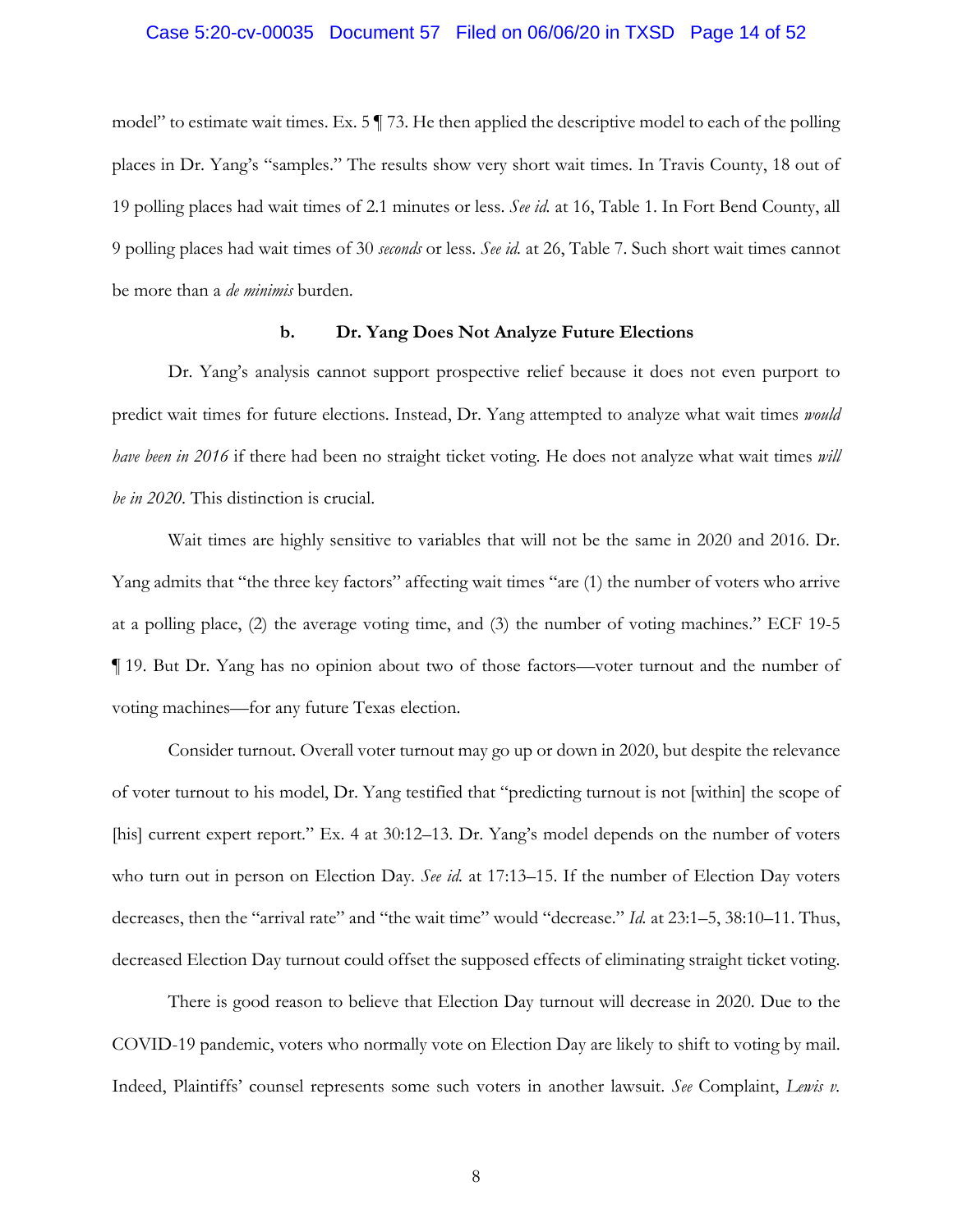#### Case 5:20-cv-00035 Document 57 Filed on 06/06/20 in TXSD Page 15 of 52

*Hughs*, No. 5:20-cv-577, ECF 1 | 4 (May 11, 2020 W.D. Tex.) (alleging "a significant increase in eligible voters who . . . will choose to vote by mail"). And some of these same Plaintiffs have brought other lawsuits designed to expand eligibility for voting by mail beyond what the Election Code currently allows. *See, e.g.*, *Gloria v. Hughs*, No. 5:20-cv-527 (W.D. Tex. Apr. 29, 2020). One court has even granted a preliminary injunction to that effect, though it is currently stayed pending a decision from the Fifth Circuit on the merits of the appeal. *Tex. Democratic Party v. Abbott*, No. 5:20-cv-438, 2020 WL 2541971, at \*6–7 (W.D. Tex. May 19, 2020), *stay granted*, No. 20-50407, 2020 WL 2982937 (5th Cir. June 4, 2020). If Plaintiffs succeed in expanding eligibility to vote by mail, it is likely that even more voters will shift from voting on Election Day to voting by mail.

The same is true for early voting. For the July primary runoff elections, Governor Abbott extended the early voting period. *See* Ex. 6. He has indicated his intent to do the same for November.<sup>5</sup> And the Secretary has reminded local officials of their statutory authority to extend early-voting hours. *See* Ex. 7. Moreover, voters wishing to socially distance may well choose to vote in the middle of the early voting period, during which polling places are emptier. *See* Ex. 1 ¶ 12. Thus, increased availability and the desire to avoid the rush of Election Day may shift more voters to early voting.

Now consider voting machines. Dr. Yang did not analyze the number of voting machines Texas counties will have for future elections. *See* Ex. 4 at 109:11–110:5. Nor does he know how any Texas county will allocate its voting machines between polling places. *See id.* at 111:15–112:4. Dr. Yang has not talked with "any election officials in Texas about the deployment of voting resources." *Id.* at 17:9–12. Thus, he cannot opine on how many voting machines any given polling place will have.

But the numbers in 2020 will not match the numbers in 2016. Local election officials allocate voting machines between polling places based on "turnout . . . in prior elections" and "forecast[ed]

<sup>5</sup> *See* Patrick Svitek, *Texas will extend early voting period this fall, Gov. Greg Abbott says*, Texas Tribune (May 28, 2020), https://www.texastribune.org/2020/05/28/texas-2020-early-voting-greg-abbott-coronavirus/.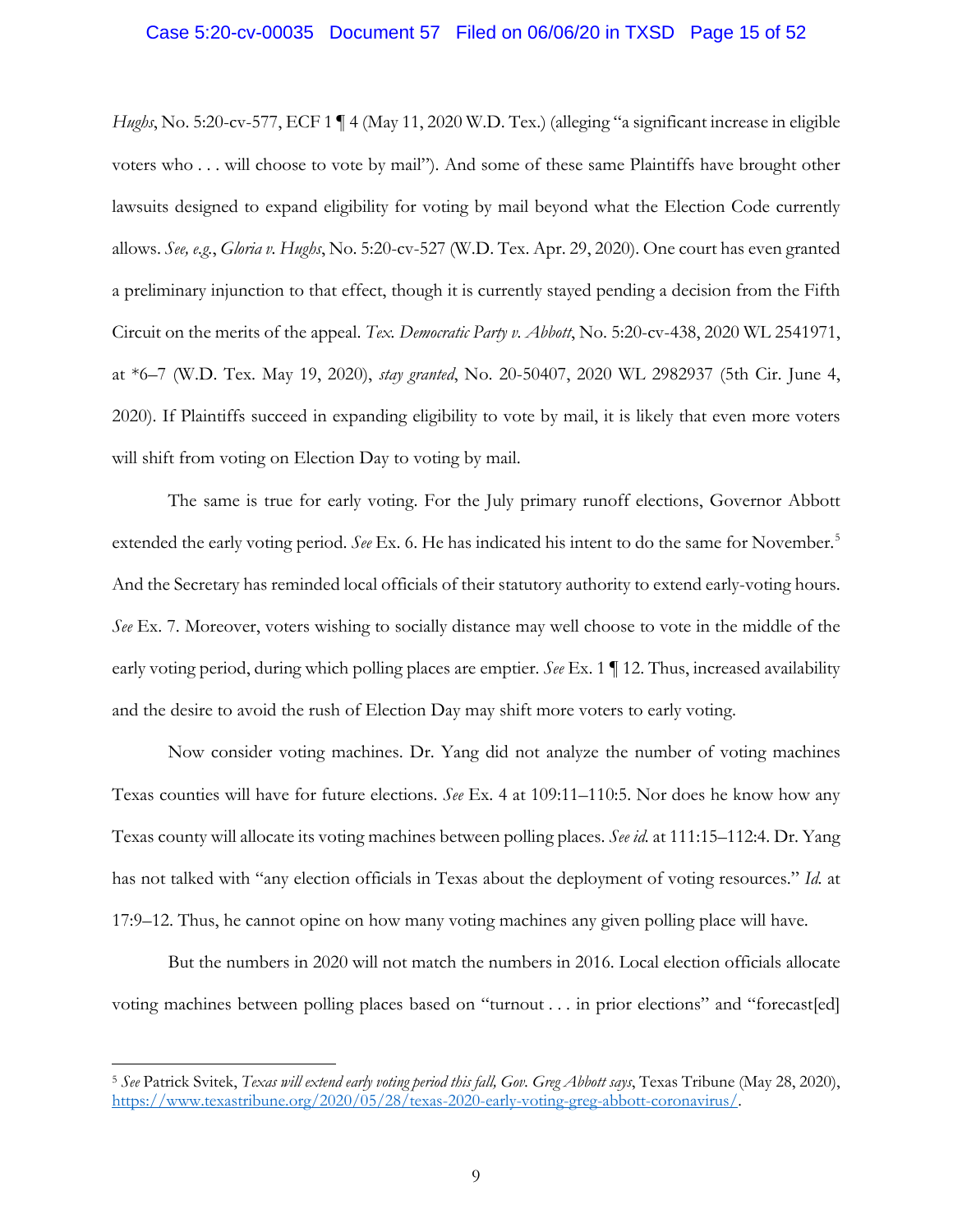#### Case 5:20-cv-00035 Document 57 Filed on 06/06/20 in TXSD Page 16 of 52

turnout for the upcoming election." Ex. 1 ¶ 5. "If one location had a particularly high volume of voters compared to the number of machines in a prior election, [local officials] will often make sure to add more machines in that location for the upcoming election." *Id.* For example, in the 2016 election, Travis and Fort Bend Counties both had locations with literally zero voters on Election Day. *See* Ex. 4 at 23:21–24:1, 27:9–16. Surely those counties will adjust their allocation of voting machines for 2020.

In the end, Dr. Yang did not and cannot estimate the wait time to vote in 2020. Even for the select polling places in the two counties he considered, Dr. Yang does not have any opinion about turnout or the number of voting machines going forward. His counterfactual 2016 calculations cannot tell the Court anything useful about 2020, unless one assumes that the conditions in 2020 will match the conditions in 2016. But such an assumption would be unjustifiable, and Dr. Yang has not even attempted to justify it.

## **c. Dr. Yang Analyzed Only Election Day Voting at Select Polling Places in Two Counties**

Dr. Yang disregarded the vast majority of votes cast in Texas. He limited his analysis in three key ways, each of which makes his results unreliable.

First, Texas has 254 counties, but Dr. Yang analyzed only 2 of them. Dr. Yang did not "analyze data from any Texas county other than Travis and Fort Bend." Ex. 4 at 18:11–13. Nor did he analyze whether those two counties are similar to the rest of the State. *See id.* at 18:18–21. Dr. Yang even admitted that he "wish[ed] [he] had more data from other counties." *Id.* at 18:24. But Plaintiffs' lawyers did not provide it for him. *See id.* at 19:3–15.

Even taking Dr. Yang's declaration at face value, Plaintiffs have no evidence that eliminating straight ticket voting would increase wait times in 252 of Texas's 254 counties. But Plaintiffs seek statewide injunctive relief. *See* ECF 16 at 41. Evidence predicting longer wait times in "two instances" is "a patently inadequate basis for a conclusion of [state]wide violation and imposition of [state]wide relief." *Lewis v. Casey*, 518 U.S. 343, 359 (1996) (holding that potential problems in two prisons could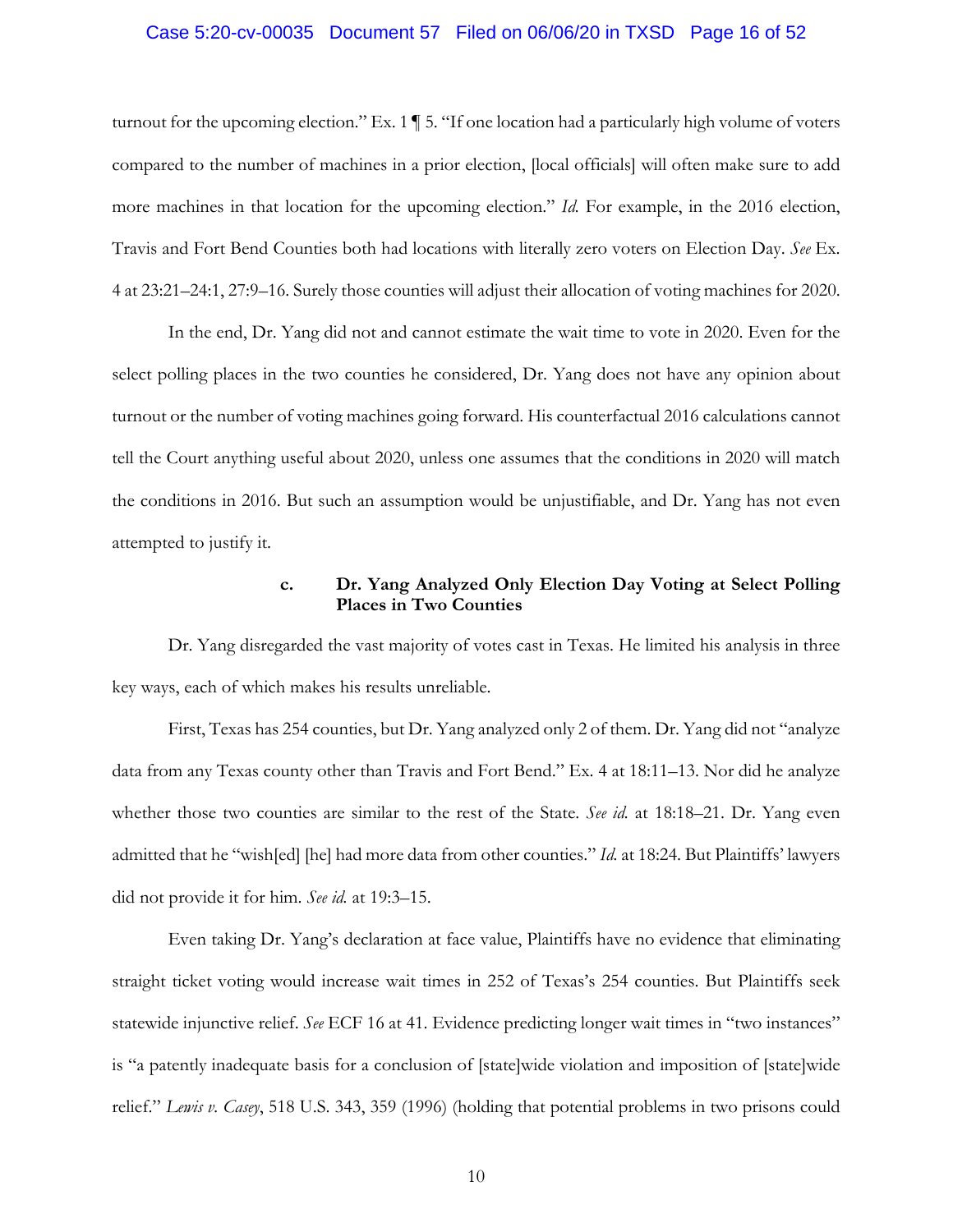#### Case 5:20-cv-00035 Document 57 Filed on 06/06/20 in TXSD Page 17 of 52

not justify equitable relief affecting the entire prison system); *id.* at 392–93 (Thomas, J., concurring) (explaining "[s]ystemwide relief is never appropriate in the absence of a systemwide violation"). "[O]nly if there has been a systemwide impact may there be a systemwide remedy." *Dayton Bd. of Ed. v. Brinkman*, 433 U.S. 406, 420 (1977). Without evidence to support a finding of statewide constitutional violations—which Plaintiffs do not have—they cannot receive a statewide remedy.

Second, Dr. Yang did not actually analyze every polling place in Travis and Fort Bend Counties. *See* Ex. 4 at 88:17–89:13; ECF 19-5 ¶¶ 39, 56. He analyzed only *non-random* samples of polling places. Dr. Yang purposefully added outlier polling places to his samples, including the polling place with the most voters per voting machine in each county. *See* Ex. 4 at 89:14–20; ECF 19-5 ¶¶ 40, 57. Thus, in the end, Dr. Yang analyzed 19 polling places in Travis County and 9 polling places in Fort Bend County. *See* ECF 19-5 ¶¶ 40, 57. That is not enough. A mere 28 polling places cannot stand in for Travis and Fort Bend Counties, much less the rest of the State.

Third, Dr. Yang considered Election Day voting only. He did not find any evidence of wait times for early voting. Thus, Plaintiffs have no evidence of a burden on the right to vote *per se*. Instead, Plaintiffs' evidence centers on alleged problems with voting in person on Election Day. Because Plaintiffs do not challenge the adequacy of voting early or voting by mail, they cannot state a right-tovote claim. *See McDonald v. Bd. of Election Comm'rs of Chi.*, 394 U.S. 802, 807 (1969). Early voting is "an acceptable substitute" for Election Day voting. *Veasey v. Abbott*, 830 F.3d 216, 255 (5th Cir. 2016) (en banc). Many voters prefer it. Ex. 1 ¶ 12 ("In 2018, 83% of [Collin County] voters who voted in-person did so during the early voting period, and only 17% of in-person voters voted on election day.").

*McDonald*'s reasoning applies here. No one is "specifically disenfranchised." 394 U.S. at 808. Everyone agrees that early voting in person is legally available to all eligible Texas voters. *See* Tex. Elec. Code § 82.005. Plaintiffs do not even present evidence that early voting is *practically* unavailable. Because Plaintiffs here have other options for voting, they are necessarily asserting a right to vote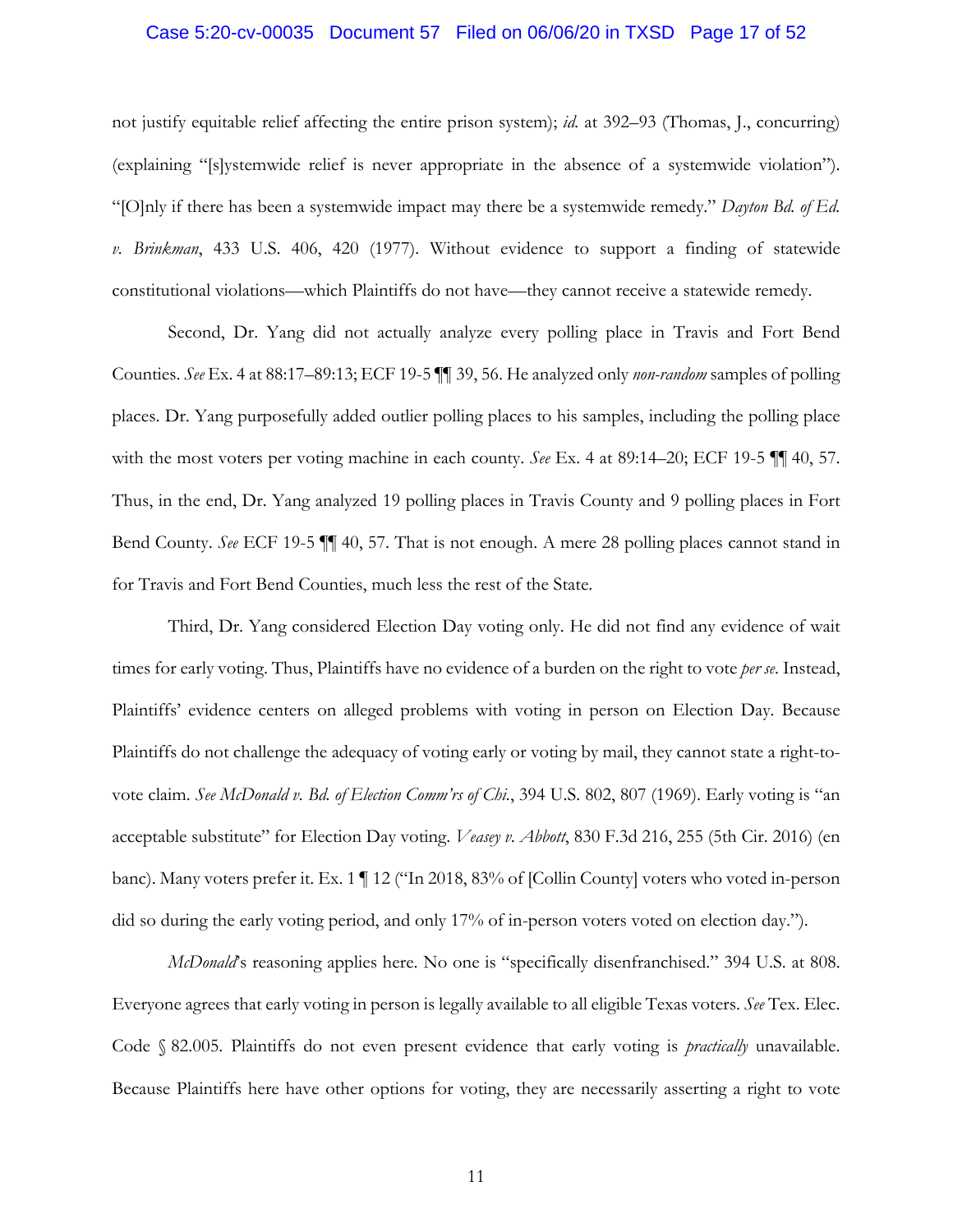#### Case 5:20-cv-00035 Document 57 Filed on 06/06/20 in TXSD Page 18 of 52

using a particular method, not "the right to vote." *McDonald*, 394 U.S. at 807. That precludes any *Anderson-Burdick* claim.

## **d. Any Long Lines Could Be Shortened by Reallocating Voting Machines Rather Than Mandating Straight Ticket Voting**

Finally, even if Plaintiffs had proven Texans would face unconstitutionally long lines to vote, that would not support enjoining enforcement of HB 25.

As Dr. Graves explains in his declaration, "even if the removal of STV leads to increased wait times, as suggested by [Dr. Yang's] declaration, the predicted increase in wait times can be mitigated by a reallocation of the voting machines." Ex. 5 ¶ 28. On Plaintiffs' own theory, long lines would be expected in only some polling places, not everywhere. Reallocating machines from less-busy locations to more-busy locations can dramatically decrease waiting time, as Dr. Yang's previous work has shown. *See* Ex. 4 at 110:6–24 (discussing an article that found a "71 percent improvement" by changing methods of allocating voting machines).

In this case, Dr. Graves found that even the polling places that Dr. Yang estimated to have very long lines would have very short lines if local officials simply reallocated a few machines from less-busy locations. "[T]here is minimal waiting at any of the polling sites after removing STV, even with the unrealistic vote times assumed in [Dr. Yang's] declaration, as long as the local election officials can reallocate the voting machines." Ex. 5 ¶ 85.

### **2. HB 25 Will Reduce Unintentional Rolloff**

Some voters choose not to vote in every race. They may not know enough about the candidates to form an opinion, or they may be ambivalent. Of course, more voters participate in higher-profile races at the top of the ballot, and fewer voters participate in lower-profile races at the bottom of the ballot. That is unsurprising. Voters are more likely to have strong views about the former than the latter. Plaintiffs' complaints about "rolloff" are nothing more than this: People who voted in an up-ballot race choosing not to vote in a down-ballot race.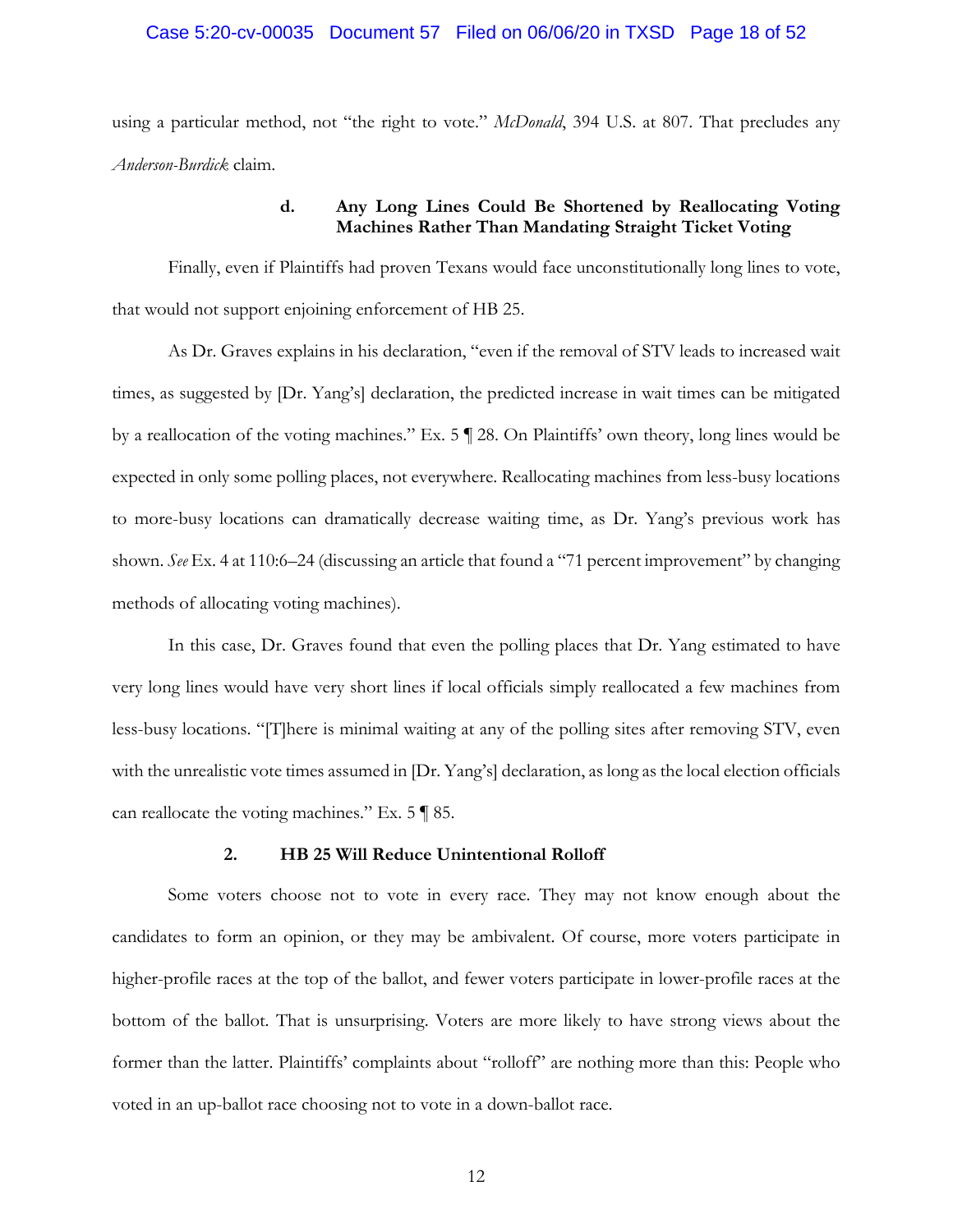#### Case 5:20-cv-00035 Document 57 Filed on 06/06/20 in TXSD Page 19 of 52

However, there is one form of rolloff that is particularly problematic: unintentional rolloff. Unintentional rolloff occurs when voters do not realize they are not participating in down-ballot races. Straight ticket voting "causes voters to miss out on casting votes in nonpartisan races or propositions." Ex. 8. After selecting a party at the top of the ballot, some voters think they have cast a vote in all races. But the end of the ballot often contains nonpartisan races and propositions to which a straight party ticket does not apply.<sup>6</sup> As a Harris County elections official explained to the Legislature when it was considering the repeal of the STV option, this has been a problem in Texas elections. "We had numerous voters come to us after they had voted realizing that they didn't go all the way down the ballot and look for that school board race that wanted to come back and vote for that school board race." Ex. 2 at 63:8-12. However, once a ballot is cast, it cannot be undone. *Id.* Not only was the STV option causing voter confusion, "it was basically disenfranchising them, because they didn't know to look all the way down the screen to vote for that school board race." *Id.* at 63:14-16.

While voters should be free to choose the races in which they want to cast votes, Texas seeks to ensure voters exercise that right *intentionally*. Eliminating STV reduces the risk that voters will *unintentionally* fail to vote in down-ballot races. "[T]he danger is there: in elections with referenda or non-partisan races, a voter who uses a straight-ticket option could overlook some items on a ballot." *See One Wis. Inst., Inc. v. Thomsen*, 198 F. Supp. 3d 896, 946 (W.D. Wis. 2016). "This justification [for eliminating straight ticket voting] is reasonable." *Id.*

Plaintiffs and their experts completely ignore the benefits of reducing unintentional rolloff for non-partisan down-ballot items. Instead, they focus exclusively on rolloff in partisan races. Plaintiffs' expert Dr. Roberts seeks to establish a statistical relationship between straight ticket voting and rolloff in partisan races. *See* ECF 19-7. That analysis produces a trivial insight: A voter who casts a straight

<sup>6</sup> *See, e.g.*, Hidalgo County Sample Ballot 145-05 for the November 2018 General Election, https://www. hidalgocounty.us/DocumentCenter/View/31392/145-05 Style64 English Electronic.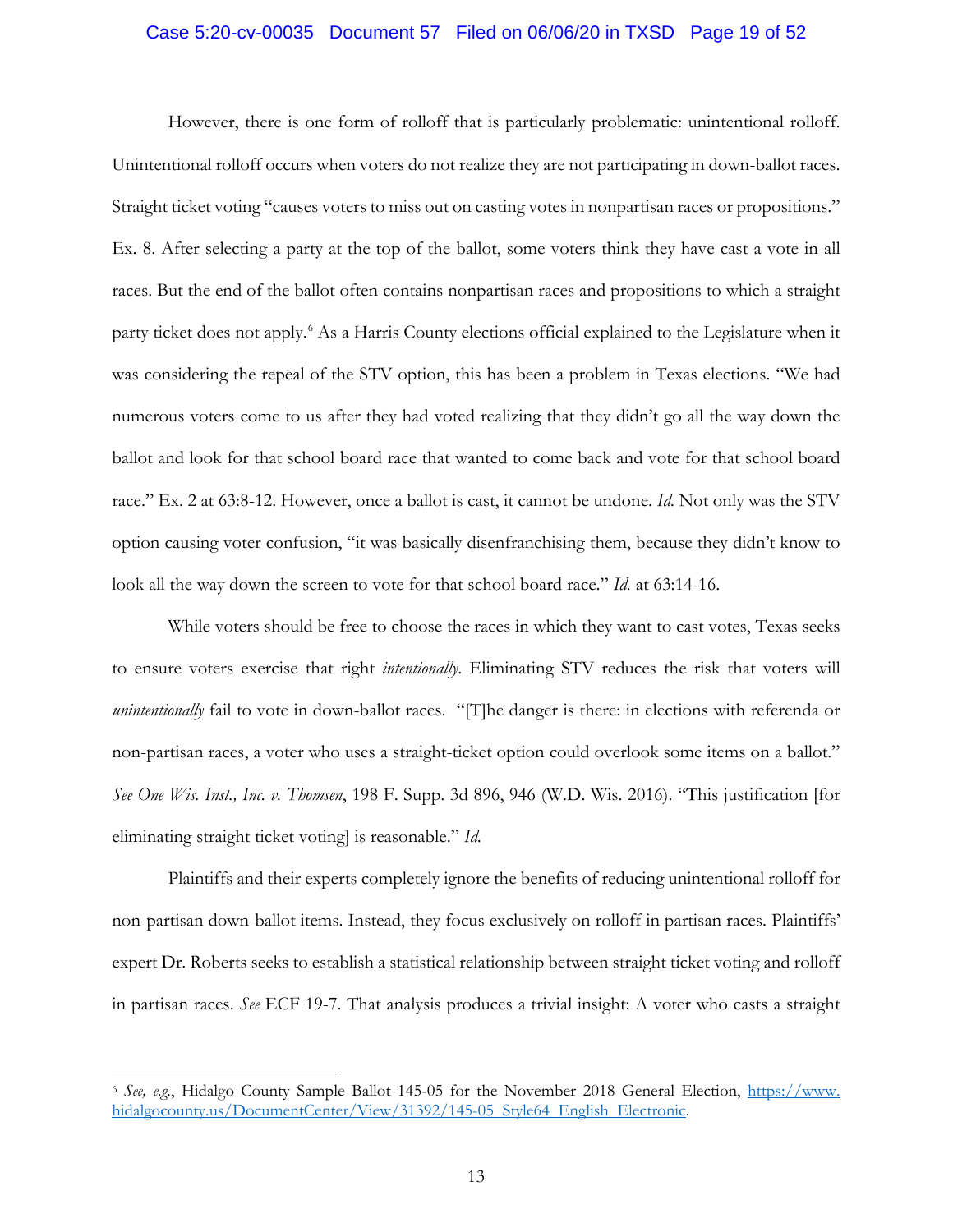#### Case 5:20-cv-00035 Document 57 Filed on 06/06/20 in TXSD Page 20 of 52

party ticket, by definition, cannot rolloff in partisan races. The straight party vote automatically ensures participation in each and every partisan race in which that party nominated a candidate (regardless of whether the voter knows anything about the candidate).

Dr. Roberts measures the change in North Carolina rolloff rates between 2012 and 2016, but he never distinguishes between rolloff caused by voters voluntarily choosing not to participate in certain races and voters somehow being deterred. In any event, Dr. Roberts' approach "is not [a] valid statistical design to estimate the causal effect of the elimination of the straight ticket vote option on any outcome," including rolloff, as Dr. Jonathan Katz, a current professor and former chair of the Humanities and Social Sciences division at the California Institute of Technology, explains in his declaration. Ex. 9 at 5. All Dr. Roberts shows is that rolloff rates in North Carolina were higher in 2016 than in 2012. Obviously, 2012 and 2016 differed in a lot of ways unrelated to STV. *See id.* at 7 (explaining that "electoral outcomes, such as turnout and rolloff, vary for many reasons between elections—such as candidates on the ballot, weather, etc."). Dr. Roberts' methodology cannot control for all of the relevant confounding variables. *Id.*<sup>7</sup>

Even if Dr. Roberts' analysis said anything meaningful about North Carolina, it still would not say anything meaningful about Texas. Dr. Roberts acknowledged that one cannot simply assume what happens in North Carolina will happen in Texas. That is why he conducted a "matching analysis" attempting to control for the differences between Texas counties and North Carolina counties. ECF 19-7 ¶ 53. But Dr. Roberts' matching process was woefully inadequate. He failed to consider "the largest difference demographically between Texas and North Carolina"—"the fraction of Hispanics." Ex. 9 at 9; *see also id.* at Figure 3. Dr. Roberts' failure to consider the Hispanic population was unjustifiable. He did so in his analysis focused only on North Carolina. *See id.* at 9. And even in his

<sup>7</sup> Dr. Roberts' analysis of turnout, which Plaintiffs do not cite in their motion, suffers from the same flaws. *See* Ex. 9 at 5–8.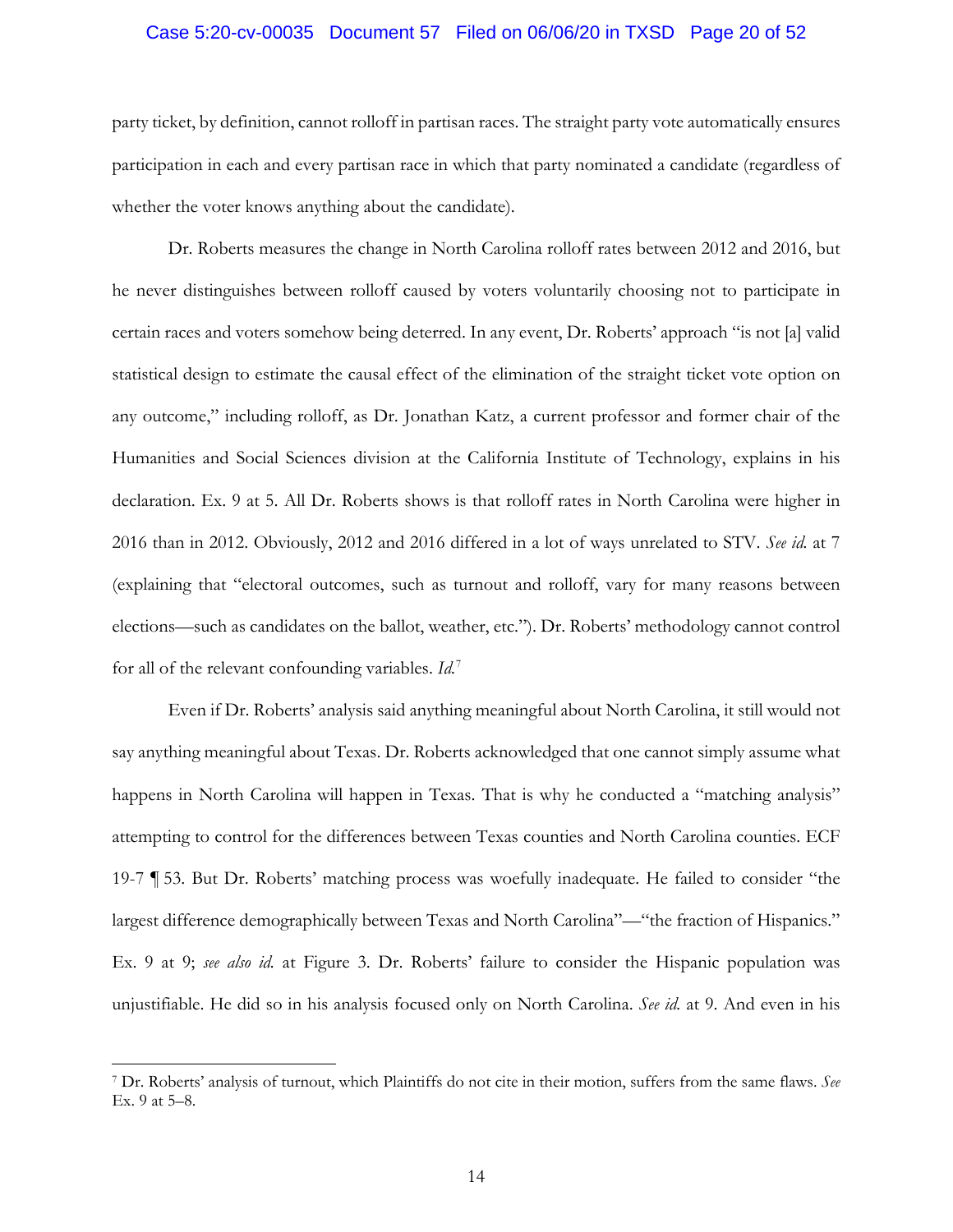#### Case 5:20-cv-00035 Document 57 Filed on 06/06/20 in TXSD Page 21 of 52

matching analysis, Dr. Roberts used other demographic variables, such as "the percentage of African-Americans living in each county." ECF 19-7 ¶ 54. So why did Dr. Roberts omit the percentage of Hispanics as a matching variable? In his deposition, he could not "recall" whether he even "consider[ed] using the percentage of a county that is Latino." Ex. 10 at 206:9–12 (Roberts Dep.).

Because Dr. Roberts did not properly match counties across the two States, his analysis cannot provide any reliable conclusions about any Texas county. But even if one took Dr. Roberts' faulty matching analysis at face value, it would not say anything about Texas as a whole. A matching analysis provides information only about the "matched" counties. *See* ECF 19-7 ¶ 54; Ex. 10 at 205:18–206:7. It does not say anything about the "unmatched" counties. (The unmatched Texas counties are, by definition, too dissimilar from the North Carolina counties to allow for comparison.) In the original version of his declaration, Dr. Roberts was able to match only 36 of Texas's 254 counties. *See* ECF 19-7 at 21 n.40, 25. The night before his deposition, Dr. Roberts submitted a "revised" declaration that changed the list of matched counties. In his new declaration, Dr. Roberts matched only 33 of Texas's 254 counties. *See* Ex. 10 at 10:9–15:4. As discussed above, such limited data cannot support statewide relief. *See supra* Part II.A.1.c.

Thus, Dr. Roberts' analysis provides no credible evidence that Texas voters who want to participate in every partisan race will be somehow deterred by the lack of an STV option. Plaintiffs' speculation that the "physical effort" required to click a touch screen deters voters from completing their ballots is facially implausible, especially in an era of ubiquitous smartphones. ECF 18-1 at 10. Plaintiffs also contend that the "additional time" required to complete a ballot without straight ticket voting deters voting in down-ballot races. *Id.* That is equally implausible. On Plaintiffs' theory, rolloff is driven by the marginal time it takes to mark additional items on a ballot. But the marginal increases in vote time from abolishing straight ticket voting are insignificant. Dr. Graves "very conservative[ly]" estimated the increased vote time for one additional race as "five seconds." Ex. 5 ¶ 76. Dr. Yang uses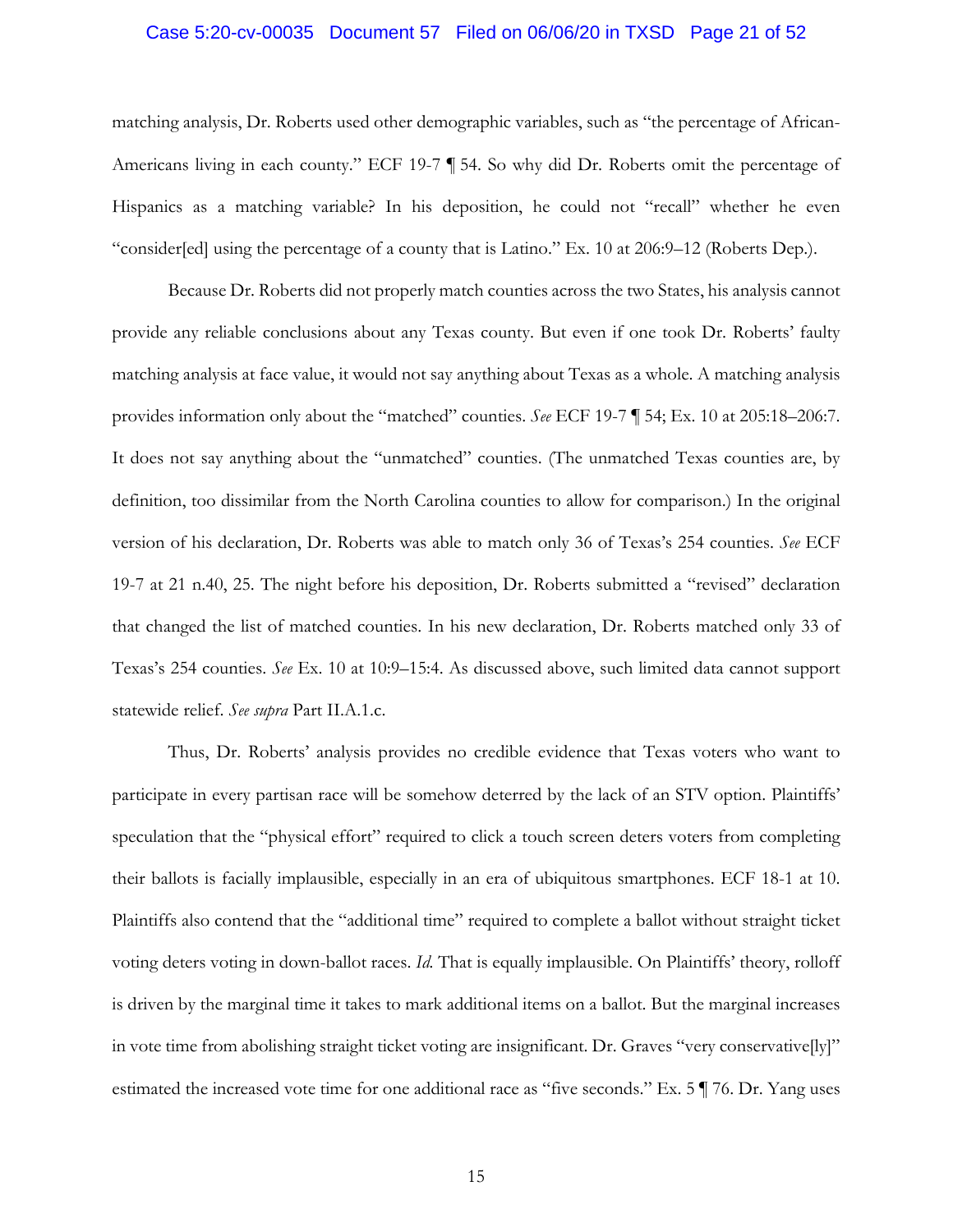#### Case 5:20-cv-00035 Document 57 Filed on 06/06/20 in TXSD Page 22 of 52

much higher estimates, but even those range from 36 seconds to 1.2 minutes per race. *See id.* ¶ 119 (36 seconds); *id.* ¶ 126 (48 seconds); *id.* ¶ 133 (1 minute); *id.* ¶ 142 (1.2 minutes).

Taking additional seconds to make an additional click on an electronic ballot "surely does not qualify as a substantial burden on the right to vote, or even represent a significant increase over the usual burdens of voting." *Crawford v. Marion Cty. Election Bd.*, 553 U.S. 181, 198 (2008) (plurality); *see id.* at 209 (Scalia, J., concurring in the judgment) (agreeing that "the usual burdens of voting" cannot be "severe" under *Anderson-Burdick*). "[T]he Supreme Court has made clear" that "no citizen may complain of 'the usual burdens of voting.'" *Veasey*, 830 F.3d at 311 (Jones, J., concurring in part and dissenting in part).

In this case, there is no voter complaining about the supposed burden of taking an extra minute to make an additional click. The three declarations from individual voters do not address rolloff at all, *see* ECF 19-6 (Pls.' Exs. 5–7), and Plaintiffs' experts do not report interviewing any Texas voters about rolloff. In the end, Plaintiffs present no evidence addressing voters' motivations for not voting in some down-ballot races. Thus, they cannot possibly show that voters roll off because of the marginal time and effort required to vote in additional contests.

#### **3. Plaintiffs Have Not Proven HB 25 Will Burden Minority Voters**

Plaintiffs urge the Court to apply the *Anderson-Burdick* burden analysis to "identifiable subgroups." ECF 18-1 at 11. That would be legally improper. *Anderson-Burdick* applies "categorically." *See* ECF 32 at 21–22; ECF 42-2 at 5–8; ECF 52 at 14.

But even accepting Plaintiffs' erroneous legal theory, HB 25 does not burden minority voters in particular. Dr. John Alford—a professor at Rice University with decades of experience analyzing Texas elections—used Plaintiffs' own numbers to show that "non-Hispanic Whites make up the majority of STV voters in Texas." Ex. 11 at 7 (Alford Decl.).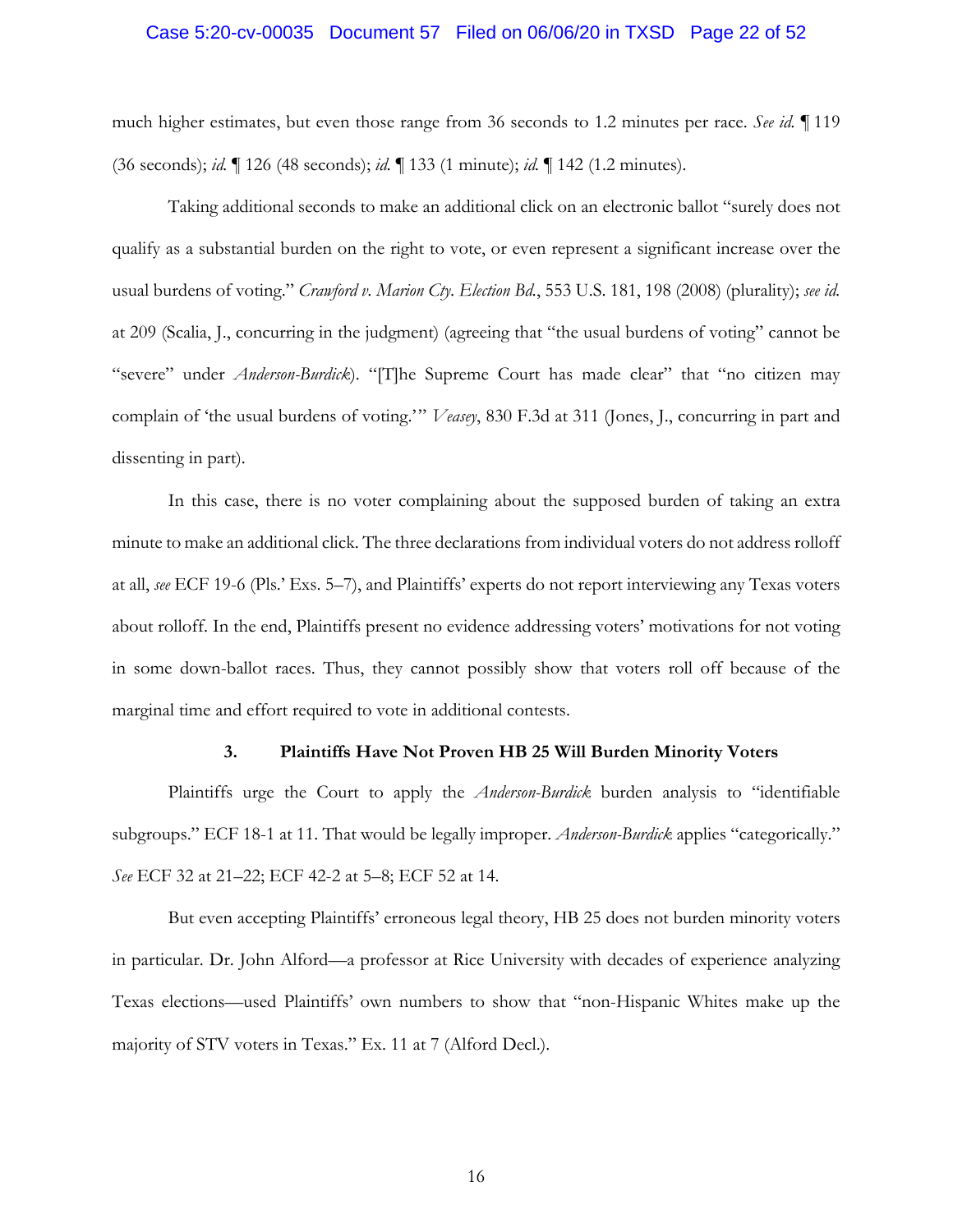| 2016               | 2016 CPS | Palmer    | Estimated | Estimated |
|--------------------|----------|-----------|-----------|-----------|
|                    | est. in  | 2016 ER   | 2016 STV  | 2016 STV  |
|                    | 1,000s   | estimates | in 1,000s | %         |
| non-Hispanic White | 5905     | 0.548     | 3235.9    | 54.1%     |
| non-Hispanic Black | 1417     | 0.847     | 1200.2    | 20.1%     |
| non-Hispanic Asian | 356      | 0.803     | 285.9     | 4.8%      |
| Hispanic           | 1938     | 0.651     | 1261.6    | 21.1%     |
|                    |          |           |           |           |
|                    |          |           |           |           |
|                    | 2018 CPS | Palmer    | Estimated | Estimated |
| 2018               | est. in  | 2018 ER   | 2018 STV  | 2018 STV  |
|                    | 1,000s   | estimates | in 1,000s | %         |
| non-Hispanic White | 5394     | 0.611     | 3295.7    | 55.4%     |
| non-Hispanic Black | 1231     | 0.824     | 1014.3    | 17.1%     |
| non-Hispanic Asian | 354      | 0.787     | 278.6     | 4.7%      |

#### **Estimated Straight Ticket Votes by Race/Ethnicity**

*See id.* at 7, Table 2. Even if eliminating straight ticket voting were a burden, it would be a burden imposed on more white voters than minority voters.

Plaintiffs argue that a higher *percentage* of minority voters than white voters used straight ticket voting. *See* ECF 18-1 at 12. Again, that does not show there is a disproportionate burden. But even if percentages were relevant, Dr. Palmer's analysis was too limited to be meaningful. Dr. Palmer analyzed only 10 of Texas's 254 counties. As Dr. Alford explained, "[t]hese ten counties . . . are not in any sense representative of the broader local context of Texas voters in general." Ex. 11 at 3. Even with that limited data, race was a relatively weak explanation for variations in straight ticket voting, and the results were driven largely by just three counties: Harris, Dallas, and Tarrant. *See id.* at 3.

An expanded data set highlights Dr. Palmer's errors. When one analyzes the 48 (rather than 10) largest counties in Texas, the results are markedly different. "There is little apparent relationship between the proportion of eligible minority population and the proportion of STV utilization." Ex. 11 at 6. Webb County, for example, has a very high percentage of minority voters, but it has a relatively low percentage of straight ticket voting. *See id*. at 6, Figure 1.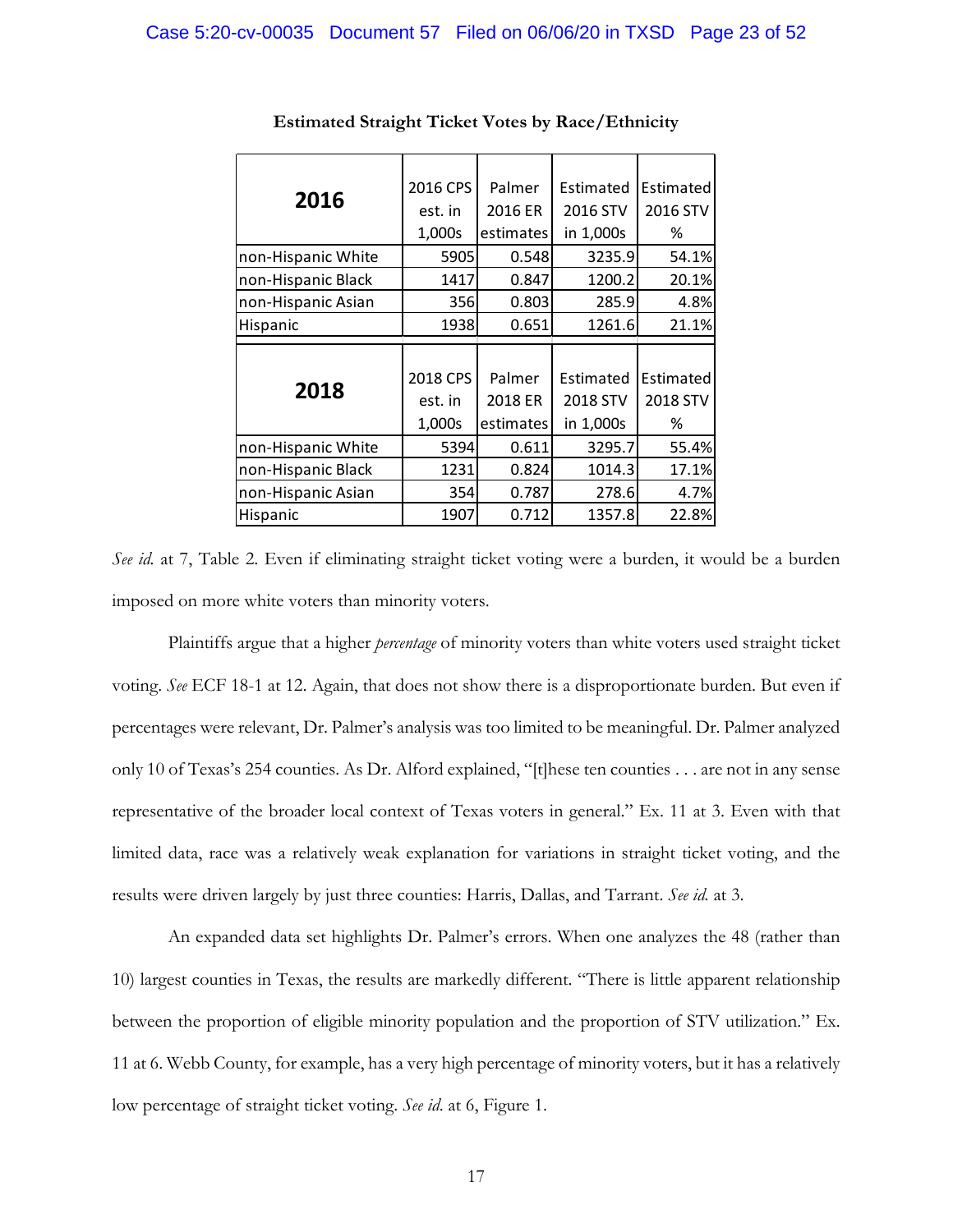#### Case 5:20-cv-00035 Document 57 Filed on 06/06/20 in TXSD Page 24 of 52

Plaintiffs' fallback position seems to be that, even if HB 25's effects are "uniform," minority voters will be disproportionately affected because of lower "socioeconomic status." ECF 18-1 at 13. This is just a generalized assertion. It is a far cry from cases like *Veasey*, in which plaintiffs provided specific declarations explaining why they could not obtain photo identification. 830 F.3d at 254–55. Here, Plaintiffs have not identified a single individual who will be "prevented from voting" as a result of the repeal of the STV option. *Id.* at 255. And having failed to establish that anyone will be prevented from voting, Plaintiffs certainly have not shown that people prevented from voting would be disproportionately racial minorities.<sup>8</sup>

Moreover, even if Plaintiffs were right that increases in wait time are least tolerable for minority voters, it would not state a constitutional claim. "[A]ny number of policy decisions might influence the length of time it takes an individual voter to vote, in addition to, obviously, each voter's own decisions." *Mich. State*, 749 F. App'x at 345. "Having non-partisan elections, which cannot be affected by the choice to have straight-ticket voting or not, adds to the time to vote." *Id.* "Having judicial elections [also] increases" the time needed to vote. *Id.* But federal courts surely would not strike down laws requiring non-partisan and judicial elections on the theory that some voters cannot devote the time necessary to vote in such elections. Having such elections, like eliminating straight ticket voting, is a "policy choice[] a state may legitimately make, and yet all would be subject to attack if individual voting time were a consideration that courts could use to strike down legislation." *Id.*

In addition, to the extent any voters, including minority voters, "already wait in longer lines," ECF 18-1 at 13, that issue should be raised with the local election officials in charge of establishing polling places, procuring voting machines, allocating those machines, and overseeing the voting

<sup>8</sup> Dr. Lichtman suggests that minority voters tend to wait in longer lines than white voters do, but his declaration acknowledges that "the white/minority comparison for 30 mins+" wait times is not "statistically significant." ECF 19-3 at 57, Table 7.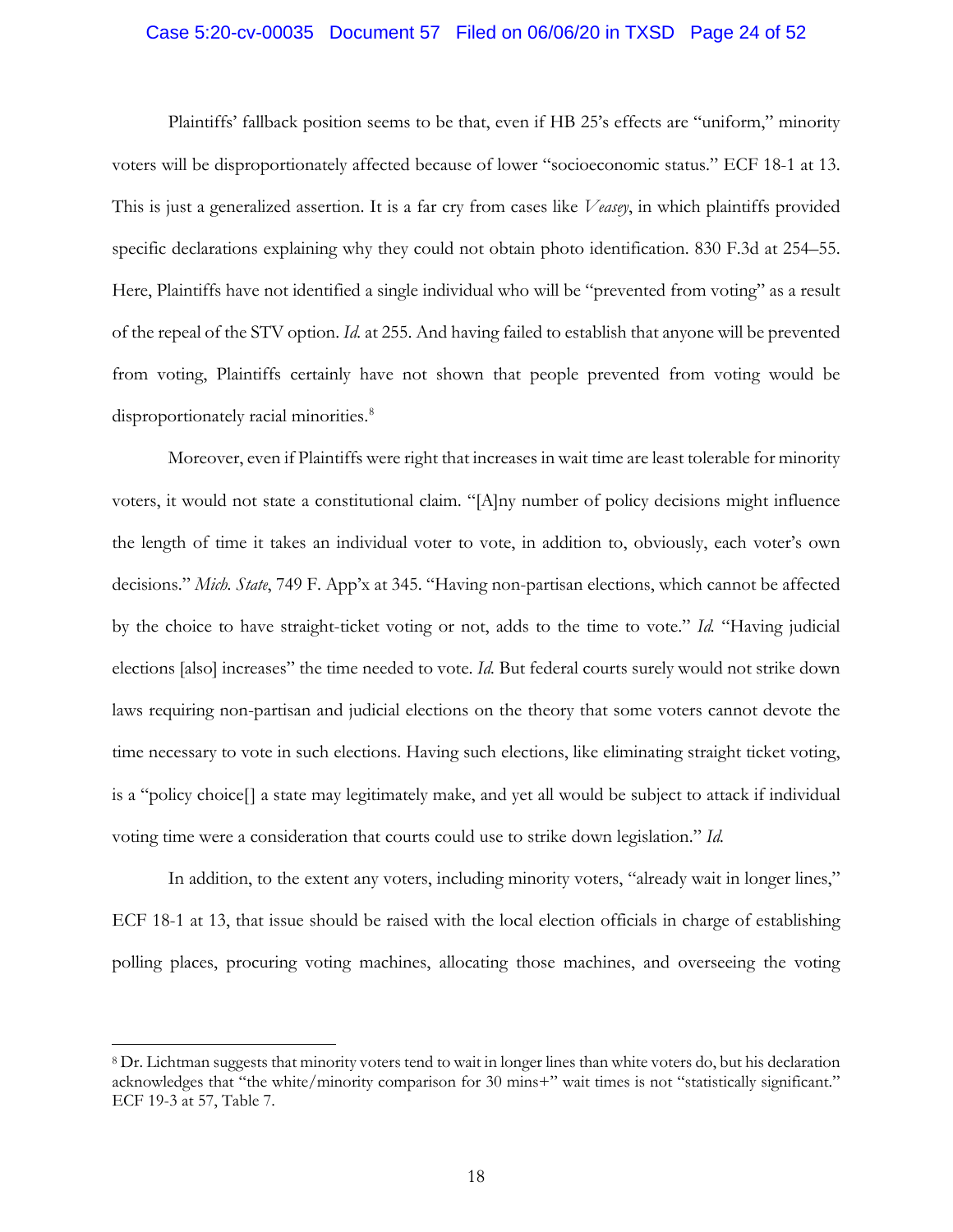## Case 5:20-cv-00035 Document 57 Filed on 06/06/20 in TXSD Page 25 of 52

process. *See* ECF 32 at 21. Even if the potential for long lines were not as speculative as it is here, it would not justify enjoining enforcement of HB 25 when any number of other factors, including many under the control of local officials, affect the time it takes to vote.<sup>9</sup>

#### **4. Plaintiffs Have Not Proven HB 25 Will Burden Democrats**

Plaintiffs argue that HB 25 disproportionately burdens Democrats. As an initial matter, this claim is derivative of Plaintiffs' intentional racial-discrimination claim. Plaintiffs assert that Democrats are burdened only because minority voters are allegedly burdened and because minority voters tend to prefer Democratic candidates. *See* ECF 18-1 at 14–15. But as shown above and below, HB 25 does not disproportionately burden minority voters. *See supra* Part II.A.3; *infra* Part II.B.

In any event, the evidence does not support Plaintiffs' theory. "[N]on-Hispanic Whites make up the majority of STV voters in Texas." Ex. 11 at 7; *see supra* Part II.A.3. And Plaintiffs' own evidence shows that more straight ticket votes are cast by Republicans than Democrats. In every presidential election from 2000 to 2016, the Republican percentage of the straight ticket vote exceeded the Democratic percentage. *See* ECF 19-1 at 4, Figure 2. The same was true for every gubernatorial election from 1998 to 2018. *See id.* at 4, Figure 3. Of course, Democrats receive a higher percentage of the straight ticket vote in urban counties, *see id.* at 6, Table 1, but Republicans receive a higher percentage in suburban and rural counties, *see id.* at 6–7, Tables 2–3; Ex. 11 at 4 (" $\Pi$ n the more suburban counties") outside these urban cores of these two metropolitan areas the majority of the STV votes are Republican STVs.").

Plaintiffs cannot credibly claim that the Legislature eliminated an option used mostly by white voters and Republicans in order to spite minority voters and Democrats. Consider *Personnel* 

<sup>9</sup> For example, Plaintiffs cite to the length of Harris County ballots. ECF 18-1 at 5. However, that is a result of a policy choice to allow voters to hold a wide range of officials accountable at the ballot. And, again, the use of the STV option would not allow voters to skip over any of those races. *See*, *e.g.,* Ex. 1 ¶ 9. And as for the long lines experienced by voters in the most recent Harris County primaries, the Harris County election administrator took responsibility for those lines, citing a breakdown in machines. *See* ECF 32 at 10.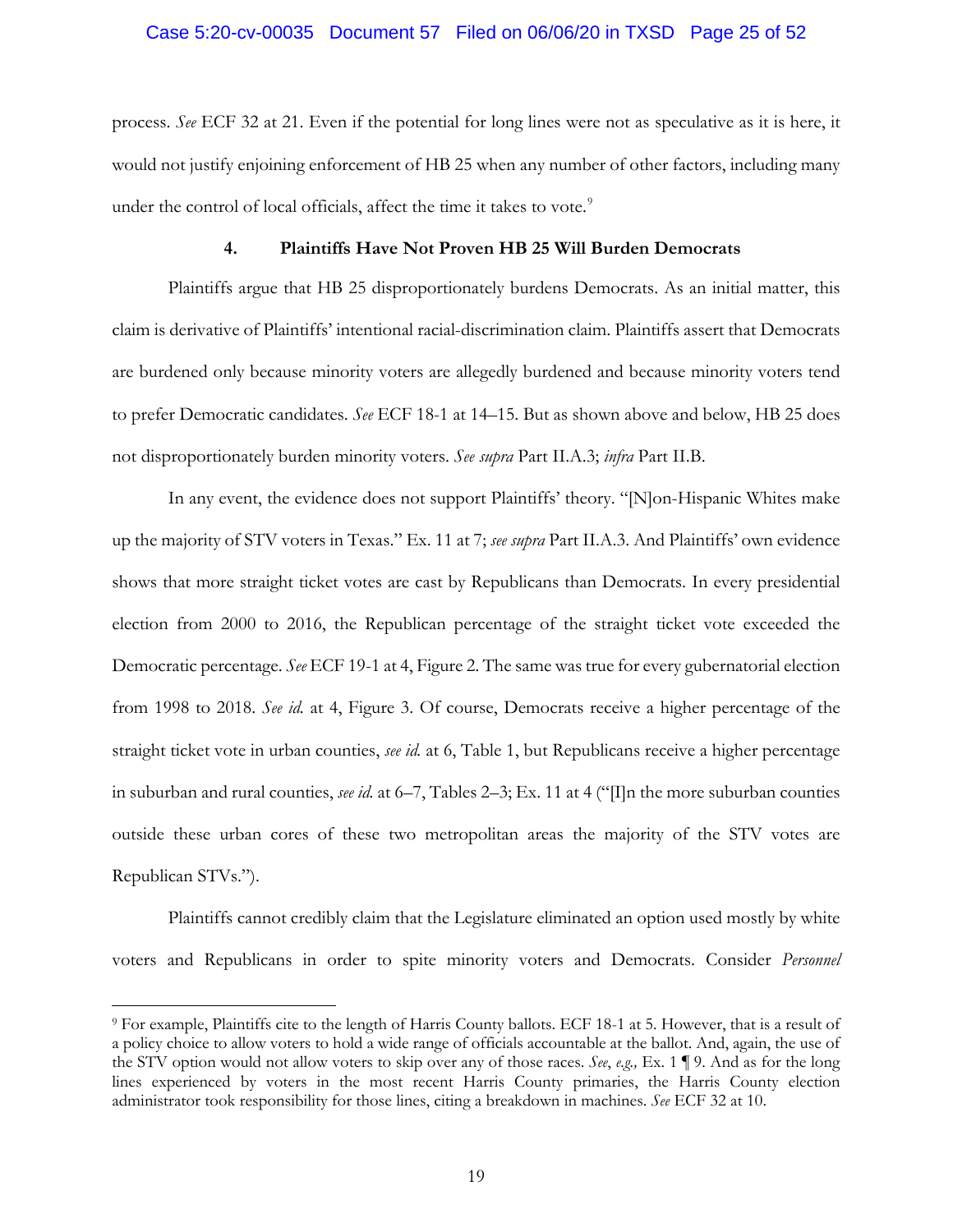#### Case 5:20-cv-00035 Document 57 Filed on 06/06/20 in TXSD Page 26 of 52

*Administrator of Massachusetts v. Feeney*, in which the plaintiffs challenged a hiring preference given to veterans as discriminatory against women. 442 U.S. 256 (1979). The Supreme Court rejected that claim because the group disadvantaged "is not substantially all female." *Id.* at 275. The fact that "significant numbers of nonveterans are men, and all nonveterans—male as well as female—are placed at a disadvantage" precludes "the inference that the statute is but a pretext for preferring men over women." *Id.*; *see also Metro. Hous. Dev. Corp. v. Vill. of Arlington Heights*, 558 F.2d 1283, 1291 (7th Cir. 1977) (holding that the defendant's action affecting "a significantly greater percentage of the nonwhite people in the Chicago area than of the white people in that area" was not enough to establish a disparate impact). In the end, "[t]oo many [white voters and Republicans] are affected by [HB 25] to permit the inference that the statute is but a pretext for preferring [white voters and Republicans] over [minority voters and Democrats]." *Feeney*, 442 U.S. at 275.

Plaintiffs cite only one case in support of their claim, but that opinion has since been vacated. *See Jacobson v. Lee*, 411 F. Supp. 3d 1249 (N.D. Fla. 2019), *vacated and remanded sub nom. Jacobson v. Fla. Sec'y of State*, 957 F.3d 1193 (11th Cir. 2020). Plaintiffs emphasize the district court's finding that a statute regulating ballot order burdened Democrats by "systematically allocating [a] small but statistically significant advantage to Republican candidates." *Id.* at 1275. The Eleventh Circuit disagreed. The "systemic disadvantage" was "nothing more than 'generalized partisan preferences' . . . insufficient to establish standing." 957 F.3d at 1206–07. A disadvantage not rising to the level of a cognizable injury in fact cannot constitute a burden under *Anderson-Burdick*.

#### **5. Texas's Interests Justify Any Burden**

Texas, like forty-three other states, decided "that it is better if voters are encouraged or required to make individual assessments of candidates, rather than mass choices." *Mich. State*, 749 F. App'x at 346 (6th Cir. 2018) (Boggs, J.). "That choice is not an arbitrary one." *Id.* It "is supported by good policy reasons." *Id.* at 355 (Kethledge, J., concurring).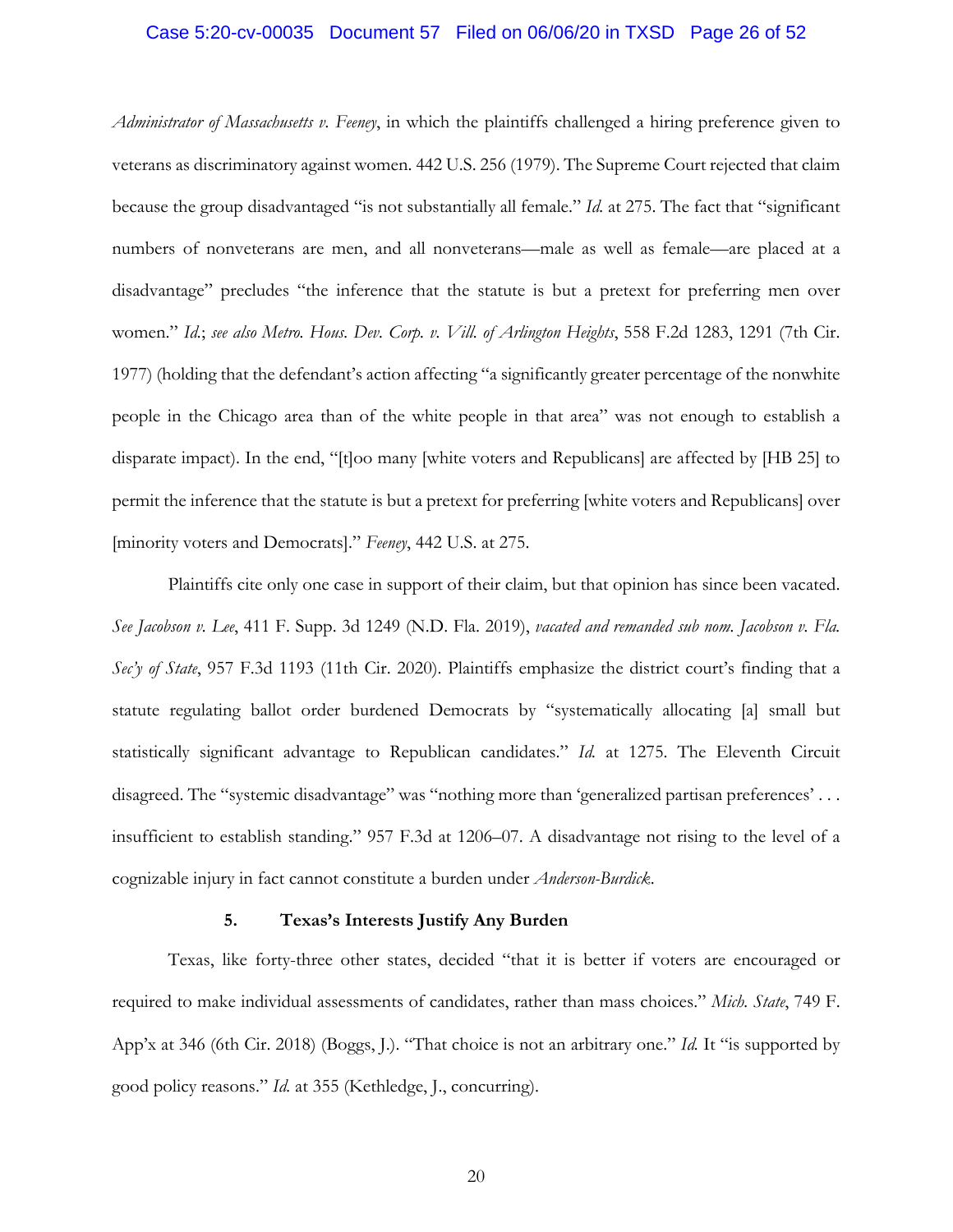#### Case 5:20-cv-00035 Document 57 Filed on 06/06/20 in TXSD Page 27 of 52

*More-Informed Voting*: "Democracy depends on a well-informed electorate." *Buckley v. Valeo*, 424 U.S. 1, 49 n.55 (1976). Straight ticket voting undermines that interest. It "pulls a voter's attention away from down-ballot candidates for certain offices that most directly affect the voter" and "discourages a voter from researching all the candidates on the ballot."10 With straight ticket voting, a voter chooses numerous candidates based on only a single piece of information: party affiliation. But there is more to a candidate than party affiliation. Under HB 25, more voters will consider additional information, like relevant news coverage and campaign materials.

*Better Qualified Candidates*: Straight ticket voting helps unqualified candidates. First, it sometimes leads voters to select a candidate who they would not have selected if they had considered the race individually. Second, straight ticket voting discourages qualified candidates from running for office in the first place. With straight ticket voting, relatively few voters give any consideration to the qualifications of individual down-ballot candidates. And to the extent qualifications for office are not helpful to winning election, better qualified candidates are given less reason to run.

*Reducing Unnintentional Rolloff*: As explained above, straight ticket voting "causes voters to miss out in casting votes in nonpartisan races or propositions."11 *See supra* Part II.A.2. Eliminating straight ticket voting reduces the risk voters will accidentally overlook non-partisan down-ballot items. *See One Wis. Inst., Inc. v. Thomsen*, 198 F. Supp. 3d 896, 946 (W.D. Wis. 2016).

*Making Elections More Competitive*: HB 25 also benefits Texans by making third-party and independent candidates more viable. Representatives from the League of Independent Voters, the Green Party of Texas, and the Libertarian Party all testified in favor of HB 25. *See* Ex. 2 at 18:9-28:13. As Representative Justin Amash, an Independent, explained, "Straight-ticket voting makes it

<sup>10</sup> Bill Analysis, Tex. House Committee Report, https://www.legis.state.tx.us/tlodocs/85R/analysis/pdf/HB 00025H.pdf.

<sup>11</sup> Bill Analysis, Tex. House Research Organization, https://hro.house.texas.gov/pdf/ba85r/hb0025.pdf.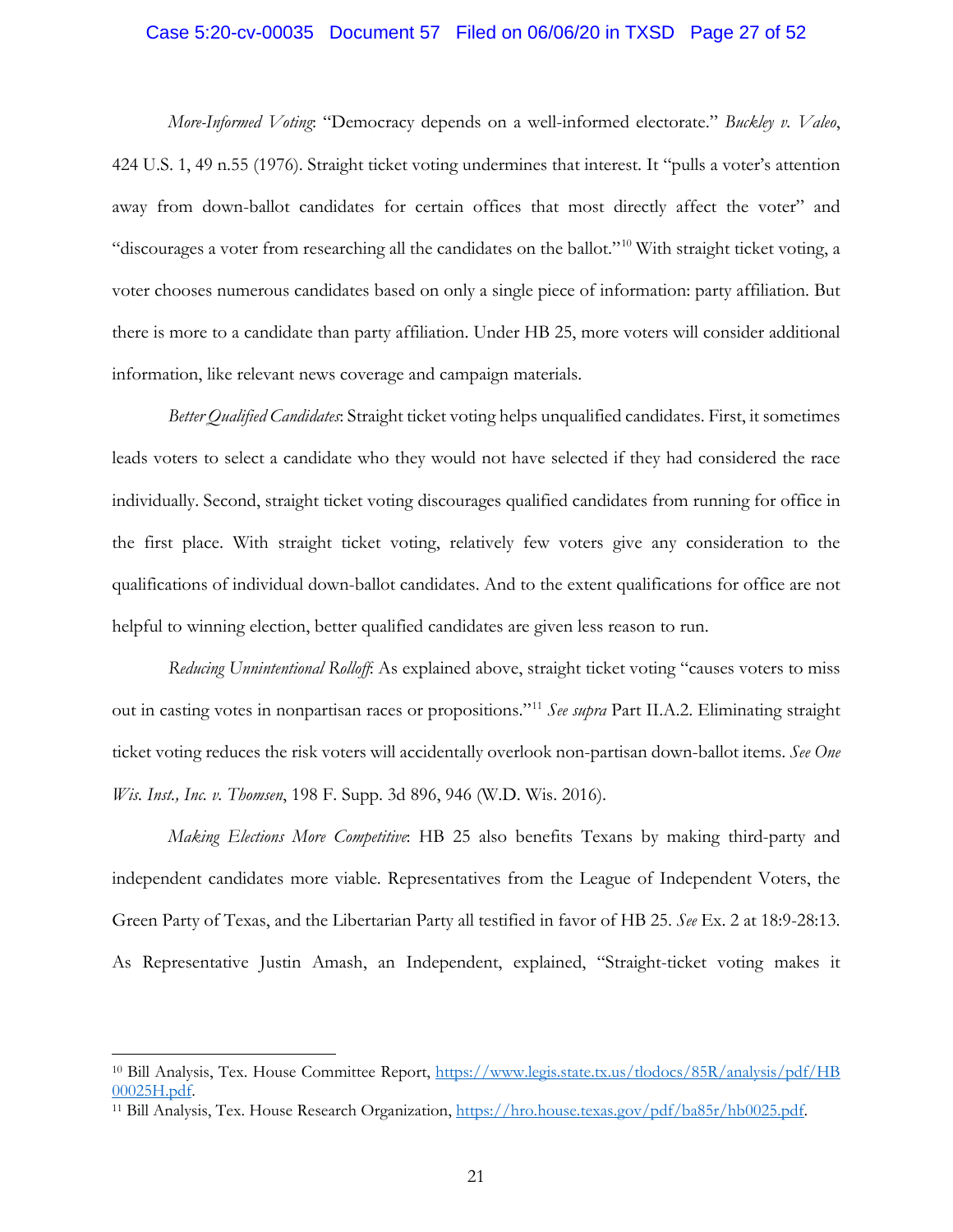#### Case 5:20-cv-00035 Document 57 Filed on 06/06/20 in TXSD Page 28 of 52

prohibitive to run outside of the major parties."12 Thus, the elimination of the STV option is beneficial for the voters who prefer third-party and independent candidates. It also helps everyone else. HB 25 makes incumbents more susceptible to challenges, which increases their accountability to voters.

*Reducing Voter Confusion*: Finally, the combination of straight ticket voting and electronic voting machines led to voter confusion. As one election administrator explained, "the STV option can and does cause voter confusion and frustration through what is called 'emphasis voting.'" Ex. 1 ¶ 10. "Some voters," after selecting a straight party option, "will try to 'emphasize' or 'confirm' their vote for a particular candidate by touching the box next to the candidate's name on the page for that particular race." *Id.* But that leads to "the candidate being de-selected," meaning "the voter inadvertently de-selected that candidate." *Id.* To the extent voters do not review their selections before final submission, their attempts to vote in those races will be unsuccessful. To the extent they do review their selections, they "think that their votes had been lost or changed." *Id.* "When this happens, the voters will then speak with election officials to go through various corrective procedures, which takes additional time." *Id.* "Thus, in some cases, the elimination of the STV option will serve to decrease voter confusion and the time to vote in certain circumstances." *Id.*

Other election officials gave similar testimony to the Legislature. Jacquelyn Callanen, the Bexar County elections administrator, confirmed that the review process can and does lead to the problem referred to as "emphasis voting" in Mr. Sherbet's declaration. Ex. 2 at 45:15-46:10. She agreed that emphasis voting led to voters being concerned about vote manipulation. *Id*. Ed Johnson, an elections employee with the Harris County Clerk's Office, echoed the testimony of Ms. Callanen (and the declaration of Mr. Sherbet). *Id.* at 61:4-7 ("And they will go back down and push the button again for that candidate to make sure their vote is counted, but what they just did was cancel their vote for that

<sup>12</sup> Matt Welch, *Justin Amash: "Straight-Ticket Voting Makes it Prohibitive to Run Outside of the Major Parties"*, REASON (Aug. 30, 2018), https://reason.com/2018/08/30/justin-amash-straight-ticket-voting-make/.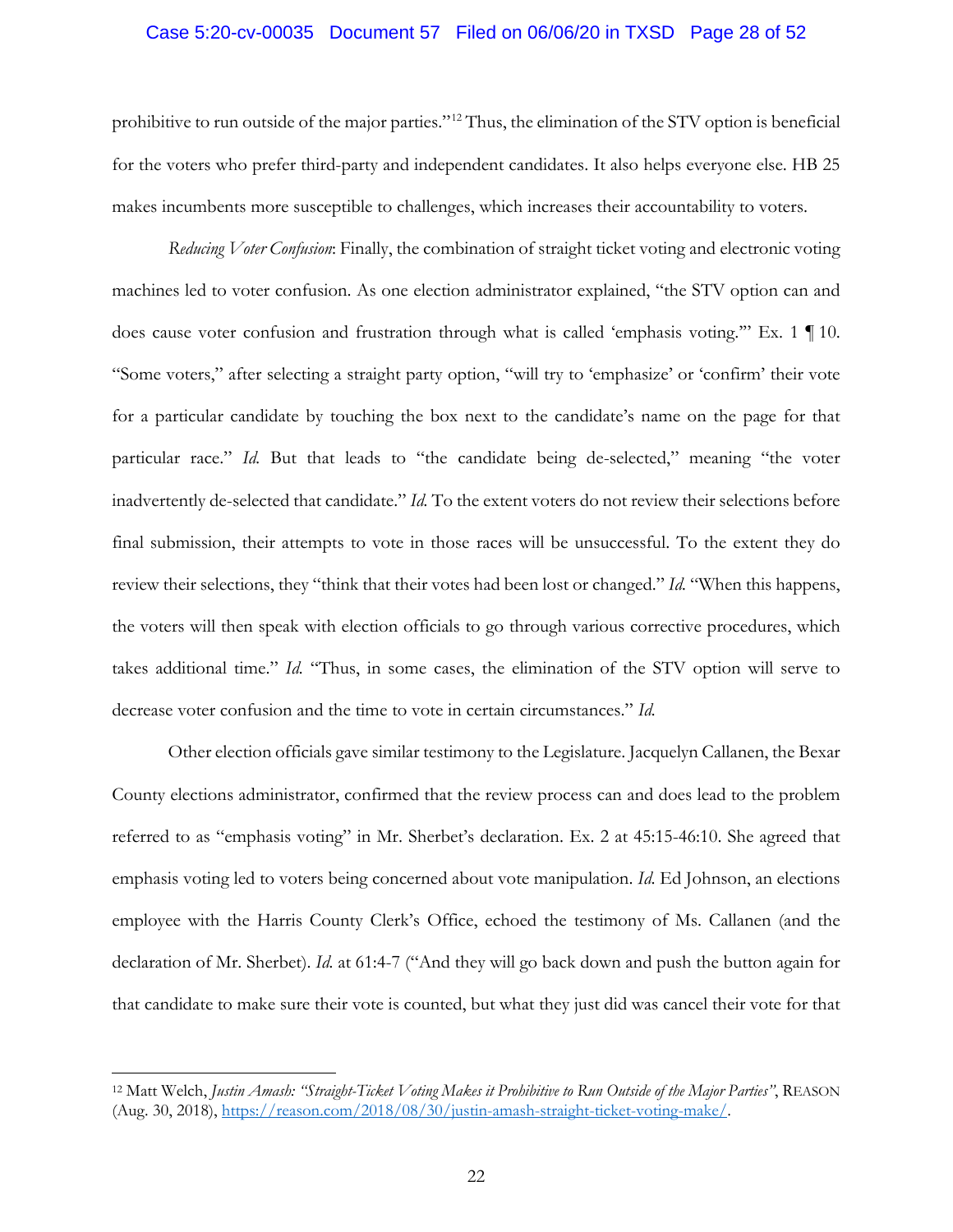#### Case 5:20-cv-00035 Document 57 Filed on 06/06/20 in TXSD Page 29 of 52

candidate."). He testified that this problem "caused a great panic in Harris County" and made national news. *Id.* at 61:10-15. Mr. Johnson informed the Legislators that, because of emphasis voting, the use of the STV option often increased the time it took for voters to cast their ballots. *Id.* at 61:25-62:24. Once people started hearing concerns about the machines not counting their votes properly, "people were spending a lot longer on the preview screen validating whether or not the machine was working correctly." *Id.* at 62:8-11. And, in fact, this led to another form of voter confusion because the STV option selected candidates that the voters did not recognize. *Id.* at 62:12-17. In sum, "we saw that the straight-party actually caused confusion and slowed down the lines in some cases." *Id.* at 62:19-21.

Plaintiffs' unsupported assertion that the Legislature acted with partisan intent is both untrue and irrelevant. *See* ECF 16 ¶ 48. "[I]f a nondiscriminatory law is supported by valid neutral justifications, those justifications should not be disregarded simply because partisan interests may have provided one motivation for the votes of individual legislators." *Crawford*, 553 U.S. at 204 (plurality).

Repealing straight ticket voting imposes no serious burden on voters but advances important state interests. That is why numerous courts have upheld laws like HB 25. For the reasons explained in her motion to dismiss, the Secretary urges the Court to follow the unbroken line of precedents refusing to mandate straight ticket voting. *See Mich. State*, 749 F. App'x at 349; *One Wis. Inst.*, 198 F. Supp. 3d at 945–46; *Woodruff v. Herrera*, No. 1:09-cv-449, 2010 WL 11505703, at \*2 (D.N.M. Feb. 1, 2010); *McDonald v. Grand Traverse Cty. Election Comm'n*, 255 Mich. App. 674, 676–77 (2003); *Orr v. Edgar*, 298 Ill. App. 3d 432, 436–37 (1998).

No state law eliminating straight ticket voting has "ever been declared unconstitutional." *Mich. State*, 749 F. App'x at 355 (Kethledge, J., concurring). This Court should not be the first to take such a momentous step.

## **B. Plaintiffs' Section 2 Claim Fails**

The legal flaws in Plaintiffs' Section 2 claim are laid out in the motion to dismiss. *See* ECF 32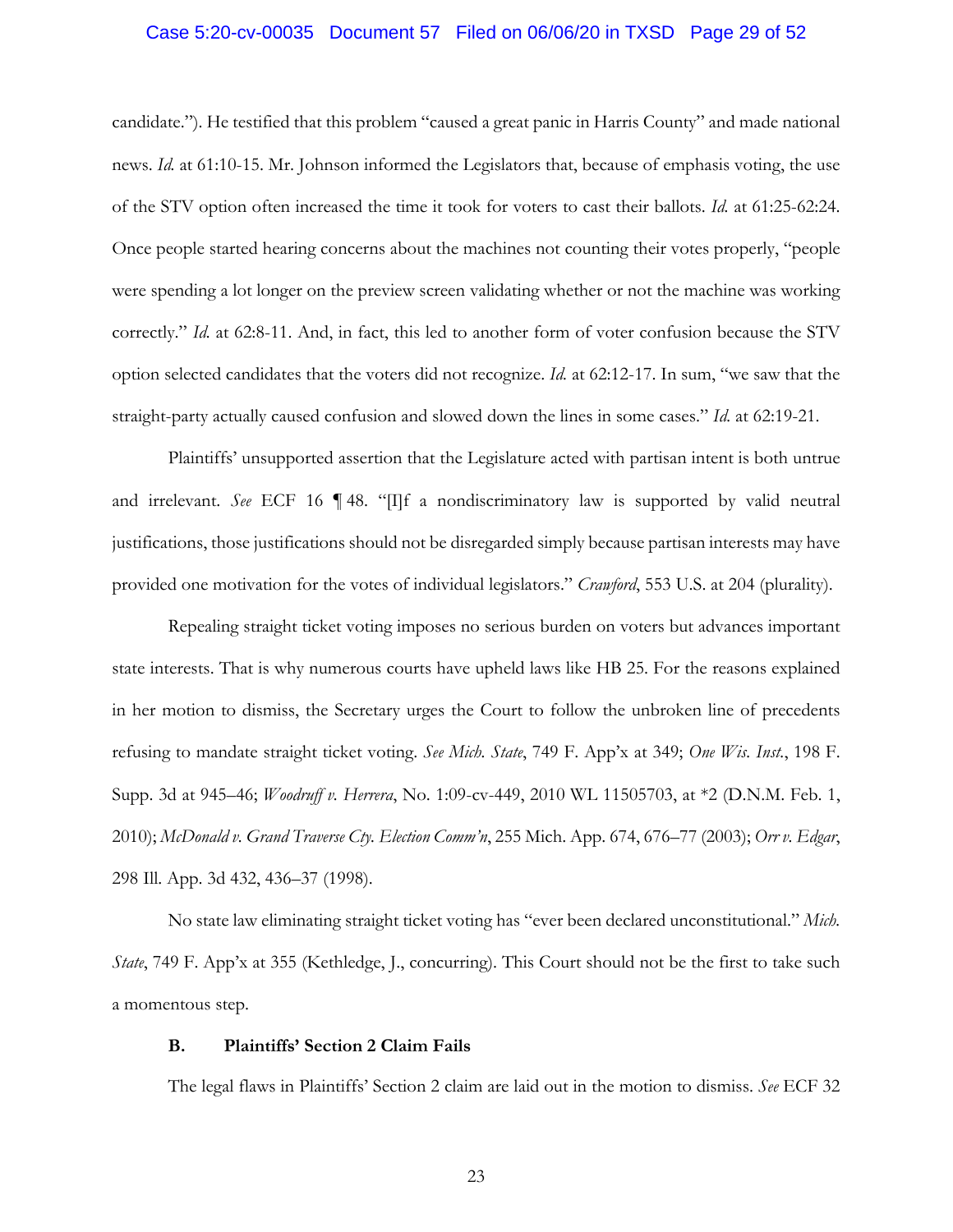#### Case 5:20-cv-00035 Document 57 Filed on 06/06/20 in TXSD Page 30 of 52

at 27–32; ECF 52 at 15–18. Those arguments are incorporated here by reference. But even if Plaintiffs could plausibly allege a Section 2 violation, Plaintiffs' evidence does not prove that the repeal of the STV option will deny minority voters an equal opportunity to participate in Texas's political process "on account of race or color."

As explained above, the repeal of the STV option does not disparately impact African-American and Hispanic Texans. In 2016 and 2018, a majority of all Texas voters used the STV option, and a majority of STV votes were cast by white voters. Ex. 11 at 7, Table 2; ECF 19-1 at 3, Figure 1. That alone should end the Court's analysis under Section 2.

Further, Plaintiffs' evidence proves, at most, that African American and Hispanic voters used the STV option at a higher rate than white voters in just 10 of Texas's counties. Ex. 12 at 71:11–19; 76:20–25; 79:21–80:1; 120:16–20 (Palmer Dep.). But looking at a broader set of counties, there is no clear pattern in the use of the STV option among racial or ethnic groups. Ex. 11 at 6, Figure 1. Eliminating the STV option will not dramatically increase wait times or ballot rolloff. *See* Sections II.A.1, II.A.2. Indeed, eliminating the STV option will likely reduce rolloff in nonpartisan races and reduce voter confusion and frustration, which will make voting faster for many Texans. Ex. 1  $\P$ , 10; Ex. 2 at 44:13–45:14, 60:21–67:7.

Even if Plaintiffs' Section 2 claim could survive its legal flaws, and even if Plaintiffs could prove a discriminatory effect of repealing the STV option, their offered evidence does not prove that the repeal of the STV option in Texas would somehow deny African Americans and Hispanics the right to vote "on account of race or color" in light of the totality of the circumstances as Plaintiffs claim under the Senate Factors.

# Factor One: Plaintiffs have not linked any contemporaneous history of official discrimination in voting to the use or repeal of the STV option

Plaintiffs offer evidence of historical discrimination dating back to 1845, such as the all-white primaries, poll tax, and literacy tests. "[U]nless historical evidence is reasonably contemporaneous with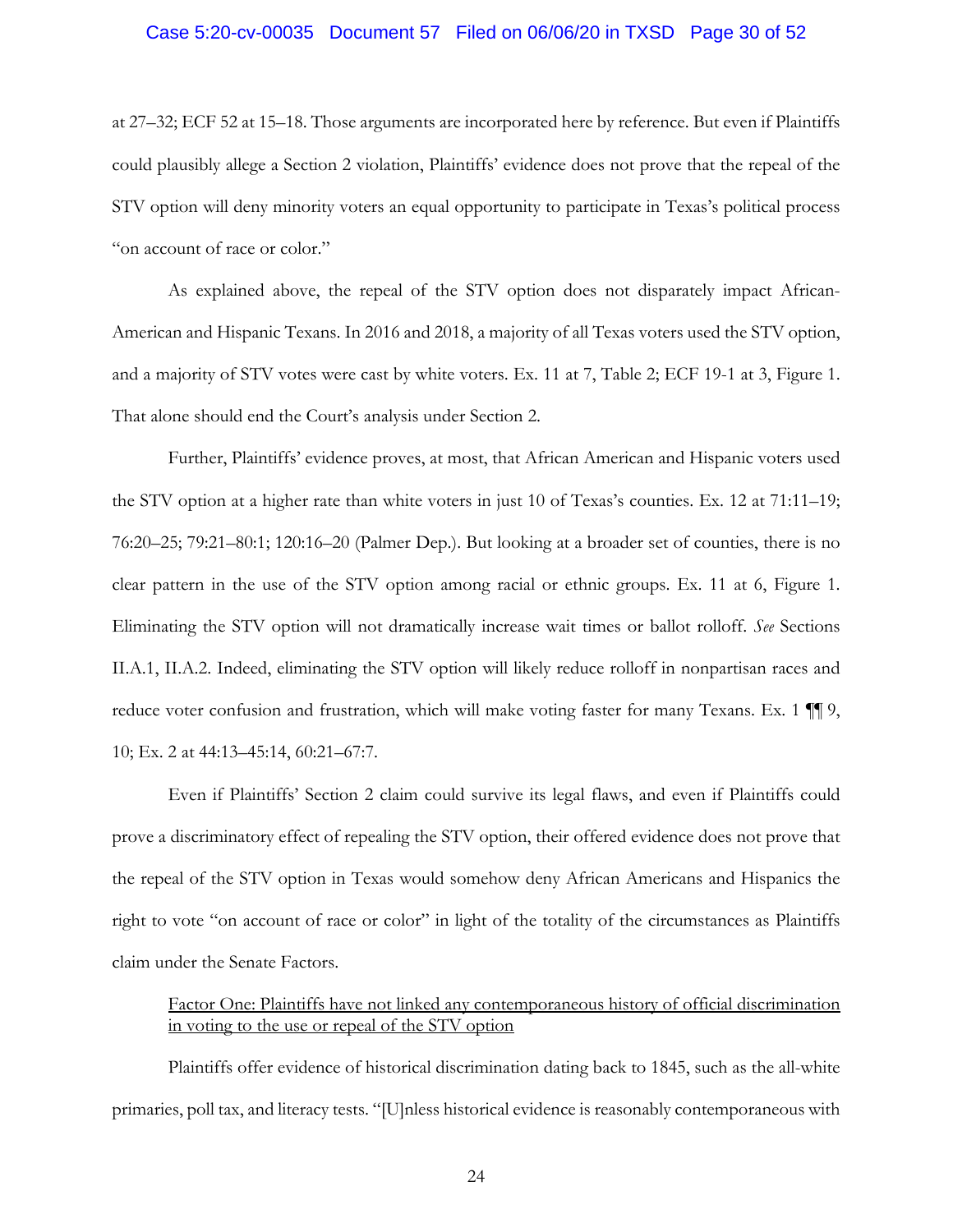#### Case 5:20-cv-00035 Document 57 Filed on 06/06/20 in TXSD Page 31 of 52

the challenged decision, it has little probative value." *McCleskey v. Kemp*, 481 U.S. 279, 298 n.20 (1987); *see Lopez v. Abbott*, 339 F. Supp. 3d 589, 611 (S.D. Tex. 2018).

For recent examples, Plaintiffs cite various district court decisions related to the latest round of legislative redistricting in Texas. None of those decisions cited are final judgments, and all are related to repealed statutes that were never used for any election in Texas. Tellingly, Plaintiffs are wholly silent on the last word from the U.S. Supreme Court in that case. The Supreme Court found that the district court "committed fundamental legal error" in its finding of intentional discrimination after the Texas Legislature repealed the original maps and enacted maps that mirrored the interim remedy. *Abbott v. Perez*, 138 S. Ct. 2305, 2313 (2018). "When the congressional and state legislative districts are reviewed under the proper legal standards, all but one of them, we conclude, are lawful." *Id.* at 2313-14. And the one district that did not withstand the Supreme Court's review failed because the Texas Legislature made impermissible changes "at the behest of *minority groups*, not out of an intent to discriminate. That is, [the chair of the redistricting committee] was *too* solicitous of changes with respect to HD90." *Id.* at 2329 n.24 (emphasis in original). Similar to the redistricting cases cited by the plaintiffs challenging Texas's voter identification law, this evidence "form[s] a thin basis for drawing conclusions regarding contemporary State-sponsored discrimination." *Veasey*, 830 F.3d at 232.

Additionally, Plaintiffs cite to court decisions related to a later-revised voter identification statute. But, again, Plaintiffs fail to mention that the Fifth Circuit twice rejected the district court's discriminatory intent holding in that case. *Id.* at 242; *Veasey v. Abbott*, 888 F.3d 792, 802 (5th Cir. 2018). And Plaintiffs omit any citation to the latest opinion from the Fifth Circuit finding that the district court abused its discretion in issuing a preliminary injunction against the revised statute that cured whatever discriminatory effect existed in the original statute. *Veasey*, 888 F.3d at 802.

Plaintiffs mention an advisory issued by the Secretary of State's office related to non-citizens potentially on the Texas voting rolls. Of course, non-citizens are not eligible to vote in Texas, and the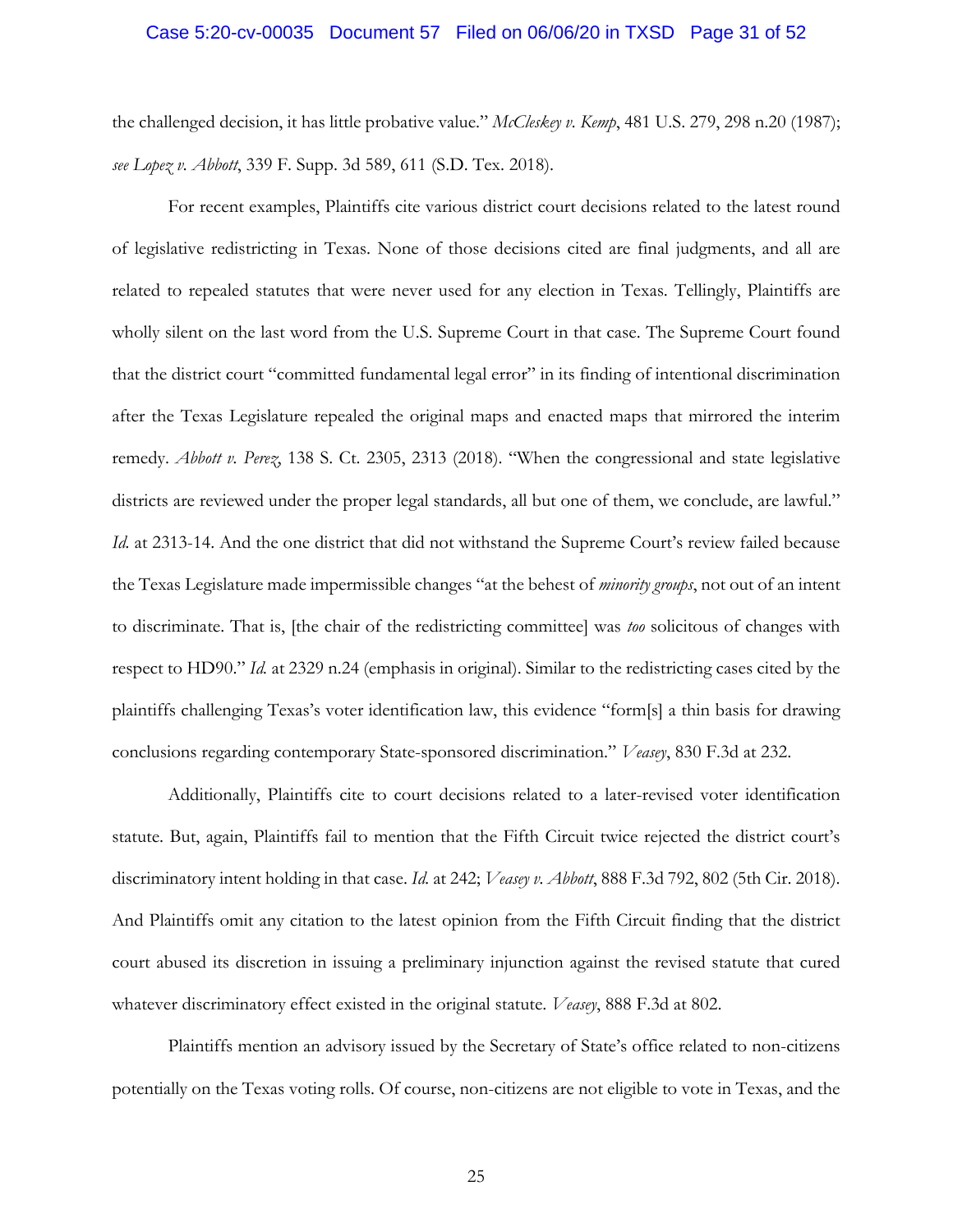#### Case 5:20-cv-00035 Document 57 Filed on 06/06/20 in TXSD Page 32 of 52

Secretary of State is obligated to provide counties with information to help them maintain accurate voter rolls. *See* Tex. Elec. Code § 18.061. After a multi-day evidentiary hearing, the judge did not find that the Secretary acted with any discriminatory intent. *Tex. LULAC v. Whitley*, No. SA-19-CA-074- FB, 2019 WL 7938511, at \*1 (W.D. Tex. Feb. 17, 2019). Instead, he found that the problems stemmed from a "good faith effort to transition from a passive process of finding ineligible voters" to a proactive process. *Id.* As Plaintiffs admit, the Secretary voluntarily withdrew that advisory when its errors came to light, took responsibility for the errors, and apologized for the mistake. *Id.*; ECF 18-1 at 19. And, ultimately, that case settled with the plaintiffs agreeing to a refined process by which the Secretary of State can proactively identify non-citizen voters. *See* ECF 19-2 at 14 n.20.

Finally, Plaintiffs cite election bills that failed in the Texas Legislature. But the success rate of any piece of legislation filed in the Texas House or Senate is exceedingly low, about 20%. Ex. 13. As Plaintiffs' expert had to admit, there are many reasons why a bill does not pass, and he has not done any analysis on why any of those specific bills cited in his report failed. Ex. 14 at 72:2-75:19 (Lichtman Dep.).

A group of plaintiffs presented very similar evidence to a sister court for analysis under this Senate Factor. *Lopez v. Abbott*, 339 F. Supp. 3d 589, 611 (S.D. Tex. 2018). There, Judge Ramos faulted the plaintiffs for failing to identify any specific history of official discrimination related to the challenged election practice at issue. *Id.* So too here. Plaintiffs have not put on any evidence of a specific history of official discrimination directly related to Texas's use of the STV option. In fact, some judges have suggested that STV, not its absence, could be associated with discrimination. *See LULAC v. Clements*, 999 F.2d 831, 912 (5th Cir. 1993) (en banc) (King, J., dissenting) ("[U]ninformed and straight-ticket voting along party lines can, and in this case does, reinforce minority voters' unequal access to the political process.").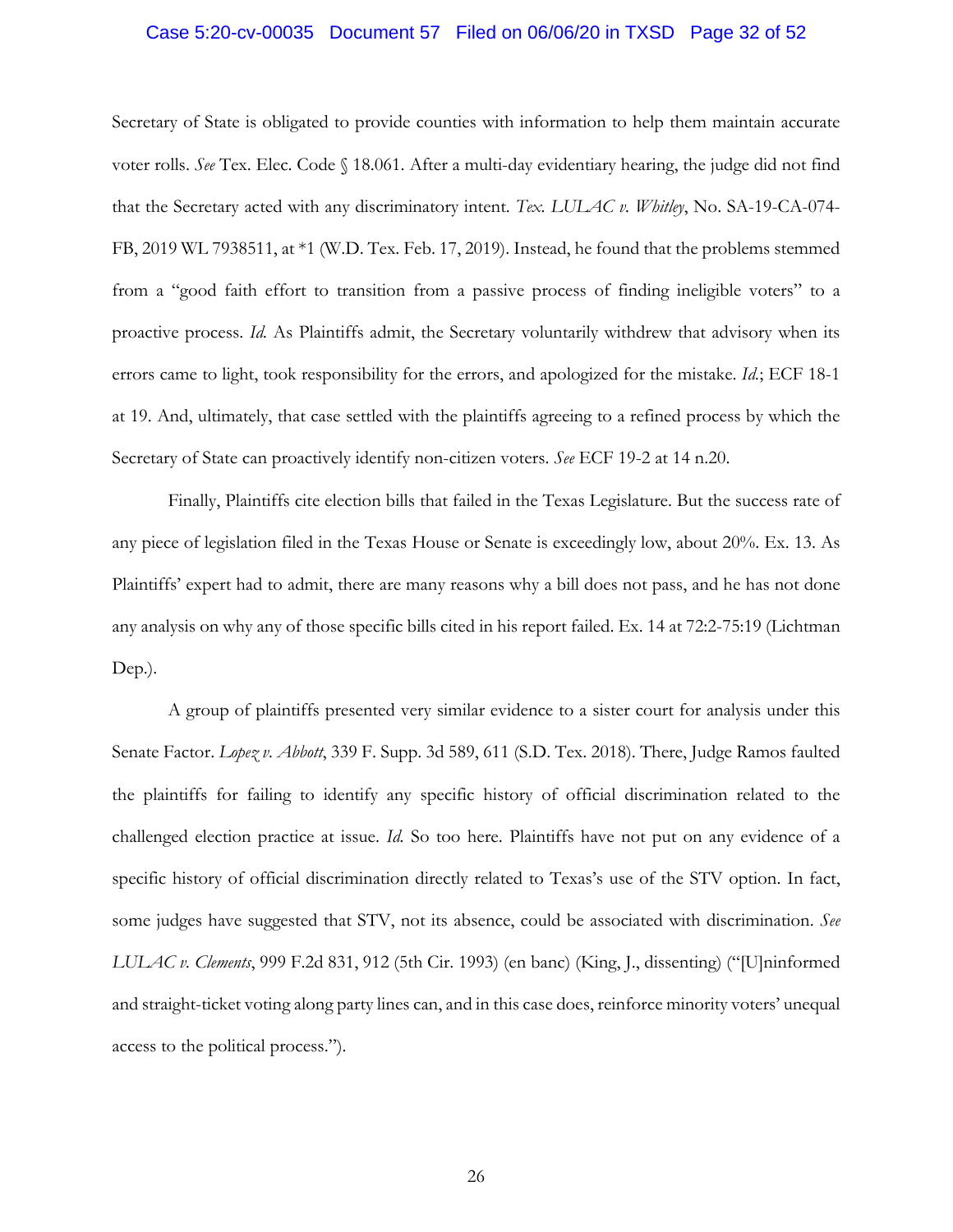## Case 5:20-cv-00035 Document 57 Filed on 06/06/20 in TXSD Page 33 of 52

# Factor Two: Plaintiffs have not proven legally significant polarized voting in Texas's general elections.

Plaintiffs' rubric for analyzing racially polarized voting has been soundly rejected by the en banc Fifth Circuit. *See LULAC*, 999 F.2d at 850. Plaintiffs' expert who performed their racially polarized voting analysis, Maxwell Palmer, summed up his methodology as follows: "Evidence of racially polarized voting is found when minority group voters and White voters support different parties." ECF 19-14 ¶ 15. In other words, if a strong majority of minority voters supported the Democratic candidate but a strong majority of whites supported the Republican candidate, that constitutes evidence of racially polarized voting under Dr. Palmer's analysis.13 Ex. 12 at 157:12–158:21.

But that is not enough to prove legally significant racially polarized voting in Texas. The Fifth Circuit could not have been clearer on this point:

In holding that the failure of minority-preferred candidates to receive support from a majority of whites on a regular basis, without more, sufficed to prove legally significant racial bloc voting, the district court loosed § 2 from its racial tether and fused illegal vote dilution and political defeat.

*LULAC*, 999 F.3d at 850. Instead of looking at mere losses of minority-preferred candidates to whitepreferred candidates, the Fifth Circuit in *LULAC* required courts to consider "whether racial bias or partisan politics better explains the voting patterns." *Lopez v. Abbott*, 339 F. Supp. 3d 589, 604 (S.D. Tex. 2018). In *Lopez*, Judge Ramos recently held that statewide races showing that minority voters tend to support Democrats and white voters tend to support Republicans "shine little light on this nuanced issue." *Id.* at 612. "The two-major-party general election contests and their uniform results facially support equal inferences in favor of racial polarization and partisan polarization." *Id.*

Yet that is the only information on which Plaintiffs in this case stake their racially polarized

<sup>13</sup> While Plaintiffs' witness Allan Lichtman offers impermissible legal opinions about the Senate Factors in his declaration, he relied solely on Dr. Palmer's racially polarized voting analysis and did not do any independent analysis on this point for this case. Ex. 14 at 255:2–25.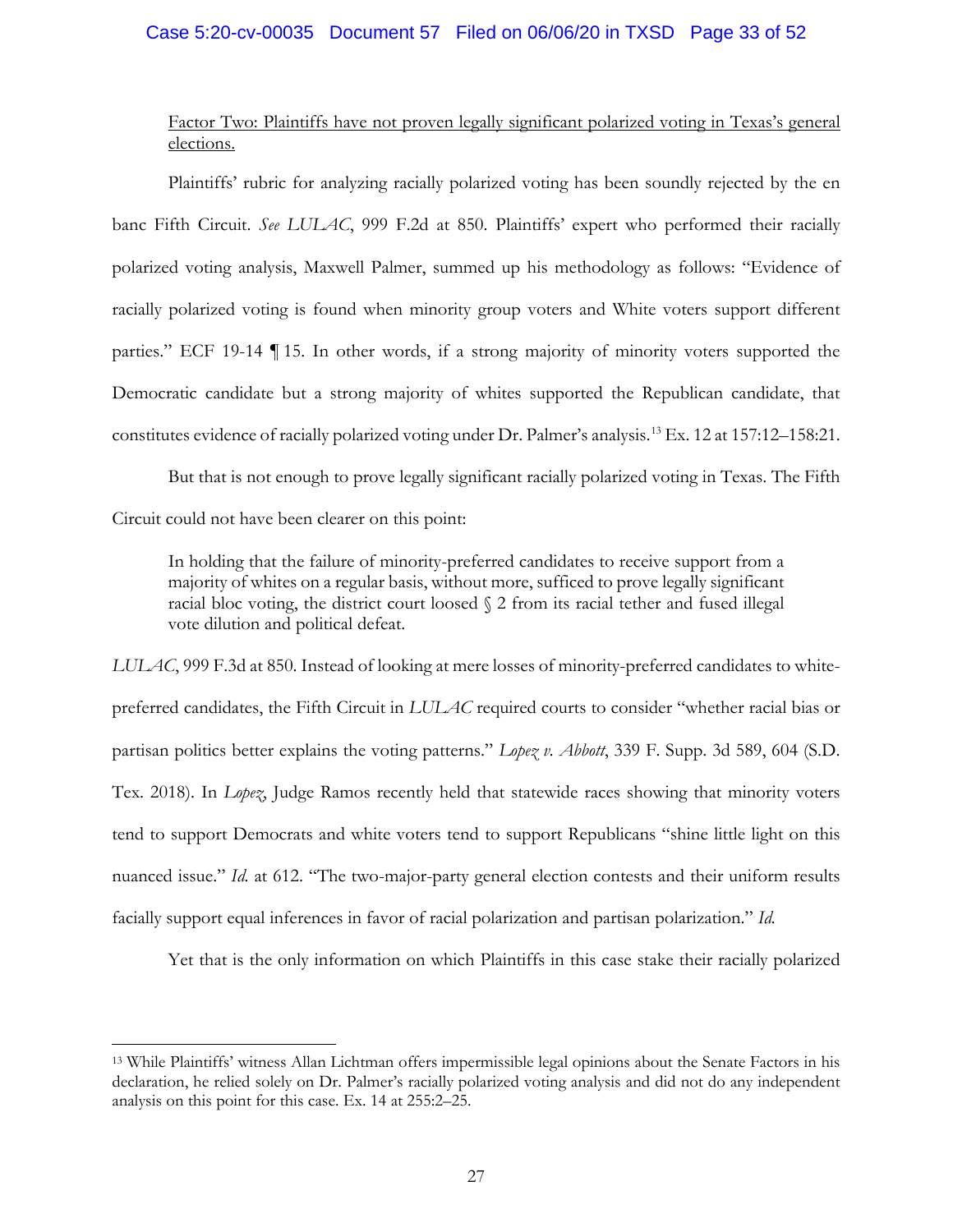#### Case 5:20-cv-00035 Document 57 Filed on 06/06/20 in TXSD Page 34 of 52

voting analysis. Palmer admits that he made no attempt to divide race and partisanship in his racially polarized voting analysis. Ex. 12 at 160:2–22. In fact, he thinks that doing so is impossible. *Id*. at 137:12–138:14. Thus, his analysis sheds no light on the relevant inquiry under the Fifth Circuit's en banc precedent.

Following the Fifth Circuit's guidance, courts will often analyze the level of support received by candidates who share a party affiliation but have a different racial or ethnic background. *See LULAC*, 999 F.2d at 861; *Lopez*, 339 F. Supp. 3d at 612. If the levels of support received by white candidates from one party are similar to the levels of support received by minority candidates from the same party, partisan politics is driving the results, not racial biases. As the Fifth Circuit held time and again in analyzing voting patterns in various Texas counties:

We repeat. The race of the candidate did not affect the pattern. White voters' support for black Republican candidates was equal to or greater than their support for white Republicans. Likewise, black and white Democratic candidates received equal percentages of the white vote. Given these facts, we cannot see how minoritypreferred judicial candidates were defeated "on account of race or color." Rather, the minority-preferred candidates were consistently defeated because they ran as members of the weaker of two partisan organizations.

#### *LULAC*, 999 F.3d at 879.

Dr. Palmer did not consider the race of the candidate in his analysis or the levels of support received by candidates of different races. Ex. 12 at 162:5–16; 163:1–7. And despite that framework being well-established in the Fifth Circuit, Palmer did not do that analysis in this case because he believes that it is not necessary to identify racially polarized voting. *Id.* at 163:8–10.

But, again, Dr. Palmer analyzed just five statewide elections in Texas over three election cycles. In *Lopez v. Abbott*, Dr. Alford did a similar analysis for each of the 34 statewide judicial elections from 2002 through 2016 in which there was both a Republican and Democratic candidate. Ex. 11 at 12–13. Dr. Alford's results are stark. The Hispanic Democratic candidates for statewide judicial office received on average *more* support from white voters than white Democratic candidates. *Id.* And the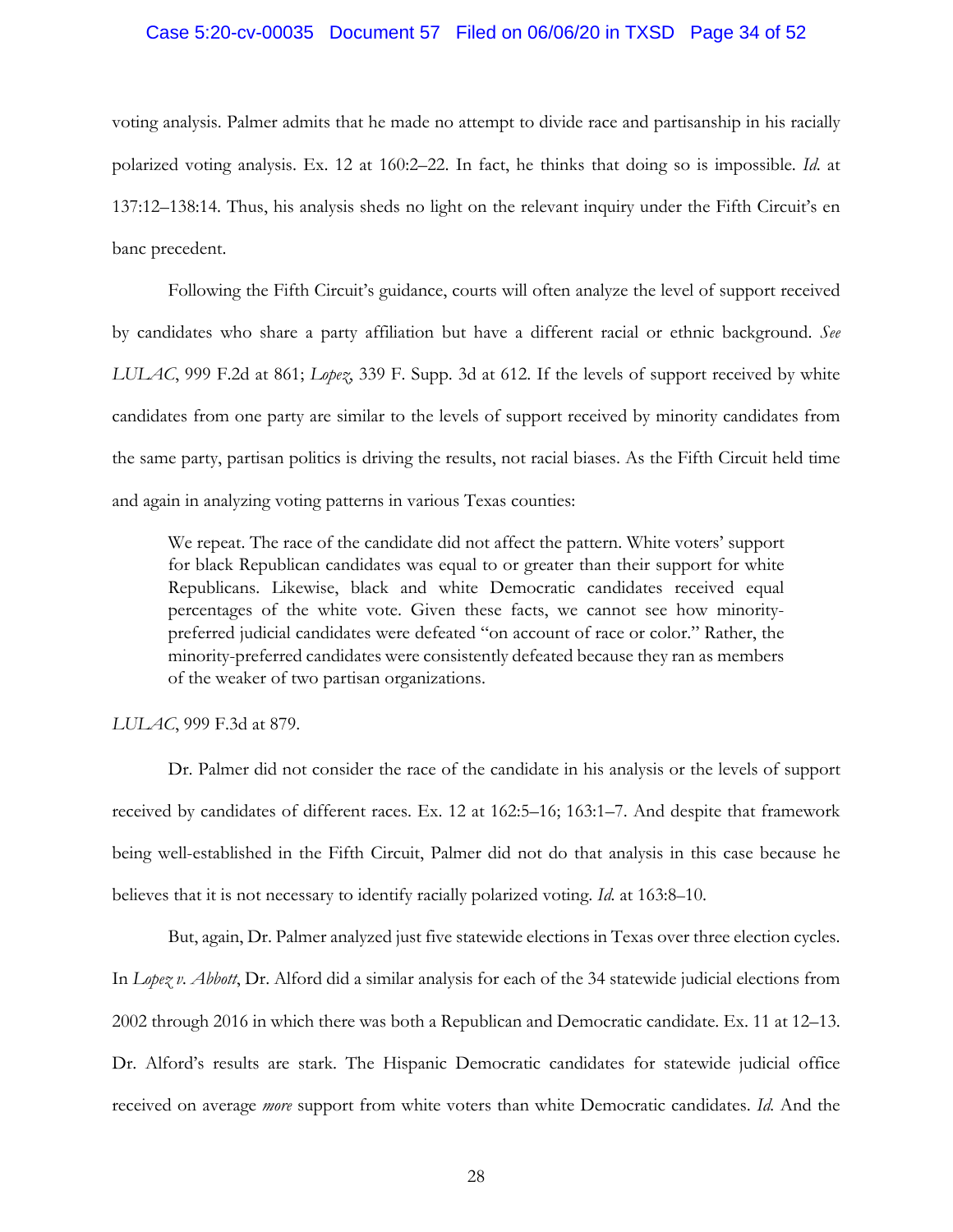#### Case 5:20-cv-00035 Document 57 Filed on 06/06/20 in TXSD Page 35 of 52

same is true for Republicans. *Id.* Hispanic Republican candidates for statewide judicial office received a higher percentage of votes from white voters as compared to white Republican candidates. *Id.* As Judge Ramos found, "whether running as Democrats or Republicans, Hispanic candidates for high judicial office have tended to slightly outperform non-Hispanic candidates with non-Hispanic voters." *Lopez*, 339 F. Supp. 3d at 613.

One example from the 2016 election perfectly illustrates this point. Justice Eva Guzman ran for reelection against Savannah Robinson for Place 9 on the Texas Supreme Court. Ex. 11 at 9–10. For Place 5 on the same court, Justice Paul Green ran for reelection against Dori Contreras Garza. *Id.*  Justice Guzman received 63.3% of the white vote, while Justice Green received only 63.0% of the white vote. *Id.* Due in part to that increased level of support from white voters, Justice Guzman was (and still is to this day) the candidate to receive the most votes for any statewide office in Texas history. *Id.* Thus, Judge Ramos found that "partisan polarization better explains results in recent Texas statewide elections for high judicial office." *Lopez*, 339 F. Supp. 3d at 614.

To further emphasize that point, Dr. Alford conducted a similar analysis of all Texas statewide races in the 2016 and 2018 elections. Ex. 11 at 8–12, Tables 3 & 4. That same partisan pattern held across all of the statewide elections. *Id.* Thus, Judge Ramos's finding that statewide judicial races are driven by partisan polarization applies equally to all statewide races in Texas. This Senate Factor does not support Plaintiffs' claim.14

<sup>14</sup> To the extent Plaintiffs attempt to rely on findings from one of the district court's opinions in *Perez v. Perry*, 253 F. Supp. 3d 864, 946 (W.D. Tex. 2017), Plaintiffs ignore that court's footnote providing further explanation. The defendants in that case very much disputed that legally significant polarized voting existed in Texas, as the district court again later acknowledged in 2019. *Perez v. Abbott*, 390 F. Supp. 3d 803, 820 n.11 (W.D. Tex. 2019). But, as explained above, the fact that minority voters tend to prefer a different candidate from white voters does not answer the question, as framed by the Fifth Circuit, of whether polarized voting rises to the level of legal significance. Likewise, the defendants did not brief that point in *Veasey v. Abbott*, 830 F.3d 216, 258 (5th Cir. 2016), so that opinion is no help to Plaintiffs in this case. And subsequent cases have required plaintiffs to prove legally significant racially polarized voting under the Fifth Circuit's *LULAC* framework. *Lopez*, 339 F. Supp. 3d at 614.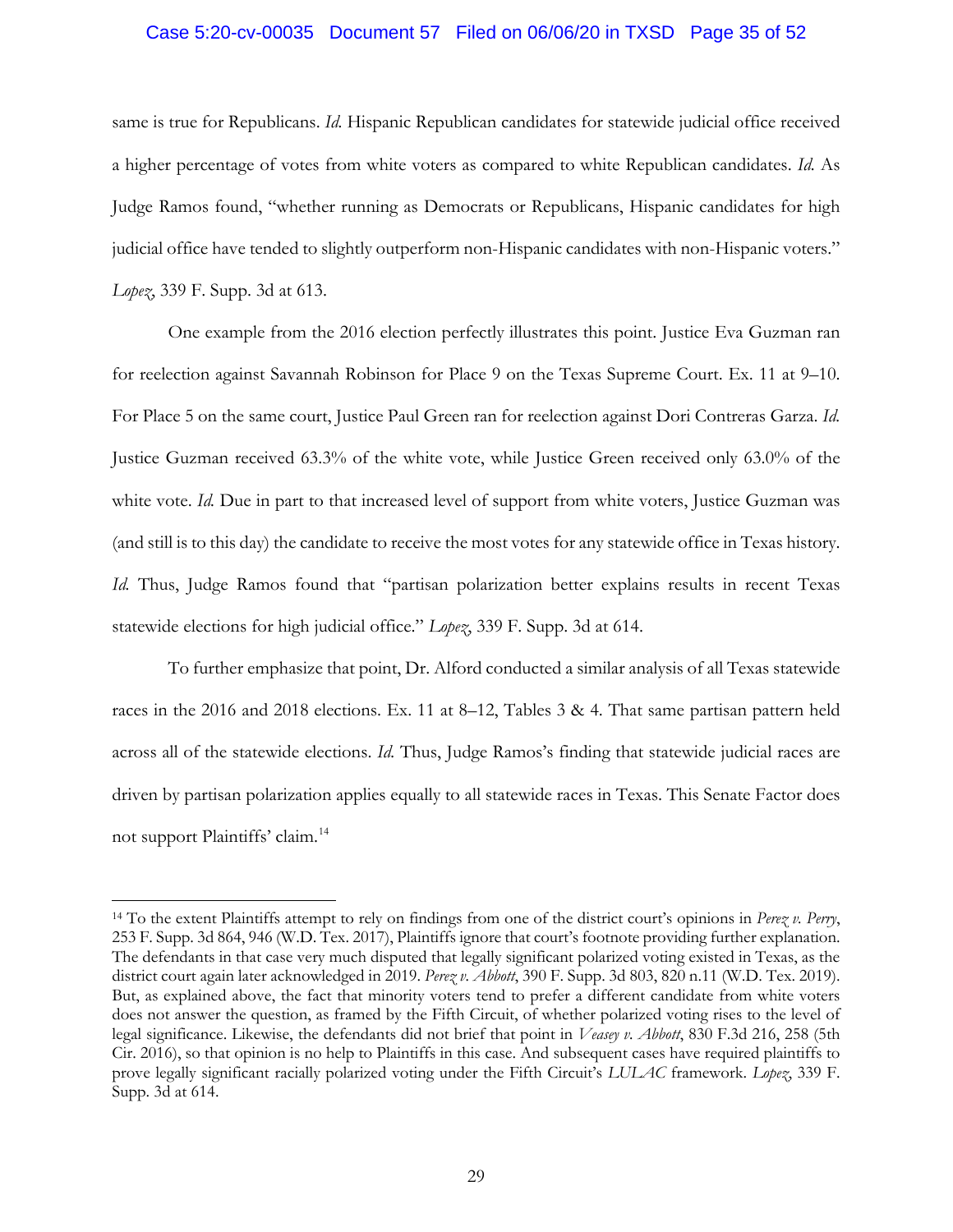## Case 5:20-cv-00035 Document 57 Filed on 06/06/20 in TXSD Page 36 of 52

# Factor Three: The two voting practices cited by Plaintiffs do not enhance the opportunity for discrimination

Under the third Senate Factor, Plaintiffs cite only two voting practices that allegedly enhance opportunities for discrimination: at-large voting and the use of large legislative districts. As for the first, Plaintiffs specifically claim that at-large election of Texas's highest judges is a practice that enhances discrimination. But Plaintiffs ignore the recent failed challenge to those at-large statewide elections under this very same cause of action. *Lopez*, 339 F. Supp. 3d at 589. After considering much of the same evidence cited by Plaintiffs in this case during a four-day bench trial, Judge Ramos ruled that "given the totality of the circumstances, Plaintiffs have not satisfied their burden to show that the [statewide election of Texas's highest judges] results in a denial or abridgement of the right of any citizen of the United States to vote on account of race or color." *Id.* at 619. The plaintiffs took nothing on their claim for relief under Section 2 of the Voting Rights Act.<sup>15</sup>

As for the size of Texas's districts, that is a function of Texas's geography and its growing population. As noted by Judge Ramos in response to the same argument under the same Senate Factor, "the challenges of physically covering the entire state are shared by all candidates." *Lopez*, 339 F. Supp. 3d at 614. So too with legislative districts within Texas. Dr. Palmer's analysis shows that minority voters tend to prefer Democratic candidates. ECF 19-17 ¶ 17. Plaintiffs have not presented any evidence that Democratic candidates face geographic or demographic hurdles that Republican candidates do not.

#### Factor Four: There is no candidate slating process in Texas

 $\overline{a}$ 

Plaintiffs omit the fourth Senate Factor from their analysis. There is no candidate slating

<sup>15</sup> Plaintiffs also cite an at-large election system for nonpartisan city council seats in one Texas city. *Patino v. City of Pasadena*, 230 F. Supp. 3d 667, 681 (S.D. Tex. 2017). What happens in one jurisdiction's elections for nonpartisan seats has no relevance on Plaintiffs' claims related to the use of the STV option statewide, which by definition only applies in partisan contests.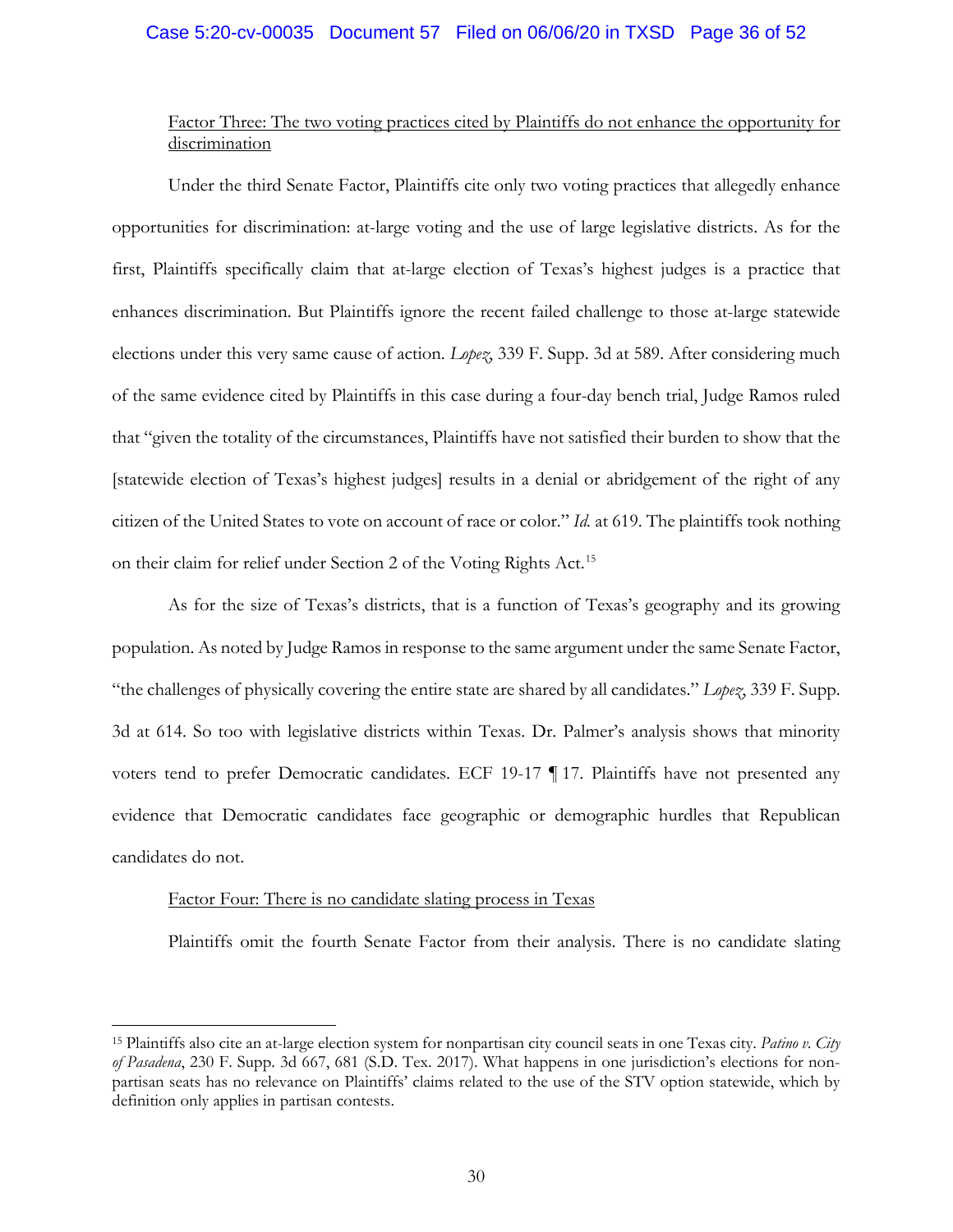# Case 5:20-cv-00035 Document 57 Filed on 06/06/20 in TXSD Page 37 of 52

process in Texas, so minority voters cannot suffer discrimination from its use.

# Factor Five: Turnout data in Texas shows that effects of discrimination do not impair African American and Hispanic Texans' ability to participate in the political process

Whatever socioeconomic disparities may exist between minority voters and white voters, those disparities do not affect the ability to participate in the political process. In most of the metrics cited by Plaintiffs, the metrics appear worse for the African American population as compared to the Hispanic population—let alone the white population. ECF 18-1 at 21. However, voter registration rates among eligible African Americans is much higher than registration among eligible Hispanic voters. Ex. 15. Likewise, registered African American voters turn out at the polls in much higher numbers than registered Hispanic voters. *Id.* Indeed, the registration rate and turnout rate among African Americans is little different than the rates among the white population in Texas. *Id.*

# Factor Six: Plaintiffs do not cite any racial appeals made by any candidate who then voted on the legislation challenged in this case

Plaintiffs' section on racial appeals in campaigns cites to statements from a handful of speakers ranging from Ted Nugent to a candidate for a seat on the Dallas County Board of Commissioners. ECF 18-1 at 22. None of those alleged speakers voted on HB 25 in 2017, and some of them were not even elected officials. *Id.* Plaintiffs cited only two candidates as allegedly making racial appeals, but they fail to mention that both of them lost their respective races.<sup>16</sup>

# Factor Seven: African American and Hispanic candidates are regularly elected to statewide office—so long as they run as Republicans

Section 2 of the Voting Rights Act does not guarantee "a right to have members of a protected class elected in numbers equal to their proportion in the population." 42 U.S.C. § 10301. Thus, Plaintiffs use the wrong metric for this Senate Factor.

<sup>16</sup> Pete Sessions lost to Colin Allred in the 2018 race for the 32nd U.S. congressional district. *See* https:// elections.sos.state.tx.us/elchist331 state.htm. Likewise, the candidate for Dallas County Commissioner cited by Plaintiffs lost in the Republican primary. *See* https://elections.sos.state.tx.us/elchist326 local57.htm.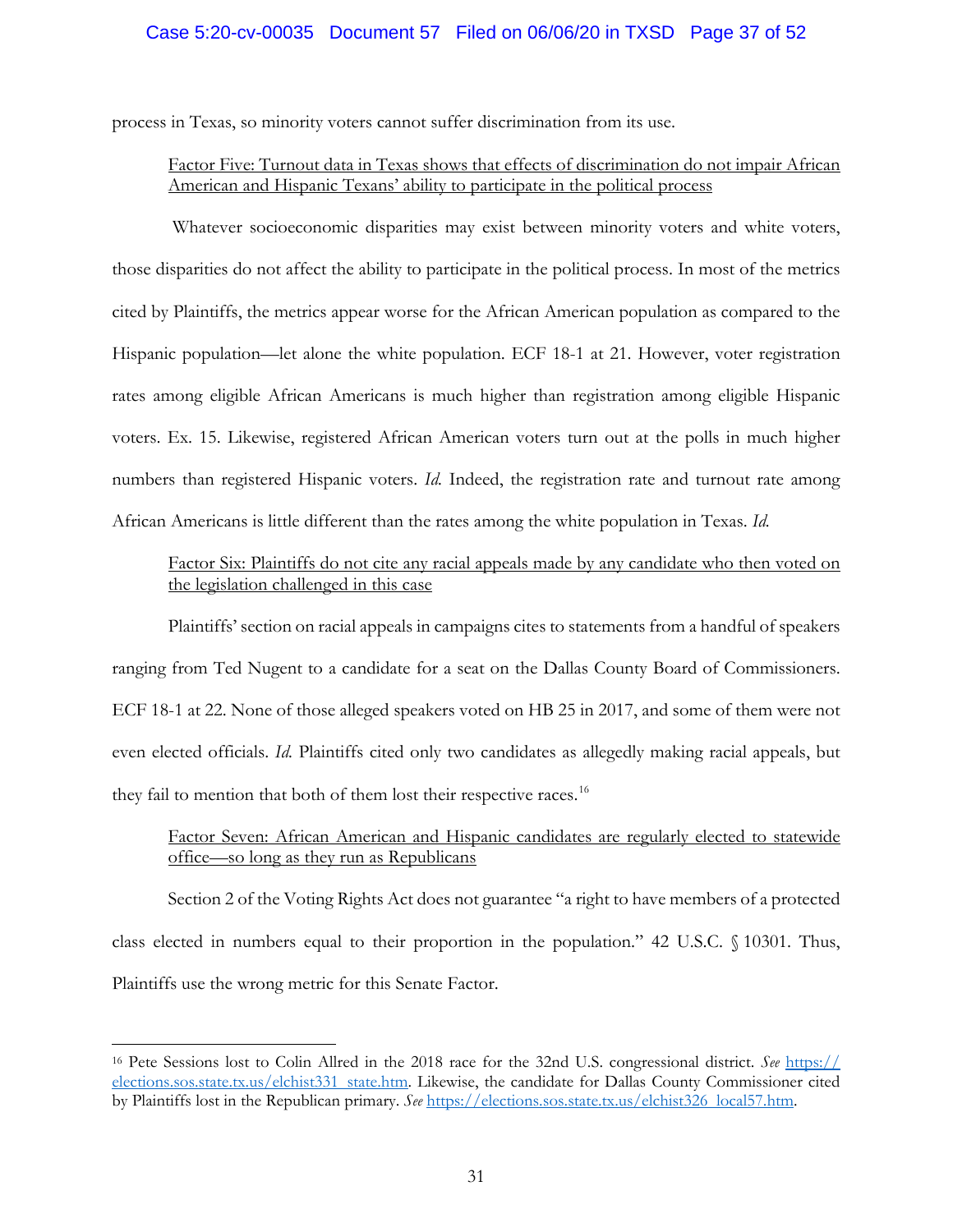### Case 5:20-cv-00035 Document 57 Filed on 06/06/20 in TXSD Page 38 of 52

Likewise, Plaintiffs fail to recognize the partisan makeup of Texas over the last three decades. Republicans have controlled every single statewide office since 1999. <sup>17</sup> During this period of Republican control, Hispanic and African American candidates have enjoyed statewide electoral success—so long as they run as Republicans. In addition to the examples provided by Plaintiffs of Republican minorities being elected in Texas, Plaintiffs ignore the elections and re-elections of Chief Justice Wallace Jefferson and Justice Dale Wainwright, both of whom are African American and ran as Republicans, to the Texas Supreme Court. Ex. 11 at App'x 3. And they ignore the elections and reelections of Latinas Judge Elsa Alcala to the Texas Court of Criminal Appeals and Justice Eva Guzman to the Texas Supreme Court. *Id.* Indeed, as explained above, minority Republicans running for statewide office in Texas receive essentially the same support from white voters as white Republican candidates (and sometimes even more). *Id.*

Once again, faced with similar evidence analyzed under the same Senate Factor, Judge Ramos held: "When the issue is whether race or partisanship explains the pattern of electoral outcomes, rather than whether or not there is vote dilution, this factor's significance evaporates." *Lopez*, 339 F. Supp. 3d at 616.

# Factor Eight: Plaintiffs make no attempt to tie the repeal of the STV option to the responsiveness of Texas's elected officials to the minority needs

Plaintiffs baldly assert that Texas officials are "not responsive to the needs of its minority communities." ECF 18-1 at 23. Many minority Texans disagree. In a recent poll asking about Governor Abbott's job performance, Hispanic Texans approved 48% to 31%. Black Texans approved 40% to 39%, and Asian Texans approved 64% to 33%. Ex. 16.18 The Supreme Court disagrees too.

<sup>17</sup> All of the statewide election results from 1992 to present are available on the Secretary of State's website at https://elections.sos.state.tx.us/index.htm.

<sup>18</sup> Exhibit 16 is an excerpt from the April 2020 poll conducted by the University of Texas and Texas Tribune. The entire results can be accessed here: https://static.texastribune.org/media/files/106994040476875e025e88 ab87077a52/ut-tt-2020-04-xtabs.pdf.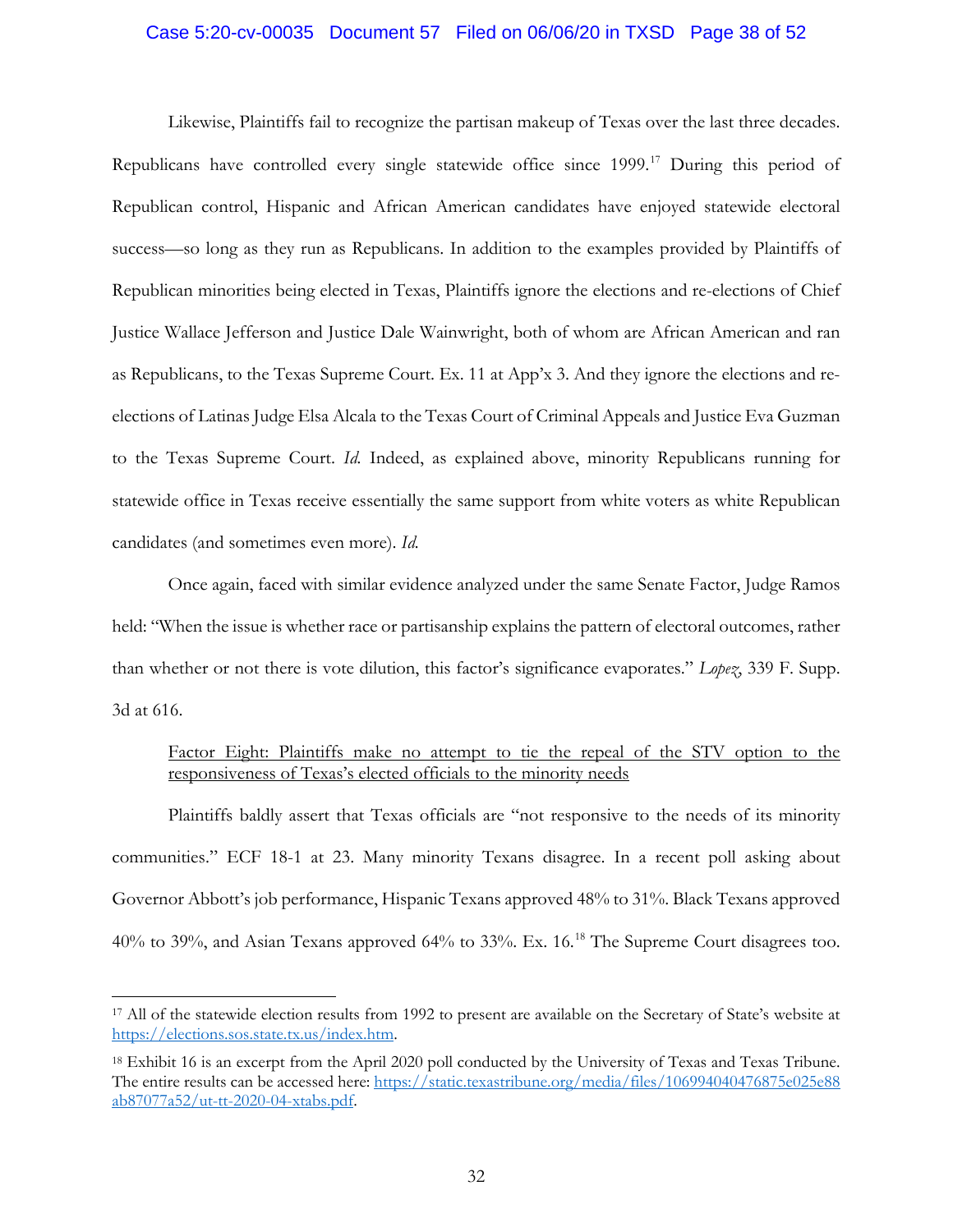### Case 5:20-cv-00035 Document 57 Filed on 06/06/20 in TXSD Page 39 of 52

In the last round of redistricting litigation, the Supreme Court found only one district unconstitutional, and that was because the Texas Legislature made impermissible changes "at the behest of *minority groups*, not out of an intent to discriminate. That is, [the chair of the redistricting subcommittee] was *too* solicitous of changes with respect to HD90." *Perez*, 138 S. Ct. at 2329 n.24 (emphasis in original). In any event, officials across the political spectrum support abolishing the STV option, including Congressman Henry Cuellar, a Hispanic Democrat from South Texas who has introduced federal legislation to end the practice, Ex. 17,<sup>19</sup> and African American, Hispanic, and white Democrats who voted for HB 25. *See infra* Section II.C.6.

# Factor Nine: Once again, Plaintiffs wholly ignore the policy rationales offered by members of every party, circuit courts of appeal, and scholars they themselves cite—not to mention how elections operate in 43 other States

Astonishingly, Plaintiffs claim that "*no* legitimate governmental interest justifies HB 25's elimination of STV." ECF 18-1 at 24 (emphasis added). And they claim that every stated justification was "blatantly pretextual." *Id.* 

In saying that, Plaintiffs ignore the body of public opinion decrying the use of an STV option. Scholars, judges, election administrators, and legislators of all political affiliations recognize the problems inherent in the use of an STV option. *See* Sections II.C.2, II.C.3, II.C.6. Plaintiffs' refusal to engage with those critics proves the weakness of their claims.

Forty-three other States require their voters to select each and every candidate they wish to vote for. Ex. 18. Texas's desire to have the same level of voter engagement does not deprive anyone the right to vote "on account of race or color."

<sup>19</sup> People Before Party Act of 2016, H.R. 4679, § 2, 114th Cong., 2d Sess. ("[N]o State may provide a voter with the opportunity to indicate the selection of a political party as a representation of the selection of an individual candidate").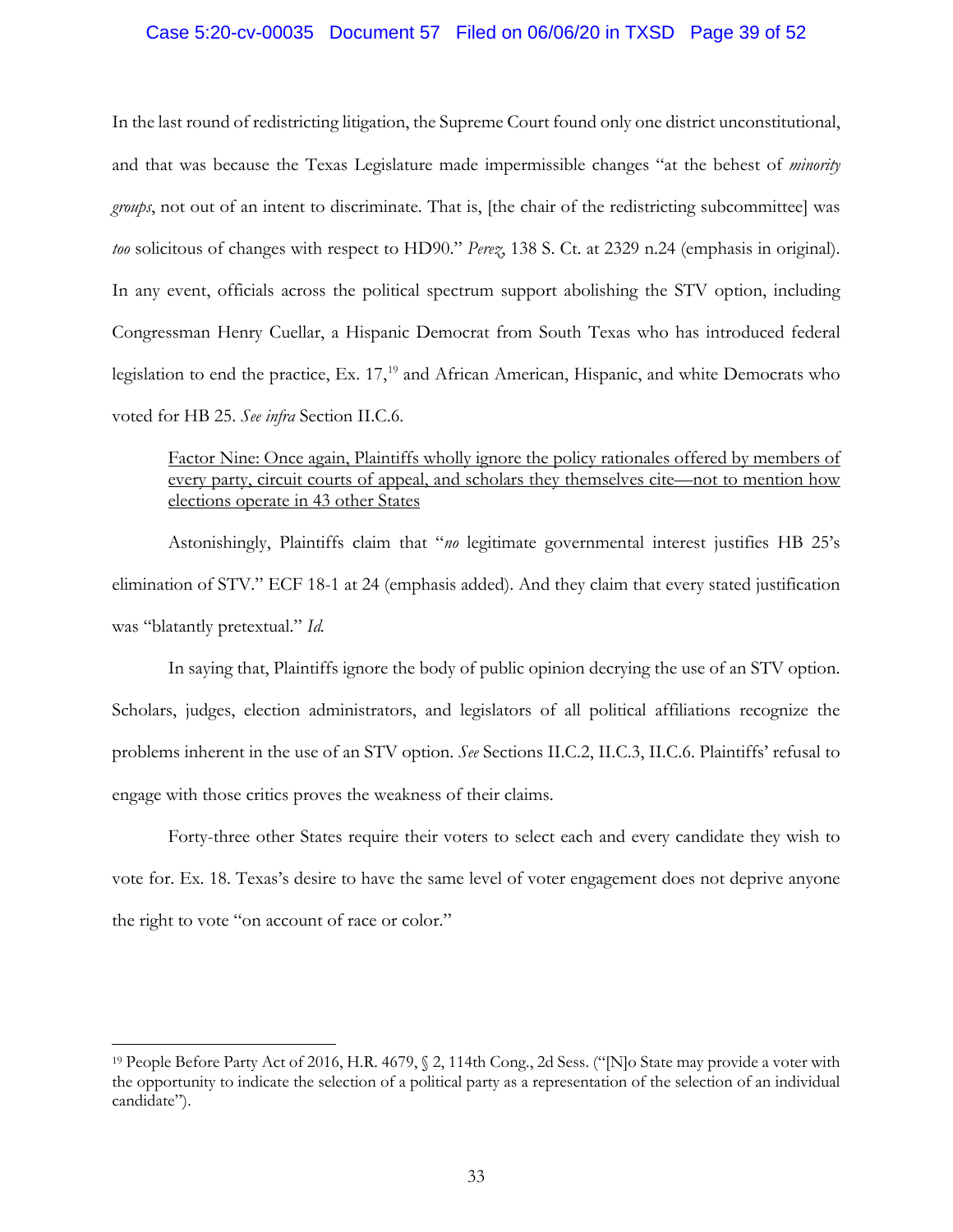## **C. Plaintiffs' Intentional Discrimination Claim Fails**

Plaintiffs claim that discriminatory intent was a "substantial" or "motivating" factor when the Texas Legislature brought Texas voting laws in line with the vast majority of the country. Plaintiffs' motion never once acknowledges the "presumption of legislative good faith" that applies in such an analysis. *Perez*, 138 S. Ct. at 2325. And as explained in the motion to dismiss, that claim is legally barred. Those arguments are incorporated here by reference. But one bears repeating, particularly in light of the evidence now in front of the Court.

## **1. Plaintiffs' claimed inference of discrimination cannot survive the fact that a majority of STV voters are white**

Plaintiffs concede that the STV option is used by a majority of voters from all racial or ethnic groups in Texas. Moreover, their own estimates suggest that white voters account for the majority of the votes cast with the STV option. Ex. 11 at Table 2. As explained above, the U.S. Supreme Court in *Feeney* rejected a claim of gender discrimination when the group allegedly harmed included a substantial number of both women and men. 442 U.S. at 275. That the affected class included both a high percentage of men and women precluded "the inference that the statute is but a pretext for preferring men over women." *Id.*

Plaintiffs' evidence is even weaker. Not only did the users of the STV option include a substantial number of white voters, the *majority* of the users of the STV option were white voters, even before HB 25's passage in 2017. Ex. 11 at Table 2. The Texas Legislature did not intend to discriminate against minorities by ending a practice that was used predominately by white voters.

## **2. Plaintiffs' intent analysis ignores the legitimate policy justifications expressed by a diverse group of stakeholders**

Plaintiffs ask the Court to find that the repeal of the STV option "does not serve *any* of the blatantly pretextual non-racial justifications HB 25's proponents gave for the law's passage." ECF 18- 1 at 26 (emphasis added). And they claim that the stated reasons for the repeal "were based *solely* on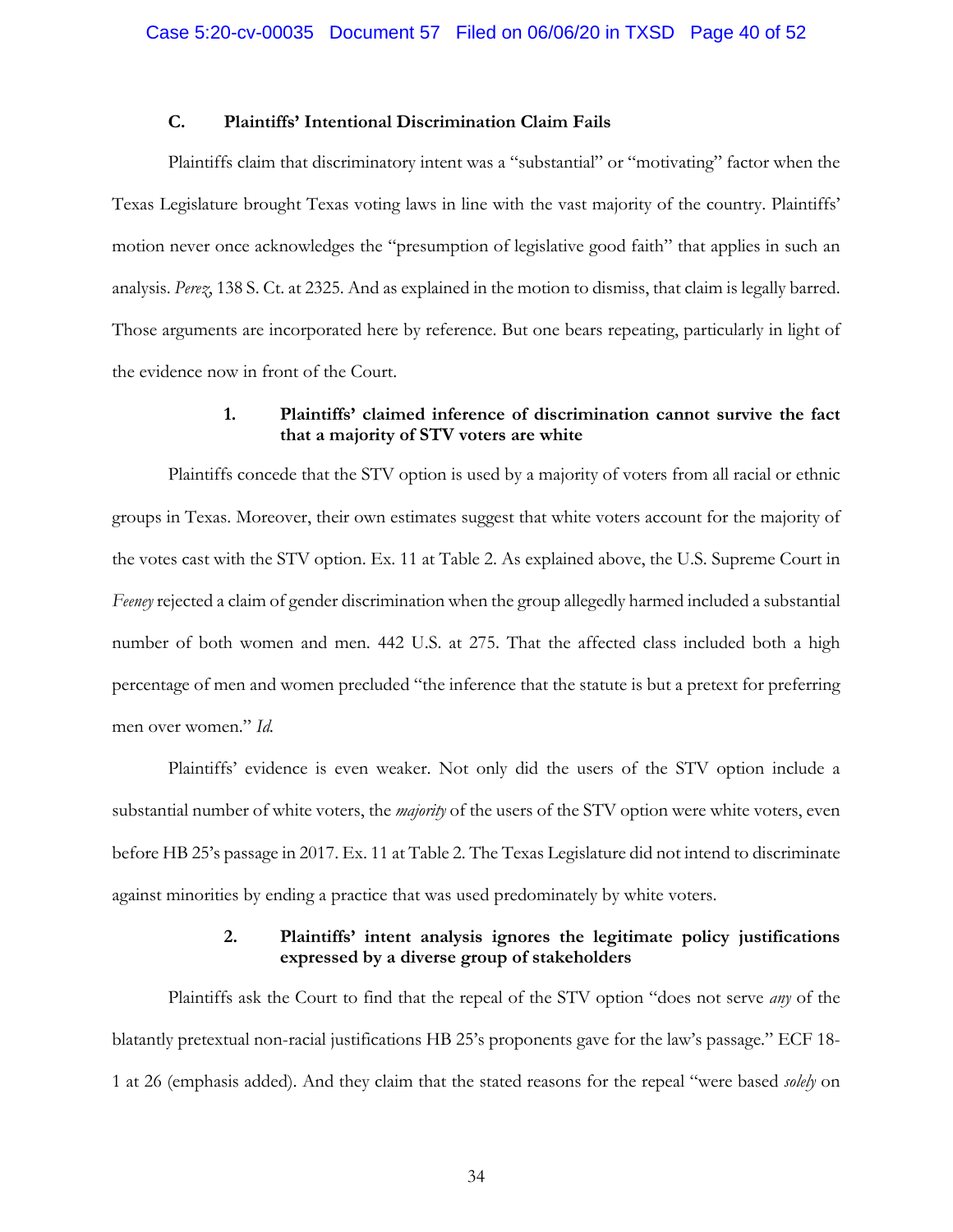#### Case 5:20-cv-00035 Document 57 Filed on 06/06/20 in TXSD Page 41 of 52

the unsubstantiated, personal opinions of a few legislators." ECF 18-1 at 30 (emphasis added). That is simply not true. $20$ 

For example, during the public hearing on HB 25 in the Texas House Committee on Elections, the Texas Legislators heard testimony from Jacquelyn Callanen, the Bexar County elections administrator, and Ed Johnson, an elections employee with the Harris County Clerk's Office. Ex. 2 at 44:13–46:10, 60:6–64:6. Both provided information about the detrimental real-world effects of the STV option in Texas elections, and Ms. Callanen testified affirmatively in support of the repeal of the STV option. *Id.* at 44:15–16. They confirmed that the arguments about increasing wait times ignore what actually happens with the STV option. *Id.* 45:3-6 ("[Y]ou still must see every single page. You can't hit the button and go to the end. You still have to go through 25 pages. You still have to see every race."). And they confirmed that the review process does lead to the problem referred to as "emphasis voting" in Mr. Sherbet's declaration. *See supra* Part II.A.5.

But the Legislature did not hear from just county election officials. It also heard from the League of Independent Voters, a group supporting independent candidates running outside of the major parties. Ex. 2 at 18:14–21:7. Their delegate supported the repeal of the STV option for the sake of "good government and getting the best-qualified people for the race," *id.* at 18:20–22, and to avoid the partisan "sweeps" that occur in down-ballot races, resulting in well-qualified candidates losing elections simply because of their partisan affiliation, *id.* at 19:4–10. The Legislature heard support for the repeal from the Green Party, the Libertarian Party, and other third parties. *Id.* at *See* Ex. 2 at 21:16– 28:13. Those parties likewise expressed concern that the STV option was decreasing voter participation in nonpartisan ballot items. *Id.* And they expressed concern that the STV option was a

<sup>20</sup> HB 25's author expressed those legitimate reasons in both the House committee hearing and the floor debates, as well as in other material related to the bill. Exs. 2, 8. However, this response brief focuses mainly on statements from other sources that support those reasons, given Plaintiffs' claim that those stated reasons were "blatantly pretextual" and "solely based on the unsubstantiated, personal opinions" of the bill's supporters.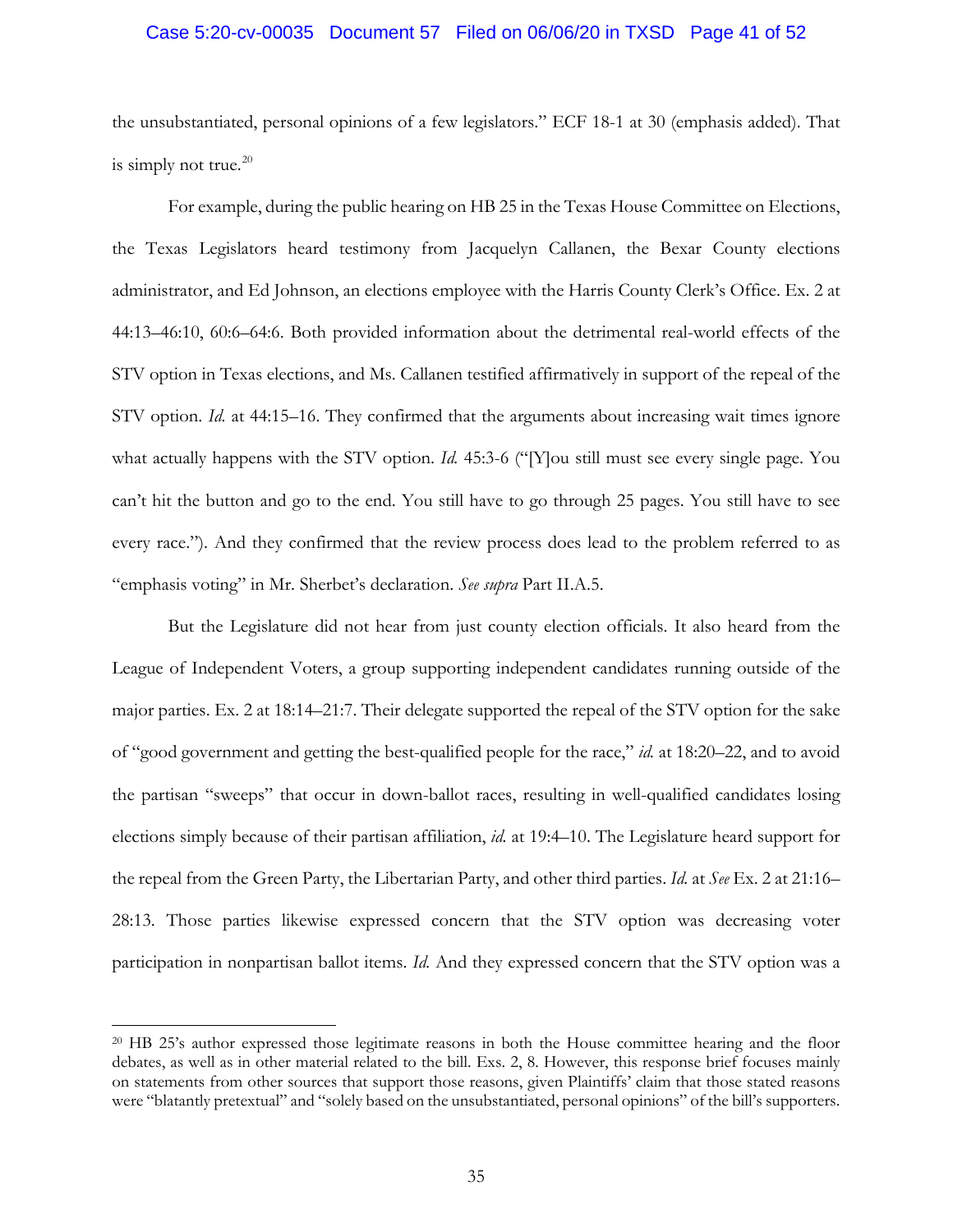#### Case 5:20-cv-00035 Document 57 Filed on 06/06/20 in TXSD Page 42 of 52

hurdle for their candidates to be placed on the ballot at all in future elections. *Id.* Ending the STV option "would signal that Texas continues to be a state that embraces competition, celebrates the individual, and looks primarily to one's character and one's ideas." *Id.* at 26:7–10.

A former district court judge in Harris County testified in support of HB 25. *Id.* at 29:10– 35:23. Before taking the bench, she tried 33 cases to verdict as an attorney. *Id.* at 29:25. Running as a Republican incumbent, she received endorsements from the Houston Chronicle, the Mexican-American Bar Association, and the Houston Lawyers' Association—in part because her Democratic opponent had never tried a jury trial before running for trial court judge. *Id.* at 30:4–8. She claimed that voters who did not use the STV option chose to reelect her by a 55% to 45% margin. Yet she lost 51% to 49%. *Id.* at 31:20–23.

But it does not stop with just the testimony that the Legislators heard on the challenged bill. During the 2017 legislative session, *The Dallas Morning News* ran an editorial titled "Why Texas needs to abolish one-punch straight-ticket voting." Ex. 21. According to the editors, the STV option "assumes that party affiliation automatically ensures competency—a dangerous hypothesis on either side of the aisle, up and down the ticket." *Id.* They concluded: "The more informed the voters, the better our democracy. Getting that information may not always be convenient, but improving our governance is worth the effort." *Id.* 

Likewise, during the 2017 session, the Chief Justice of the Texas Supreme Court called on the Legislature to end the STV option for judicial races in Texas. Ex. 22. The partisan sweeps of the judiciary resulting in part from the STV option "are demoralizing to judges and disruptive to the legal system." *Id.* at 9.

Given that chorus echoing the statements made by the Legislators who supported the repeal of the STV option, Plaintiffs' claim that HB 25 was "based solely on the unsubstantiated, personal opinions of a few legislators" is not true. To claim that the Legislators' statements were "blatantly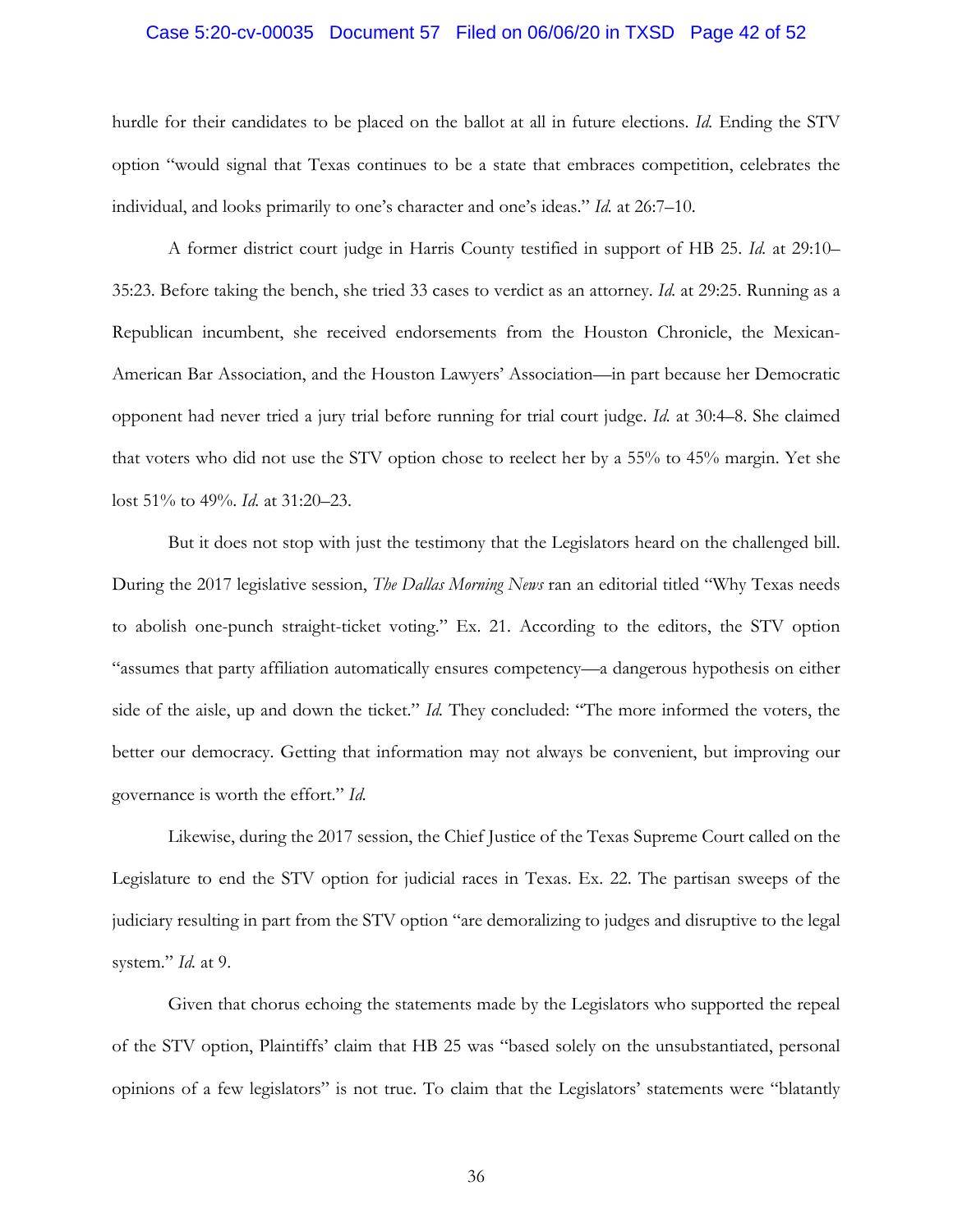pretextual" requires giving no weight to those statements from diverse sectors of public life.

## **3. The calls to end the STV option did not begin in 2017**

In 1990, at least 20 States allowed voters to use the STV option. Ex. 18. By 2017, Texas was one of just eight states that still allowed its use. *Id.* The calls to end the STV option in Texas did not start in 2017. The Texas Legislature heard the plea to end the STV option in many prior sessions, including from Democratic legislators. Ex. 23 (analysis for bill introduced by Democratic representative claiming that the STV option causes voter confusion, and "a voter should know each candidate and the office the candidate is seeking when casting a vote"); *see also* ECF 32 at 3 n.3 (sample of bills introduced in prior sessions to repeal the STV option).

Likewise, Chief Justice Hecht was not the first to point out the problems with the STV option in down-ballot races. He followed a long tradition of the Texas judiciary calling on the Legislature to end the use of the STV option for judicial candidates. Chief Justice John Hill told them so as far back as  $1985$ , $^{21}$  and those concerns continued with Chief Justice Wallace Jefferson.<sup>22</sup>

And, unsurprisingly, such views are not limited to the use of the STV option just in Texas elections. Plaintiffs included in their evidence a long-running understanding among political scientists of the harm that the STV option causes. For example, in Plaintiffs' exhibit titled *Studies of Political Statistics: The Effects of Eliminating Straight-Ticket Voting in Texas*, the authors note: "The percentage of sweeps in Texas district courts is especially troubling to political scientists and legal scholars." ECF No. 19-15 at 4. They note that the goal of Texas's partisan judicial elections is to keep state court judges accountable to the voters. *Id.* Yet, legal scholars have worried that STV defeats that purpose:

<sup>21</sup> Chief Justice John L. Hill, Jr., *The State of the Judiciary Message* (Jan. 22, 1985), https://www.sll.texas.gov/assets/ pdf/judiciary/state-of-the-judiciary-1985.pdf (noting a committee's recommendation of "[b]allot changes to prevent straight-party voting in judicial races").

<sup>22</sup> Chief Justice Wallace B. Jefferson, *State of the Judiciary* (Feb. 23, 2011), https://www.sll.texas.gov/assets/ pdf/judiciary/state-of-the-judiciary-2011.pdf; Chief Justice Wallace B. Jefferson, *The State of the Judiciary in Texas*  (Feb. 11, 2009) https://www.sll.texas.gov/assets/pdf/judiciary/state-of-the-judiciary-2009.pdf ("So long as we cast straight ticket ballots for judges, the fate of all judges is controlled by the whim of the political tide.").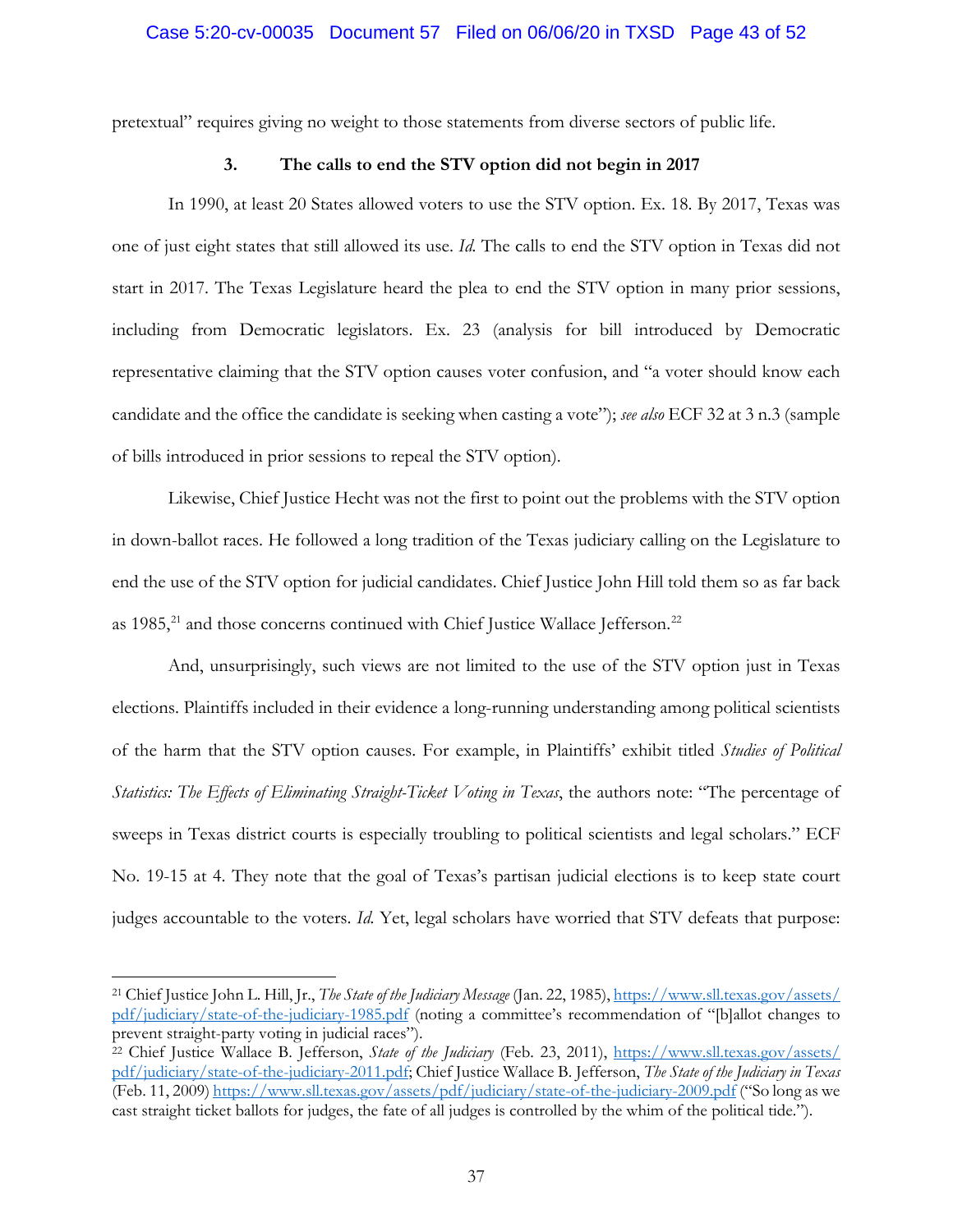#### Case 5:20-cv-00035 Document 57 Filed on 06/06/20 in TXSD Page 44 of 52

"By incorporating straight-ticket voting, voters who use the straight-ticket option abdicate their responsibilities to the political parties who nominate the candidates. As a larger percentage of voters choose the straight-ticket option, the principle of accountability is jeopardized." *Id.* at 5 (citation omitted). This scholarship long pre-dated the Texas Legislature's consideration of HB 25 in 2017, and it is entirely inconsistent with Plaintiffs' claim that legitimate policy concerns were "based solely on the unsubstantiated, personal opinions of a few legislators."

# **4. In the face of such overwhelming opposition to the STV option, the only allegations of HB 25's discriminatory impact came from unsubstantiated claims offered by the bill's opponents**

Plaintiffs claim that the Legislators "knew STV repeal would have a disproportionate impact on African American and Hispanic voters." ECF 18-1 at 28. But the only allegations of such an impact came from the bill's opponents, and those members provided no data to support their claims. "It should go without saying that we do not judge the intention of a bill's supporters by the characterization of its opponents." *Mich. State*, 749 F. App'x at 351; *see also NLRB v. Fruit & Vegetable*  Packers & Warehousemen, Local 760, 377 U.S. 58, 66 (1964). That concern is even more acute in this case, as those opponents are members of one of the plaintiffs in this very lawsuit.

When the Legislature opened testimony to outside groups during the committee hearings, no outside group presented data related to the harms alleged by Plaintiffs in this case. Plaintiffs claim legislators should have consulted with certain minority legislative and advocacy groups before passage of HB 25, but only one of those groups even testified on the bill. Ex. 2 at 67:12–71:24. Although the NAACP offered perfunctory testimony in opposition, it provided no data on the impact of repealing the STV option, and it has not filed a lawsuit. The complete absence of activity from the other groups (either in legislative testimony or court challenges) is even more telling.

## **5. Plaintiffs' review of the Legislature's procedure to repeal the STV option is simply inaccurate**

Plaintiffs claim that the Legislature "failed to include *any* measures that would address HB 25's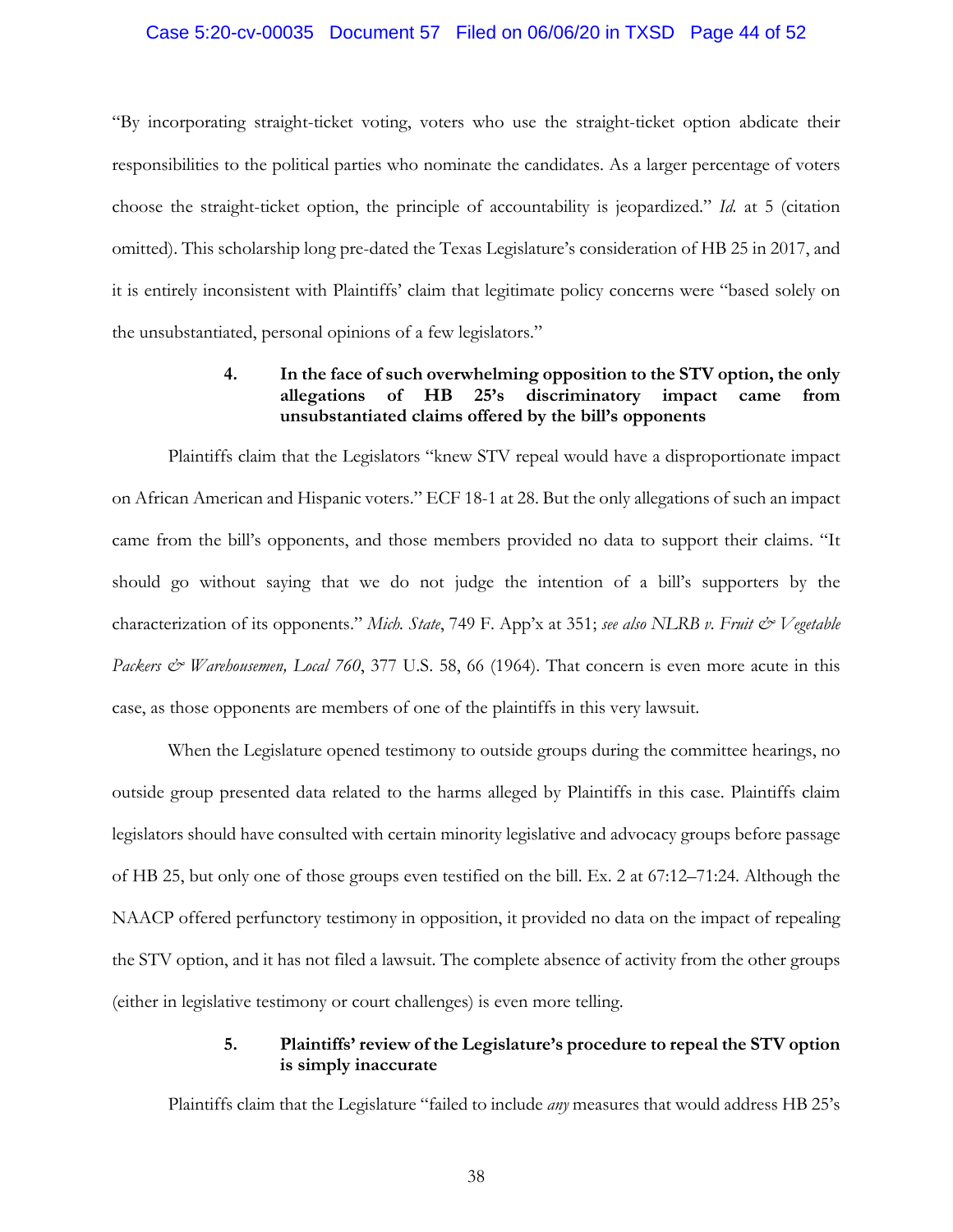#### Case 5:20-cv-00035 Document 57 Filed on 06/06/20 in TXSD Page 45 of 52

burden on counties." But that is not true. The Legislature adopted an amendment to delay the implementation of HB 25 for three years. Ex. 24. That allowed counties, candidates, and voters more time to prepare for the repeal of the STV option.

Likewise, it is not true that HB 25 did not have a fiscal note. In fact, it had three fiscal notes.<sup>23</sup> Plaintiffs' expert tasked with reviewing the legislative record failed to identify those documents, readily available on the Texas Legislature's website. ECF 19-2 at 33. He has no knowledge of who prepares fiscal notes or how they are prepared. Ex. 14 at 193:19–194:7. Fiscal notes are prepared by the Legislative Budget Board pursuant to the House rules.<sup>24</sup>

Plaintiffs' ignorance of the fiscal note process is not surprising. Their expert did not bother to read the rules that governed proceedings in the Texas House or Senate in 2017. Ex. 14 at 195:5– 196:11, 197:1–16. If he had done so, it would have explained away one of Plaintiffs' other alleged procedural deviations. While the Texas House committees have defined subjects within their jurisdictions (including a specific Elections committee), the Texas Senate committees do not.<sup>25</sup> There is no rule that requires a bill to go to any particular Senate committee, and there is no specific Senate committee on election matters. In other words, the fact that HB 25 went to the Senate Business & Commerce Committee is by no means a procedural deviation, even if the Senate sponsor of the bill inadvertently referred to himself as the "author." Likewise, bills are required to have one committee hearing in the House and one committee hearing in the Senate. There is no requirement that the Legislature conduct field hearings, and Plaintiffs cannot point to a single instance of such a hearing

<sup>23</sup> Texas Legislature Online, H.B. 25, 85th Leg., Reg. Sess., https://capitol.texas.gov/BillLookup/Text.aspx? LegSess=85R&Bill=HB25 (last visited June 6, 2020).

<sup>24</sup> *See* Rule 4, Section 33 of the Texas House Rules, 85th Legislature 2017, available at https://www.lrl.texas. gov/scanned/rules/85-0/85 House Rules.pdf (last visited June 6, 2020).

<sup>25</sup> *Compare* Rule 3 of the Texas House Rules, 85th Legislature 2017, https://www.lrl.texas.gov/scanned/rules/ 85-0/85 House Rules.pdf, *with* Rule 11 of the Texas Senate Rules, 85th Legislature 2017, https://lrl.texas.gov/ scanned/rules/85-0/85 senate rules.pdf.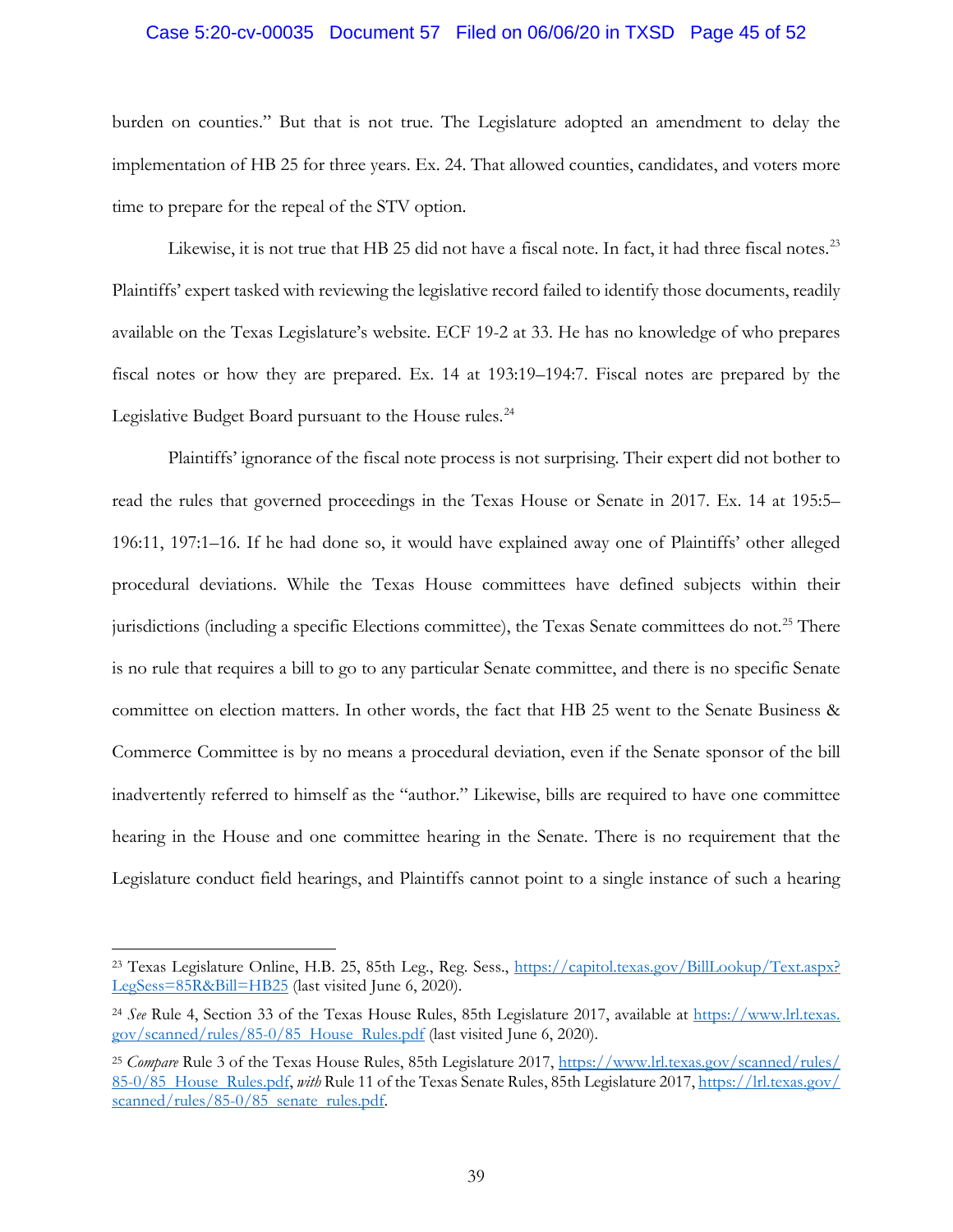## Case 5:20-cv-00035 Document 57 Filed on 06/06/20 in TXSD Page 46 of 52

on any bill during the 2017 Legislative session—because such hearings almost never happen in the midst of a Legislative session.<sup>26</sup>

## **6. Plaintiffs failed to even consider the most basic information related to the passage of the challenged bill—the final vote tally**

Perhaps most egregiously, Plaintiffs never once mention the final vote tally on the decision to repeal the STV option in Texas. Indeed, Plaintiffs' expert admits that he did not even look at the final vote tally on the bill. Ex. 14 at 187:15–188:2. Likewise, he claims that he is not attempting to analyze the intent of the Legislature as a whole or even the majority of the Legislature that cast the final vote to repeal the STV option. *Id.* at 188:3–7. He claims that there may have been a few "outliers" who voted for the repeal but did not harbor a discriminatory intent. *Id.* at 190:4–191:11. However, he cannot identify those outliers because he never looked at the final vote on the bill. *Id.* Even if he had, he admits that he is not attempting to "psychoanalyze" the intent of any particular Legislator. *Id.*

Had he looked at the final vote in the Texas House, he would have seen that eight Democratic members voted in favor of HB 25 on its final vote. Ex. 25. Those Democratic members include Senfronia Thompson, an African American Representative from Houston. "Mrs. T," as she is referred to by her colleges, is an "acknowledged civil rights leader" and a member of the Texas Women's Hall of Fame.<sup>27</sup> She is currently serving her 24th term and is both the longest-serving woman and the longest-serving African American in the Texas House. *Id.* Democratic Representatives who also voted for HB 25 on final passage include: Herbert Vo from Houston, Terry Canales from Hidalgo County, Ryan Guillen from South Texas, Ina Manjarez from San Antonio, René Oliveira from Brownsville,

<sup>26</sup> Paradoxically, Plaintiffs' expert tasked with noting procedural deviations said that how many other bills had field hearings in 2017 "is not relevant to his analysis." Ex. 14 at 198:4–10. How can one note procedural deviations without comparing the process that other bills went through?

<sup>27</sup> https://www.house.texas.gov/members/member-page/?district=141.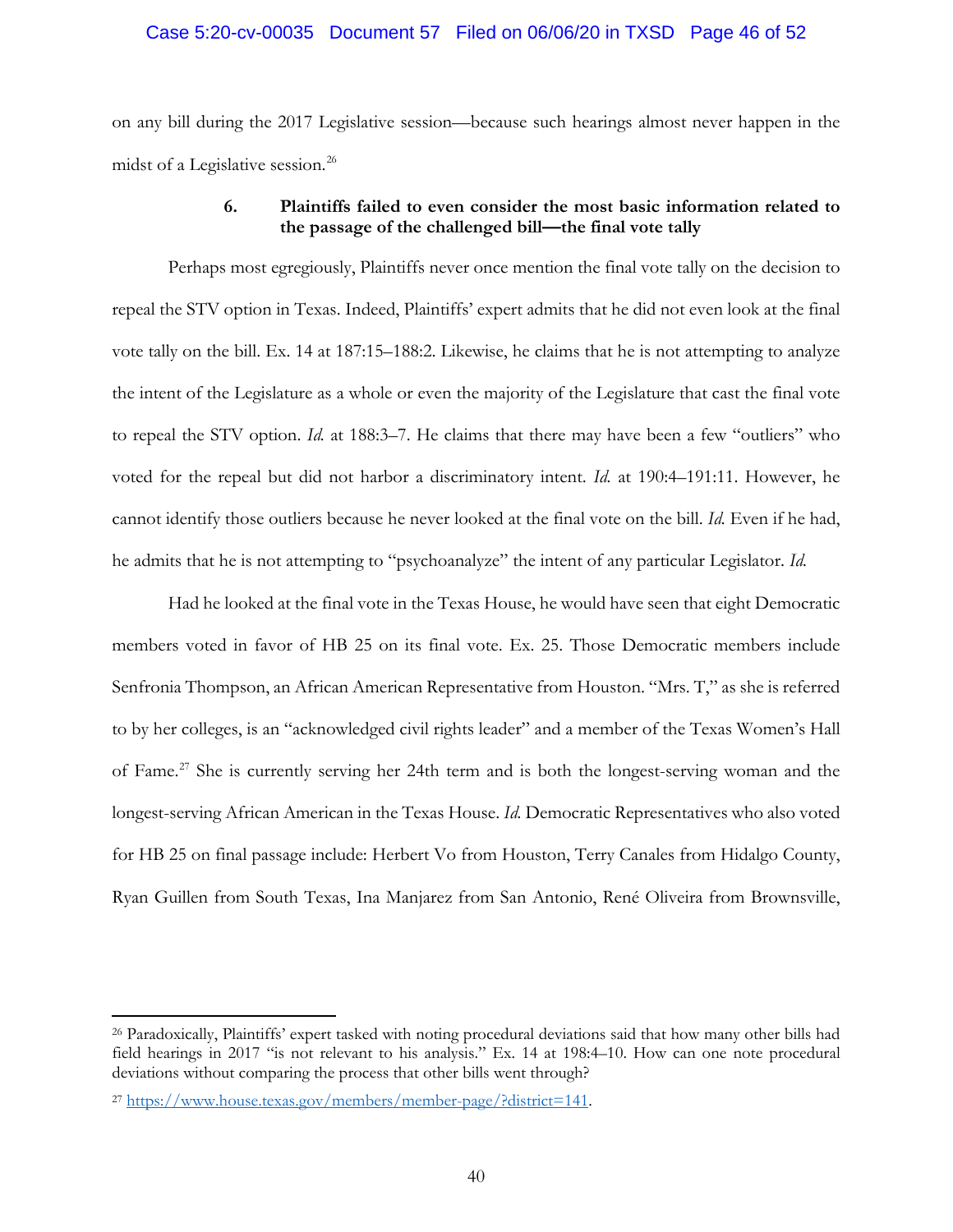#### Case 5:20-cv-00035 Document 57 Filed on 06/06/20 in TXSD Page 47 of 52

Mary Ann Perez from Harris County, and Joseph Pickett from El Paso. Ex. 25.<sup>28</sup> Such broad and diverse support among the Texas Representatives for the repeal of the STV option cannot be attributed merely to a few "outliers."

## **D. Plaintiffs' Partisan-Fencing Claim Fails**

Plaintiffs' cannot succeed on their "partisan fencing" claim. As an initial matter, this claim is derivative of Plaintiffs' intentional racial-discrimination claim. Plaintiffs theorize that "the true motivations behind HB 25 were to depress political turnout of racial and ethnic groups due to their political beliefs." ECF 18-1 at 34. But as shown above, that is not true. HB 25 was passed for legitimate, non-discriminatory reasons. *See supra* Part II.C. Thus, it could not have targeted "racial and ethnic groups" at all, much less "due to their political beliefs."

In any event, Plaintiffs' own evidence contradicts their theory. According to Plaintiffs' Exhibit 1, more straight ticket votes are cast by Republicans than Democrats. In every presidential election from 2000 to 2016, the Republican percentage of the straight ticket vote exceeded the Democratic percentage. *See* ECF 19-1 at 4, Figure 2. The same was true for every gubernatorial election from 1998 to 2018. *See id.* at 4, Figure 3. Of course, Democrats receive a higher percentage of the straight ticket vote in urban counties, *see id.* at 6, Table 1, but Republicans receive a higher percentage in suburban and rural counties, *see id.* at 6–7, Tables 2–3.

Plaintiffs cannot credibly claim that the Legislature eliminated an option used mostly by Republicans in order to spite Democrats. *See supra* Part II.A.3.

Plaintiffs' claim fails not only on the facts but also on the law. *See* ECF 32 at 36–37; ECF 52 at 19–20. They rely on the 1965 decision in *Carrington v. Rash*, 380 U.S. 89 (1965). "Recent cases, however, have approached partisan fencing claims skeptically." *Feldman v. Ariz. Sec'y of State's Office*,

<sup>28</sup> These legislators' party affiliations and districts can be confirmed at https://www.lrl.texas.gov/sessions/ sessionsnapshot.cfm?page=members&legSession=85-0.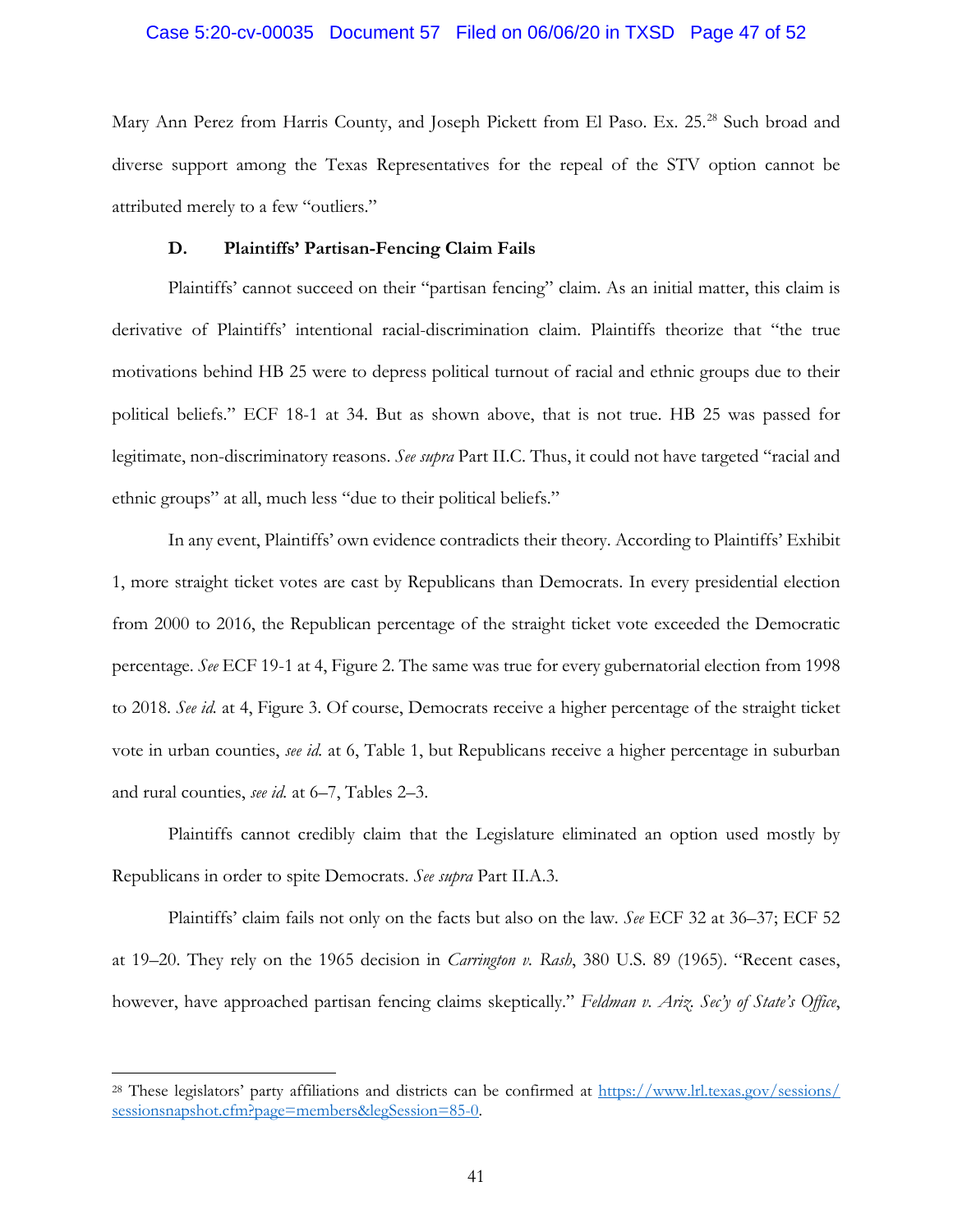#### Case 5:20-cv-00035 Document 57 Filed on 06/06/20 in TXSD Page 48 of 52

208 F. Supp. 3d 1074, 1094 (D. Ariz. 2016). First, *Carrington* does not apply because "none of the challenged provisions categorically bar any citizen of [Texas] from voting." *One Wis. Inst.*, 198 F. Supp. 3d at 928. "*Carrington* dealt with an outright prohibition on voting." *Id.* Second, even if Plaintiffs could bring a *Carrington* claim, it would be subject to "the *Anderson-Burdick* balancing framework." *Feldman*, 208 F. Supp. 3d at 1094; *see One Wis. Inst.*, 198 F. Supp. 3d at 928–29; *Ohio Org. Collaborative v. Husted*, 189 F. Supp. 3d 708, 767 (S.D. Ohio), *rev'd on other grounds*, 834 F.3d 620 (6th Cir. 2016). Plaintiffs cannot satisfy *Anderson-Burdick* for the reasons explained above. *See supra* Part II.A.

Plaintiffs claim to divine "the true motivations" of Texas legislators, albeit without citing any evidence. ECF 18-1 at 34. But even if they could prove that legislators voted for political reasons, it would be irrelevant. "[I]f a nondiscriminatory law is supported by valid neutral justifications, those justifications should not be disregarded simply because partisan interests may have provided one motivation for the votes of individual legislators." *Crawford*, 553 U.S. at 204 (plurality). "[A] provision is not unconstitutional if the legislators who passed it were partly motivated by partisan gain, so long as there were sufficient valid justifications." *One Wis. Inst.*, 198 F. Supp. 3d at 929; *see also Mich. State*, 749 F. App'x at 350; *id.* at 355 (Kethledge, J., concurring).

Finally, Plaintiffs ask this Court to decide a non-justiciable political question. The Secretary explained this principle in her motion to dismiss, but since that time federal judges have continued to reject Plaintiffs' argument that *Rucho* is limited to partisan gerrymandering cases. *See, e.g.*, *Jacobson v. Fla. Sec'y of State*, 957 F.3d 1193, 1213 (11th Cir. 2020) (Pryor, W., J., concurring); *Coalition for Good Governance v. Raffensperger*, No. 1:20-cv-1677, 2020 WL 2509092, at \*3 (N.D. Ga. May 14, 2020).

## **III. Equitable Considerations Preclude Relief at This Late Date**

"[I]njunctive remedies are equitable in nature," so "equitable defenses may be interposed." *Abbott Labs. v. Gardner*, 387 U.S. 136, 155 (1967), *abrogated on other grounds by Califano v. Sanders*, 430 U.S. 99 (1977). Here, multiple equitable doctrines prevent issuance of a preliminary injunction.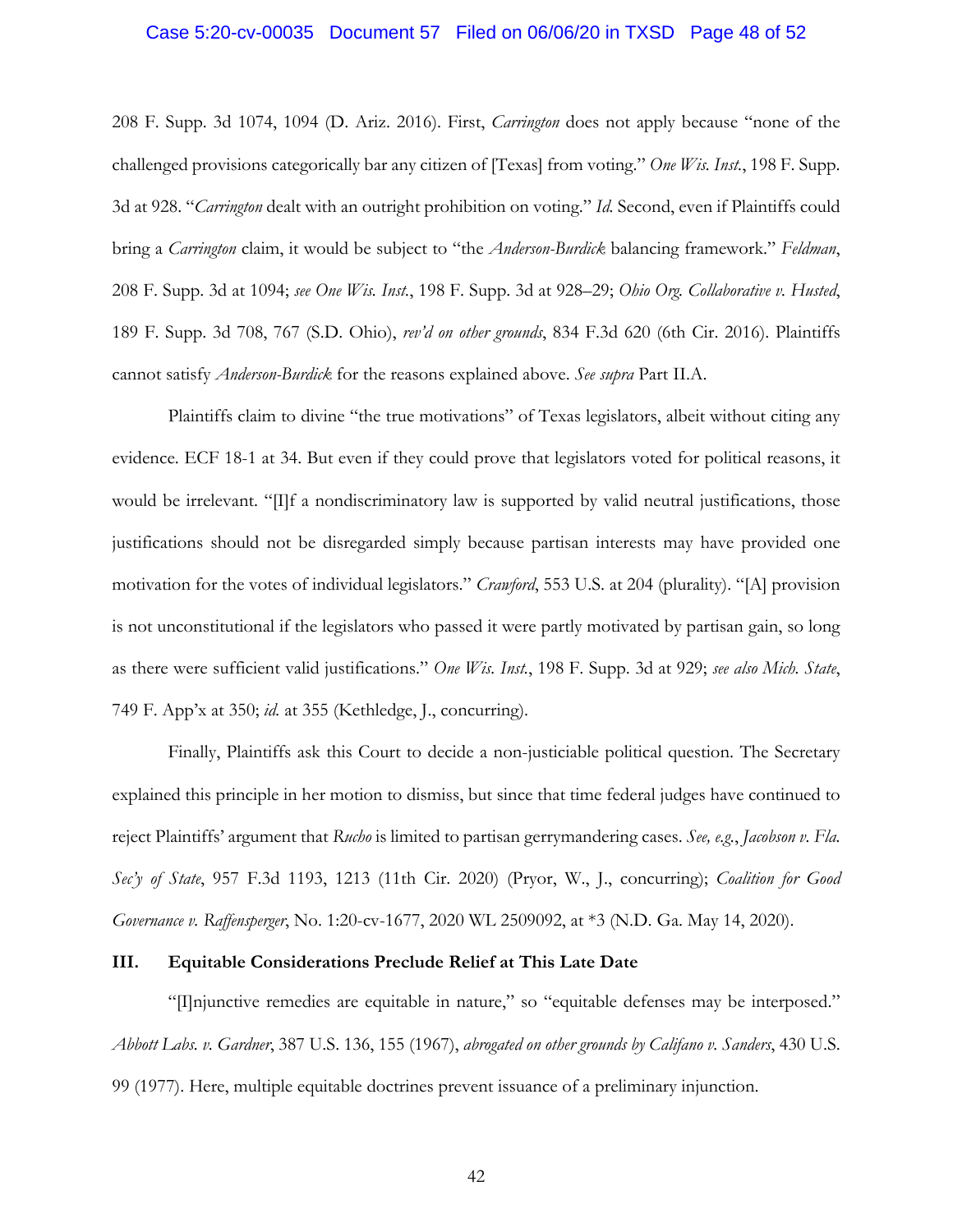#### **A. This Court Should Not Enjoin Election Officials on the Eve of an Election**

The Supreme Court "has repeatedly emphasized that lower federal courts should ordinarily not alter the election rules on the eve of an election." *Republican Nat'l Comm. v. Democratic Nat'l Comm.*, 140 S. Ct. 1205, 1207 (2020). In *Purcell v. Gonzalez*, 549 U.S. 1, 4 (2006) (per curiam), the Court relied on "considerations specific to election cases" to caution against federal court interference with impending state elections. It explained that "[c]ourt orders affecting elections . . . can themselves result in voter confusion and consequent incentive to remain away from the polls. As an election draws closer, that risk will increase." *Id.* at 4–5. To account for those risks, a federal court considering a request to enjoin state election laws must consider potential conflicts with the timing of elections and appellate proceedings. *See id.* The Fifth Circuit declined to grant immediate relief on a Voting Rights Act claim even though several months remained before the general election. *See Veasey v. Abbott*, 830 F.3d 216, 243 (5th Cir. 2016) (en banc) (instructing the district court in July 2016 to "take the requisite time to reevaluate the evidence" and fashion a remedy to apply after the November 2016 election).

The 2020 general election is fast approaching, but Election Day (November 3) is not the only relevant deadline. In-person early voting begins October 19,<sup>29</sup> and voting by mail begins even earlier. Certain military and overseas ballots must be mailed by September 19. *See* Tex. Elec. Code § 86.004(b) ("the 45th day before election day"). Of course, ballots must be prepared before they can be mailed.

By August 28, the Secretary will certify the candidates who should appear on the ballot and transmit that certification to local officials. *See, e.g.*, *id.* § 161.008(a)–(b). Local officials will likely prepare ballots then. But Plaintiffs' motion will not be fully briefed until June 19. *See* ECF 49 at 4.

Plaintiffs' years-long delay in filing suit has left this Court with a preliminary injunction motion

<sup>29</sup> Texas Secretary of State, Important Election Dates 2020-2022, Tuesday, November 3, 2020—Uniform Election Date, https://www.sos.state.tx.us/elections/voter/important-election-dates.shtml#2020 (listing the "First Day of Early Voting by Personal Appearance").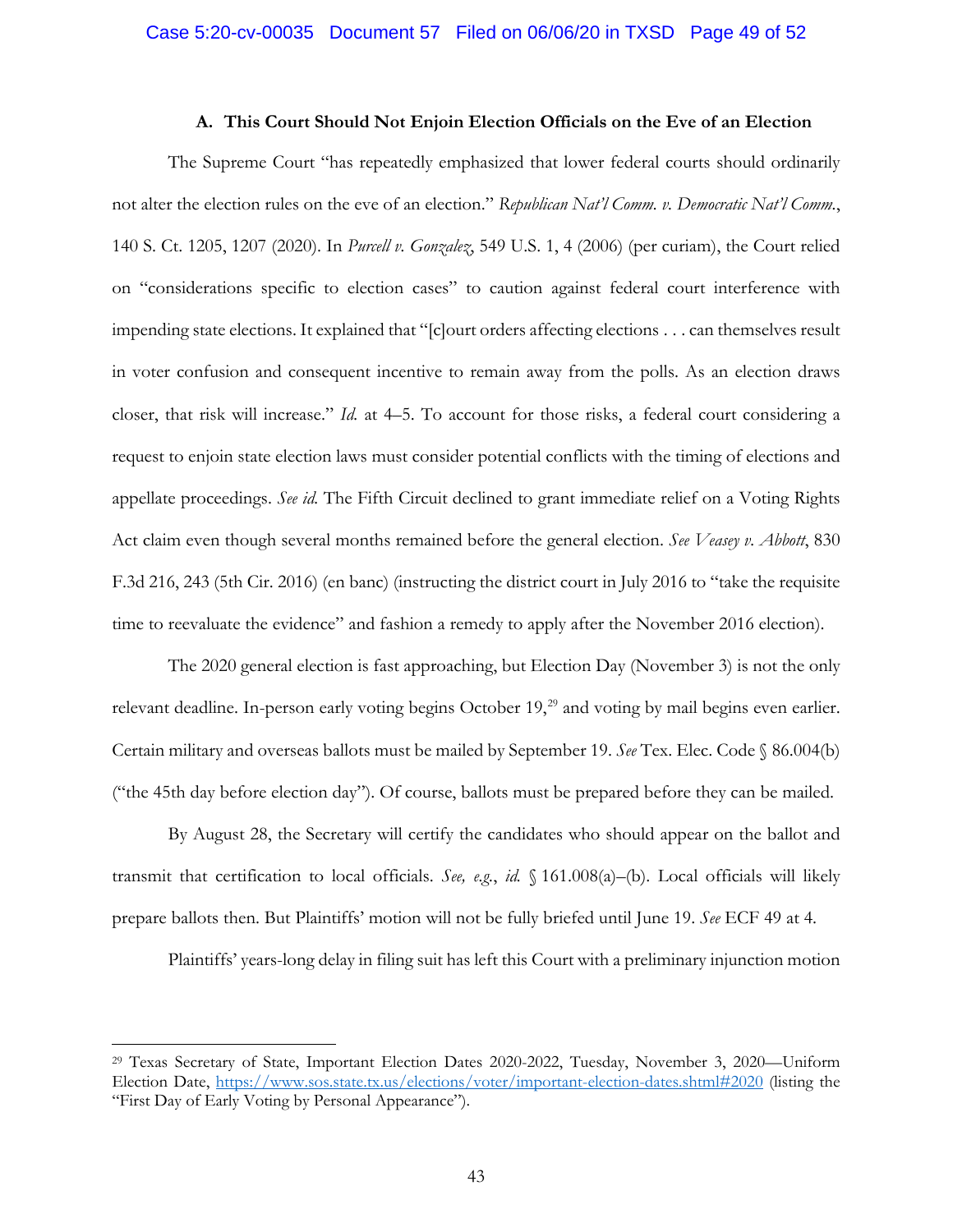#### Case 5:20-cv-00035 Document 57 Filed on 06/06/20 in TXSD Page 50 of 52

on the eve of an election. *See* ECF 32 at 4–5. This Court should deny preliminary injunctive relief for the upcoming general election and instead consider these issues for future elections that are not already "in progress." *Reynolds v. Sims*, 377 U.S. 533, 585 (1964) (explaining "where an impending election is imminent and a State's election machinery is already in progress, equitable considerations might justify a court in withholding the granting of immediately effective relief"); *see Veasey*, 830 F.3d at 243 (instructing the district court in July 2016 to "take the requisite time to reevaluate the evidence" and fashion a remedy to apply after the November 2016 election).

#### **B. Plaintiffs' Delay and Unclean Hands Bar Equitable Relief**

Laches bars injunctive relief because Plaintiffs have inexcusably waited years to bring this suit. Laches "is founded on the notion that equity aids the vigilant and not those who slumber on their rights." *Nat'l Ass'n of Gov't Emps. v. City Pub. Serv. Bd. of San Antonio*, 40 F.3d 698, 708 (5th Cir. 1994) (quotation omitted). It applies to claims for prospective relief, including in election-law cases. *See, e.g.*, *Ancient Egyptian Arabic Order of Nobles of the Mystic Shrine v. Michaux*, 279 U.S. 737, 748–49 (1929); *White v. Daniel*, 909 F.2d 99, 102–03 (4th Cir. 1990). "The defense consists of three elements: (1) a delay on the part of the plaintiff in instituting suit; (2) that is not excused; and (3) that results in undue prejudice to the defendant's ability to present an adequate defense." *Id.* All three elements are met here.

The Governor signed HB 25 on June 1, 2017. Plaintiffs could have sued then. Instead, they waited two years and nine months. *See White*, 909 F.2d at 103.

Sophisticated parties represented by sophisticated counsel, Plaintiffs have no excuse for their delay. *Cf. Nat'l Ass'n of Gov't Emps.*, 40 F.3d at 709. Plaintiffs have suggested they were waiting for clarity regarding "whether the Secretary would provide counties funding to mitigate [HB 25's] expected harms." ECF 47 at 38. That is implausible. The Legislature, not the Secretary, determines funding. Plaintiffs knew the Legislature had declined to "provide[] more election funding" to local governments. ECF 16 ¶ 45. In any event, the news article Plaintiffs cite as clearing up their supposed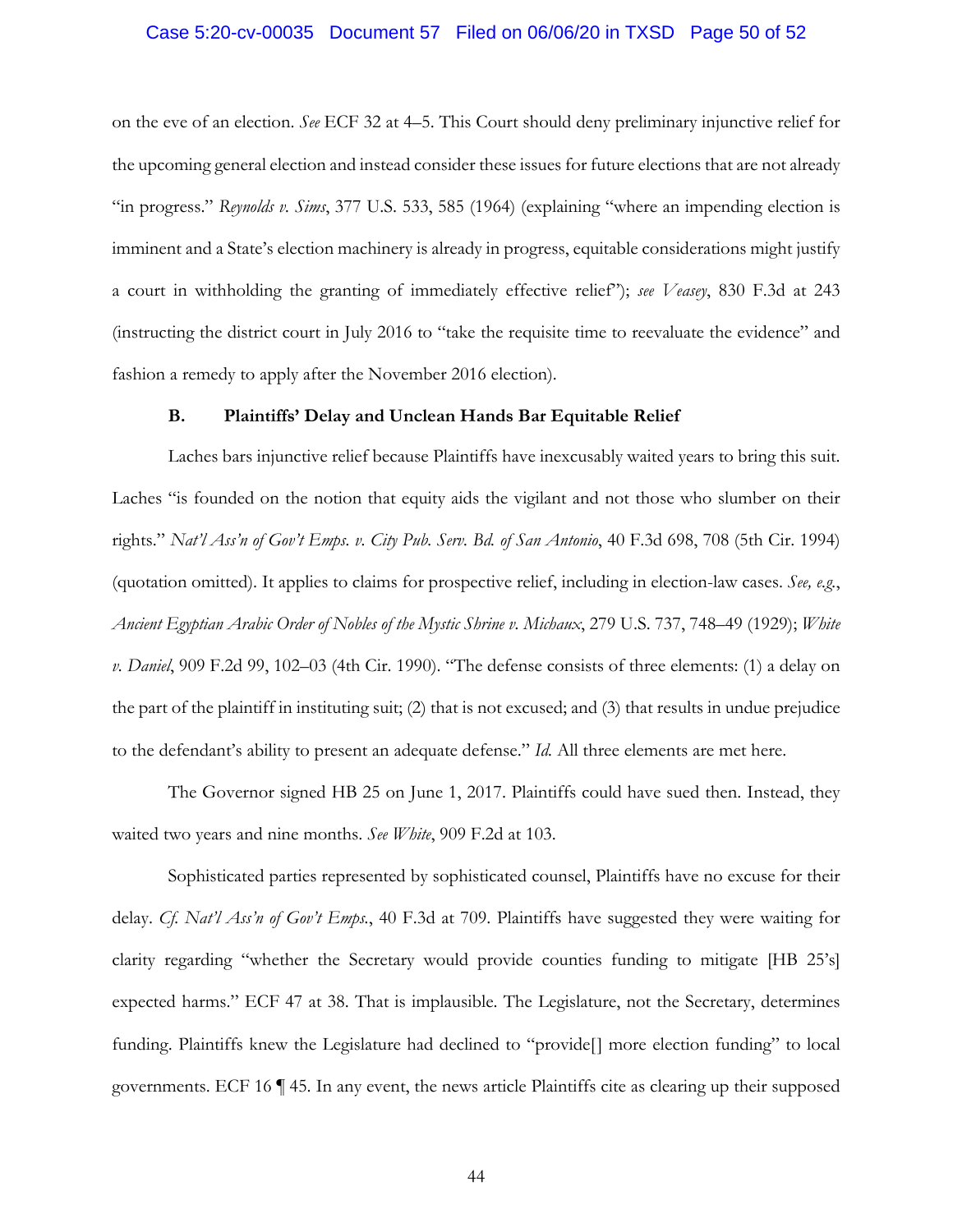#### Case 5:20-cv-00035 Document 57 Filed on 06/06/20 in TXSD Page 51 of 52

confusion was published in 2018. *See id.* ¶ 46 (citing an October 7, 2018, article from the Cleburne Times-Review). Plaintiffs thus have no excuse for the subsequent *seventeen-month delay*.

That delay has prejudiced the Secretary. "Delay and prejudice are a complimentary ratio: the more delay demonstrated, the less prejudice need be shown." *Marshall v. Meadows*, 921 F. Supp. 1490, 1494 (E.D. Va. 1996); *see also White*, 909 F.2d at 103 ("Given that plaintiffs' delay is inexcusable and unreasonable, the County need not show the degree of prejudice that would be required if the delay had been less aggravated."). But in this case, the prejudice is serious. DSCC, DCCC, and TDP have filed numerous lawsuits against the Secretary in recent months. *See supra* n.1. Trying to cram so many cases into a compressed timeframe before an election taxes public resources and creates inefficiencies.

Moreover, the Secretary has already explained the benefits HB 25 gives the State. Losing those benefits would be prejudice enough, but a last-minute change in the rules would have costs of its own. Candidates have already begun campaigning for the 2020 general election. Political campaigns can make different choices based on whether ballots will include an STV option. Changing the rules midcampaign would undoubtedly disadvantage candidates and other political actors who have already invested resources in strategies that depend on the lack of straight ticket voting. If Plaintiffs had sued earlier, these harms probably would have been lessened.<sup>30</sup>

The doctrine of unclean hands bars Plaintiffs' claims for the reasons explained in the motion to dismiss. *See* ECF 32 at 39–40; ECF 52 at 20–21. Plaintiffs continue to rely on their own history of unconstitutional racial discrimination through Dr. Lichtman's declaration. *See* ECF 19-2 at 9–10.

#### **CONCLUSION**

The Court should deny Plaintiffs' motion for a preliminary injunction.

<sup>30</sup> Contrary to Plaintiffs' argument in their response to the motion to dismiss, the Secretary can raise the interests of non-parties. Because the Secretary is a defendant in her official capacity, her "interest and harm merge with that of the public." *Veasey v. Abbott*, 870 F.3d 387, 391 (5th Cir. 2017) (per curiam).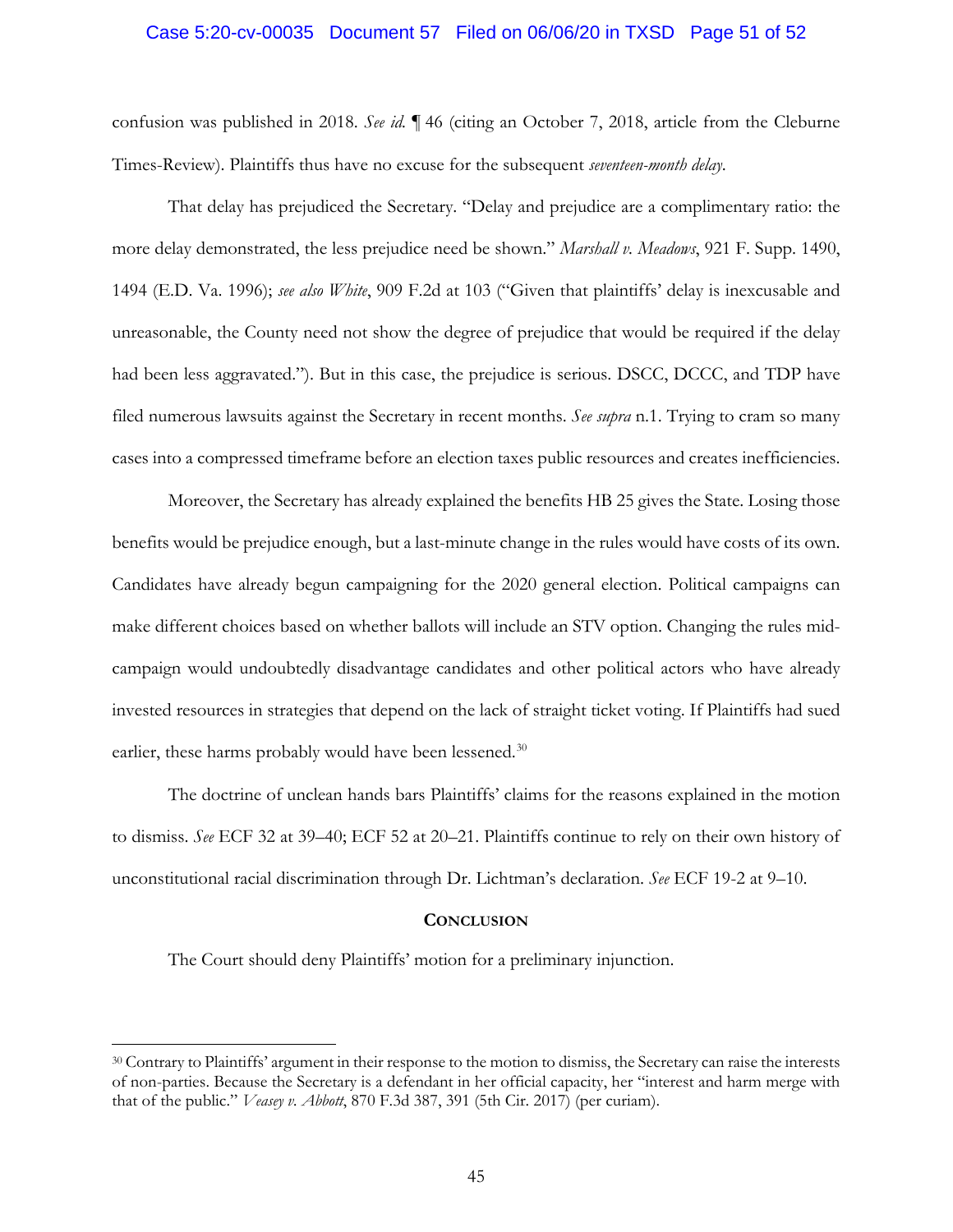# Case 5:20-cv-00035 Document 57 Filed on 06/06/20 in TXSD Page 52 of 52

KEN PAXTON Attorney General of Texas

JEFFREY C. MATEER First Assistant Attorney General

RYAN L. BANGERT Deputy First Assistant Attorney General Texas Bar No. 24045446 Southern District of Texas No. 641892

Date: June 6, 2020 Respectfully submitted.

PATRICK K. SWEETEN Associate Deputy for Special Litigation

*/s/ Todd Lawrence Disher* TODD LAWRENCE DISHER Deputy Chief, Special Litigation Unit *Attorney-in-Charge* Texas Bar No. 24081854 Southern District of Texas No. 2985472

WILLIAM T. THOMPSON Special Counsel Texas Bar No. 24088531 Southern District of Texas No. 3053077

OFFICE OF THE ATTORNEY GENERAL P.O. Box 12548 (MC-009) Austin, Texas 78711-2548 Tel.: (512) 936-1414 Fax: (512) 936-0545 ryan.bangert@oag.texas.gov todd.disher@oag.texas.gov will.thompson@oag.texas.gov

### **COUNSEL FOR DEFENDANT**

#### **CERTIFICATE OF SERVICE**

I hereby certify that on June 6, 2020, I electronically filed the foregoing document through the Court's ECF system, which automatically serves notification of the filing on counsel for all parties.

> */s/ Todd Lawrence Disher* TODD LAWRENCE DISHER